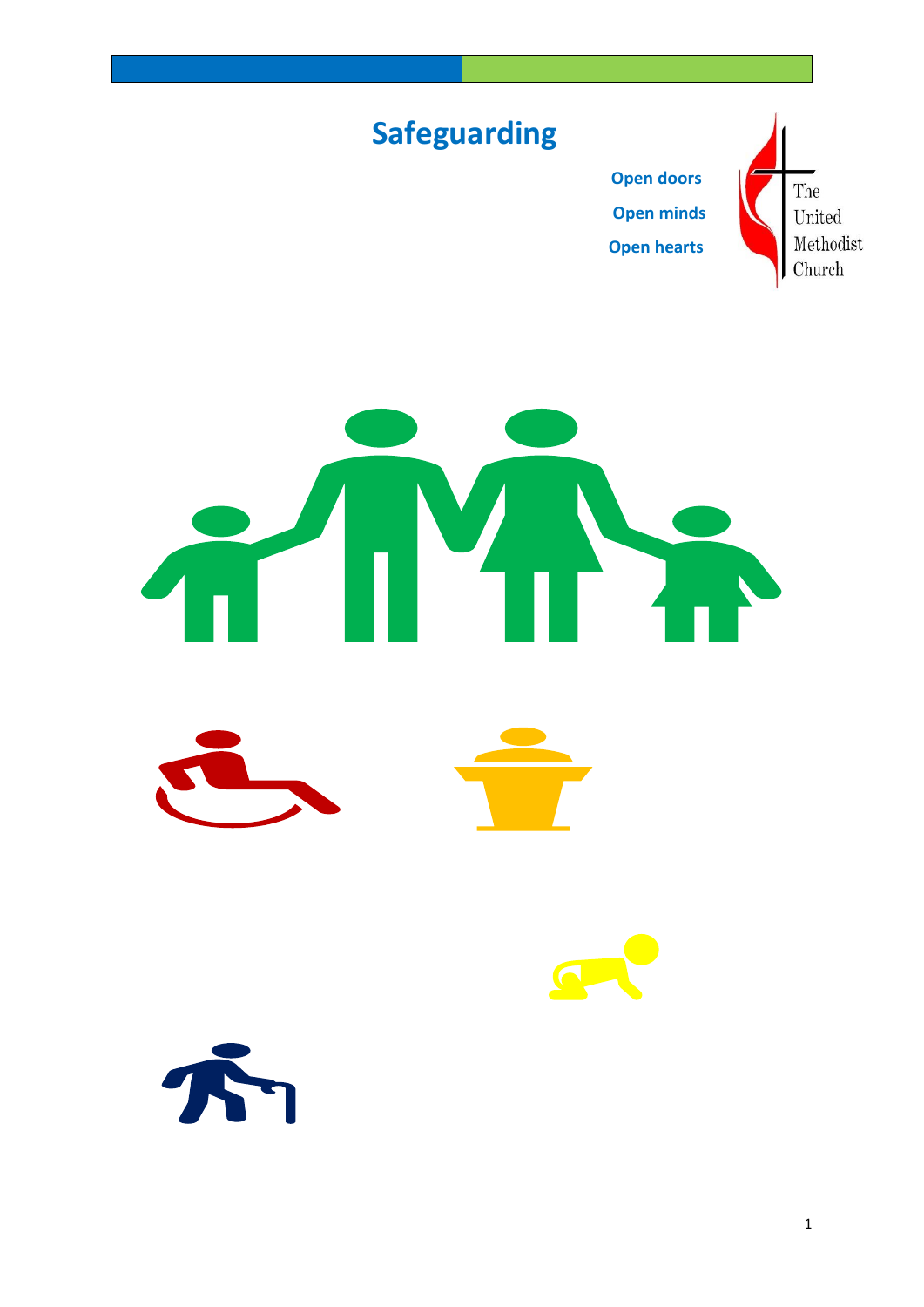# **Creating safer space**

# **CONTENTS**

| What can make it hard for people in churches to respond to a concern? Page 47 |  |
|-------------------------------------------------------------------------------|--|
|                                                                               |  |
|                                                                               |  |
|                                                                               |  |
|                                                                               |  |
|                                                                               |  |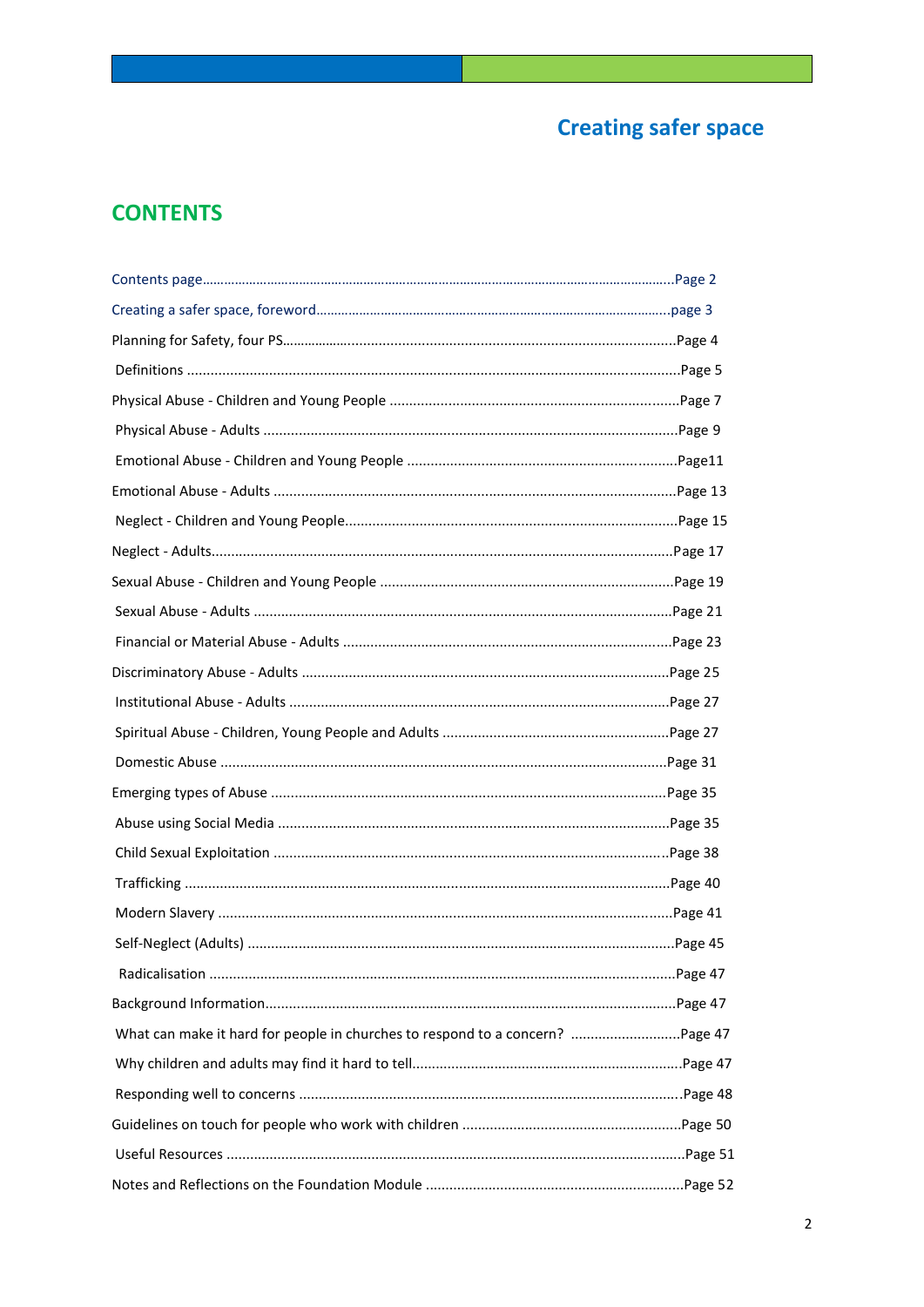## **FOREWORD**

Welcome to this training Handbook. As a member of the United Methodist Church UK MA please give your attention to what has emerged as a growing and integral part of our Zimbabwean church background life in the foreign land.

The United Methodist Church UK MA committed itself introducing Creating Safer Space Foundation and Leadership Modules for all members, church workers and ministers to equip them for undertaking work with children and vulnerable adults in a safe, clear way consistent with the Church's mission and purposes.

The church members will subsequently benefit from this programme during a period of unprecedented change in relation to public understanding of abuse – within society at large and churches specifically. The history of other Churches and the UMC Past Cases take us along a painful path of learning, apology and subsequent commitment to improve practices and procedures.

Whatever your specific role within the Church, this handbook will serve as a basic starter to understand safeguarding and our collective responsibility for it. For those of you who come to this with prior learning and experience, it gives a clear view for where the United Methodist Church UK MA stands and how our safeguarding commitments are made real across the Church's work.

This Handbook with its Foundation Module have been prepared after wide consultation to give you the most up to date understanding of the Church's safeguarding process. Please use it as a guiding tool to understand and answer the questions you might have,' Why safeguarding in churches?' Frequent refer to it within your position. In this way, together we can ensure our church is truly a safe space for all **with Open Doors, Open Hearts and Open Minds.**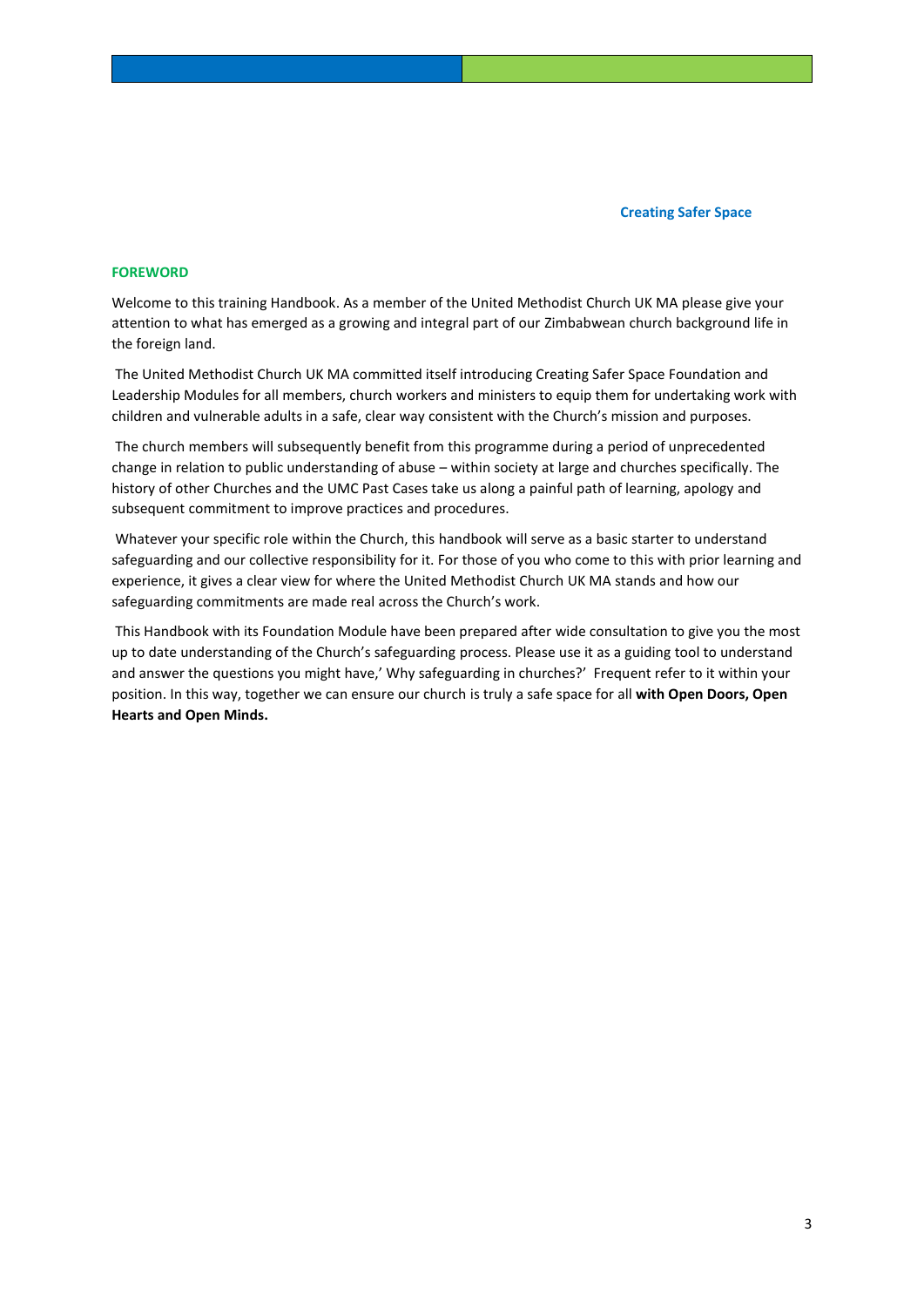## **PLANNING FOR SAFETY**

## **THE FOUR Ps**

| <b>PREMISES</b>                                     | <b>PEOPLE</b>                                      |
|-----------------------------------------------------|----------------------------------------------------|
| <b>Risk assessment</b>                              | <b>Safer recruitment</b>                           |
| appropriate for age and ability                     | `application form                                  |
| well lit (inside and out)                           | assessment/selection process                       |
| chairs and tables                                   | references/DBS checks                              |
| access to kitchen                                   | Job description or brief role outline              |
| toilets - access and supervision                    | <b>Supervision and Support</b>                     |
| plugs, sockets and cables etc                       | <b>Induction</b>                                   |
| heating guards                                      | training provision                                 |
| entrances and exits secure - in and out             | accountability (who is in charge)                  |
| knowing who is on the premises                      | annual review                                      |
| Maintenance                                         | handling complaints                                |
| process for repairs and cleaning                    | <b>Vigilance</b>                                   |
|                                                     | teamwork                                           |
|                                                     | personal safety and working alone                  |
|                                                     |                                                    |
| <b>POLICIES and PRACTICE GUIDANCE</b>               | <b>PRACTICE EXAMPLES</b>                           |
| <b>United Methodist Church UK MA Safeguarding</b>   | registers of attendance                            |
| <b>Handbook</b>                                     | consent forms                                      |
|                                                     |                                                    |
| safeguarding children and young people              | incidents forms and record keeping confidentiality |
| safeguarding adults                                 | operational guidance                               |
| practice guidelines on domestic abuse               | number of leaders/ratios for safe supervision      |
| model safeguarding policies                         | insurance                                          |
| Joint Policy on Safer Recruitment 2017              | planning for an emergency                          |
| The UMC UK MA Practice Guidance on carrying out     | internet safety I                                  |
| Disclosure and Barring Service (DBS) checks as part | contact outside regular planned sessions           |
| of Safer Recruitment                                | communication with parents/carers                  |
|                                                     |                                                    |
|                                                     |                                                    |
|                                                     |                                                    |
|                                                     |                                                    |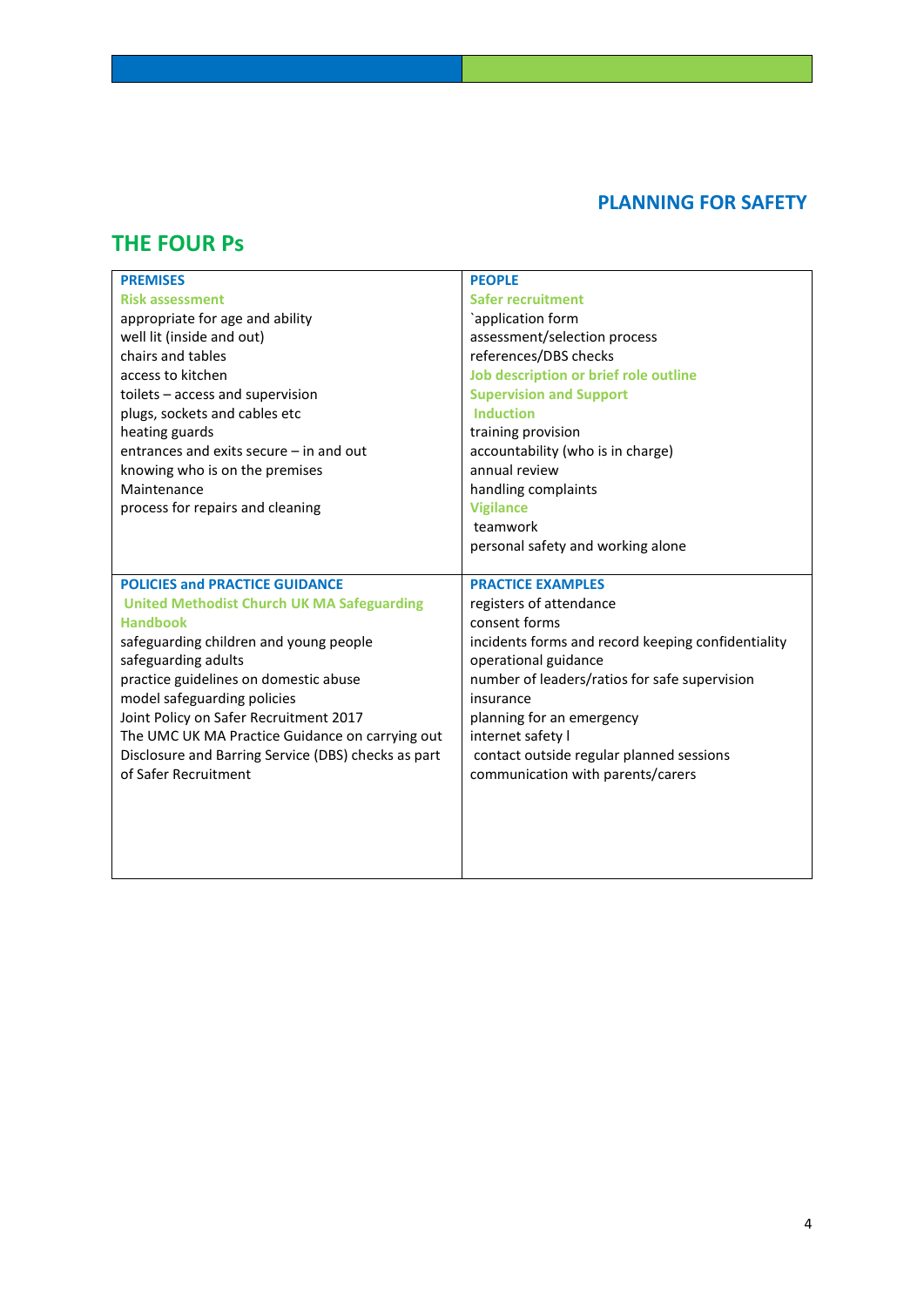## **CHILDREN AND YOUNG PEOPLE**

**Children and young people:** Any child or young person under the age of 18.

#### **Abuse and neglect of children and young people definitions:**

**.** Child abuse is any action by another person – adult or child – that causes significant harm to a child. It can be physical, sexual or emotional, but can just as often be about a lack of love, care and attention. We know that neglect, whatever form it takes, can be just as damaging to a child as physical abuse.

An abused child will often experience more than one type of abuse, as well as other difficulties in their lives. It

often happens over a period of time, rather than being a one-off event. And it can increasingly happen online. NSPCC, June 2016

## **A form of maltreatment of a child**

**.** Somebody may abuse or neglect a child by inflicting harm, or by failing to act to prevent harm. Children may be abused in a family or in an institutional or community setting by those known to them or, more rarely, by others (eg via the internet). They may be abused by an adult or adults, or another child or children.

Working Together to Safeguard Children, Department for Education, March 2015

**.** Somebody may abuse or neglect a child by inflicting harm, or by failing to act to prevent harm. Children may

be abused in a family or in an institutional or community setting; by those known to them or, more rarely, by a stranger.

Safeguarding Children: Working Together Under the Children Act 2004, Welsh Assembly Government, September 2006

## **Safeguarding and promoting the welfare of children is understood by the United Methodist Church UK MA as:**

- **.** Protecting children from abuse and neglect
- **.** <sup>P</sup>reventing the impairment of children's health or development
- **.** Ensuring that children are growing up in circumstances consistent with the provision of safe and effective care

**.** Undertaking that role so as to enable those children to have optimum life chances and to enter adulthood successfully.

## ADULTS

**Vulnerable adult:** Any adult is aged 18 or over, who has needs for care and support (whether or not the local authority is meeting any of those needs) and is experiencing, or is it risk of, abuse or neglect; and as result of those care and support needs is unable to protect themselves from either the risk of, or the experience of abuse and neglect (Care and Support Statutory Guidance, issued under the Care Act 2014, Department of Health).

**Adult at Risk:** An adult who is experiencing or is at risk of abuse or neglect, has needs for care and support (whether or not the local authority is meeting any of those needs), and as a result of those needs is unable to protect himself or herself against the abuse or neglect or the risk of it. (Working Together to Safeguard People Volume 1 – Introduction and Overview, Welsh Government, 2016) (Note the definition in the UK Care Act 2014 of "vulnerable adult" has been specifically replaced in Wales by "adult at risk".)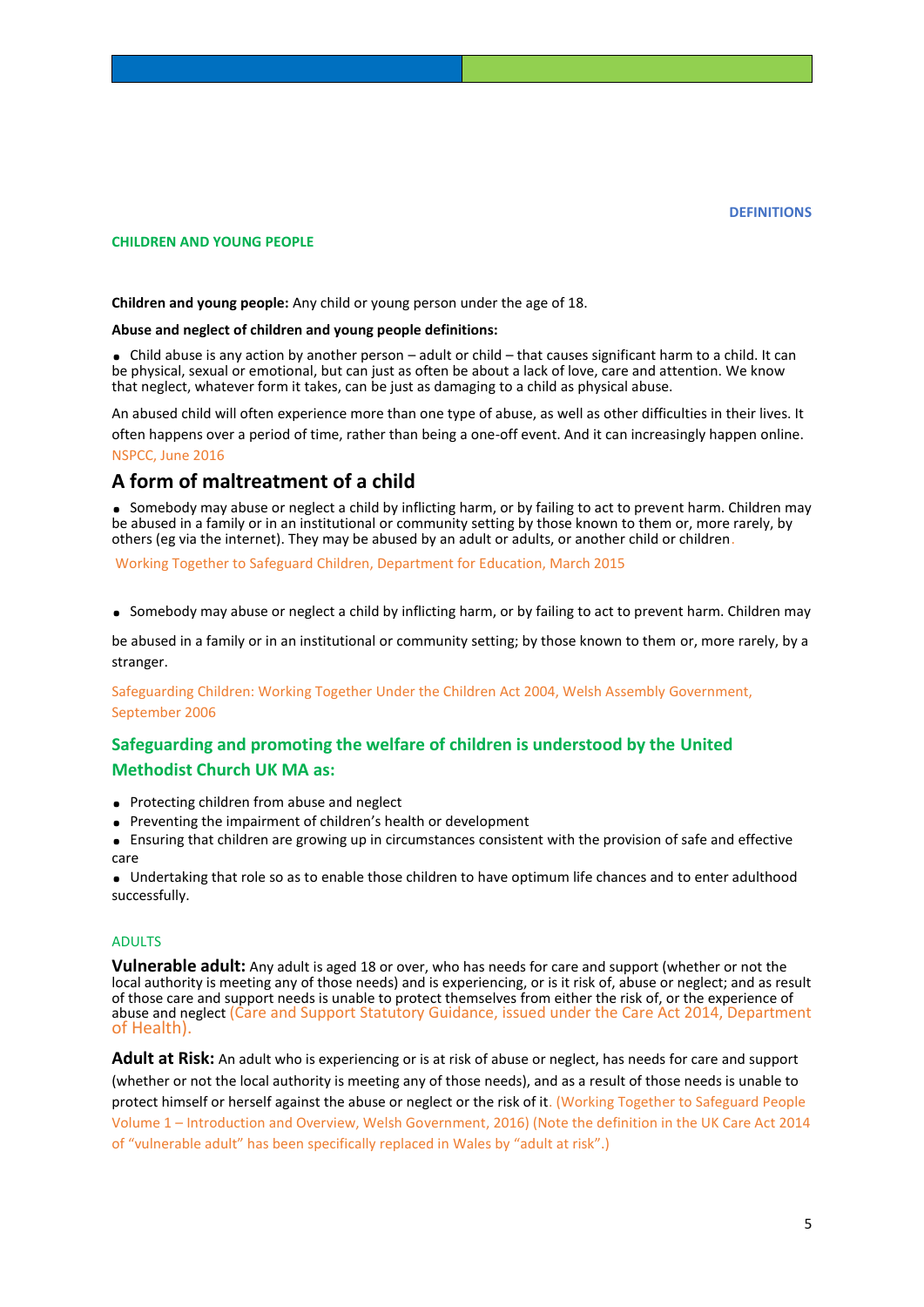**Abuse of vulnerable adults and safeguarding:** Safeguarding (vulnerable adults) means protecting an adult's right to live in safety, free from abuse and neglect. It is about people and organisations working together to prevent and stop both the risks and experience of abuse and neglect, while at the same time making sure that the adult's well-being is promoted including, where appropriate, having regard to their views, wishes, feeling and beliefs in deciding on any action. This must recognise that adults sometimes have complex interpersonal relationships and may be ambivalent, unclear or unrealistic about their personal circumstances. Incidents of abuse may be one-off or multiple and affect one person or more.

## **Patterns of abuse may vary and include:**

- **.** serial abusing in which the perpetrator seeks out and 'grooms' individuals (sexual abuse sometimes falls into this pattern as do some forms of financial abuse)
- **.** long-term abuse in the context of an ongoing family relationship such as domestic violence between spouses or generations or persistent psychological abuse
- **.** opportunistic abuse such as theft occurring because money or jewellery has being left lying around.

Care and Support Statutory Guidance issued under the Care Act 2014, Department of Health

**Adult safeguarding is understood by the United Methodist Church UK MA as:** the concepts of prevention, empowerment and protection to enable adults who are in circumstances that make them vulnerable to retain independence, well-being and choice, and to access their right to a life free from abuse and neglect.

## **Other useful definitions include:**

**Adult and child protection** is part of safeguarding and promoting welfare. This refers to the activity which is undertaken to protect children, young people and specific adults who are suffering or who are at risk of suffering significant harm, including neglect. This is essential as part of promoting a safe Church.

**Abuse and neglect** may occur in a family, a community or an institution. It may be perpetrated by a person or persons known to the child, young person or vulnerable adult or by strangers; by an adult or by a child. It may be an infliction of harm or a failure to prevent harm.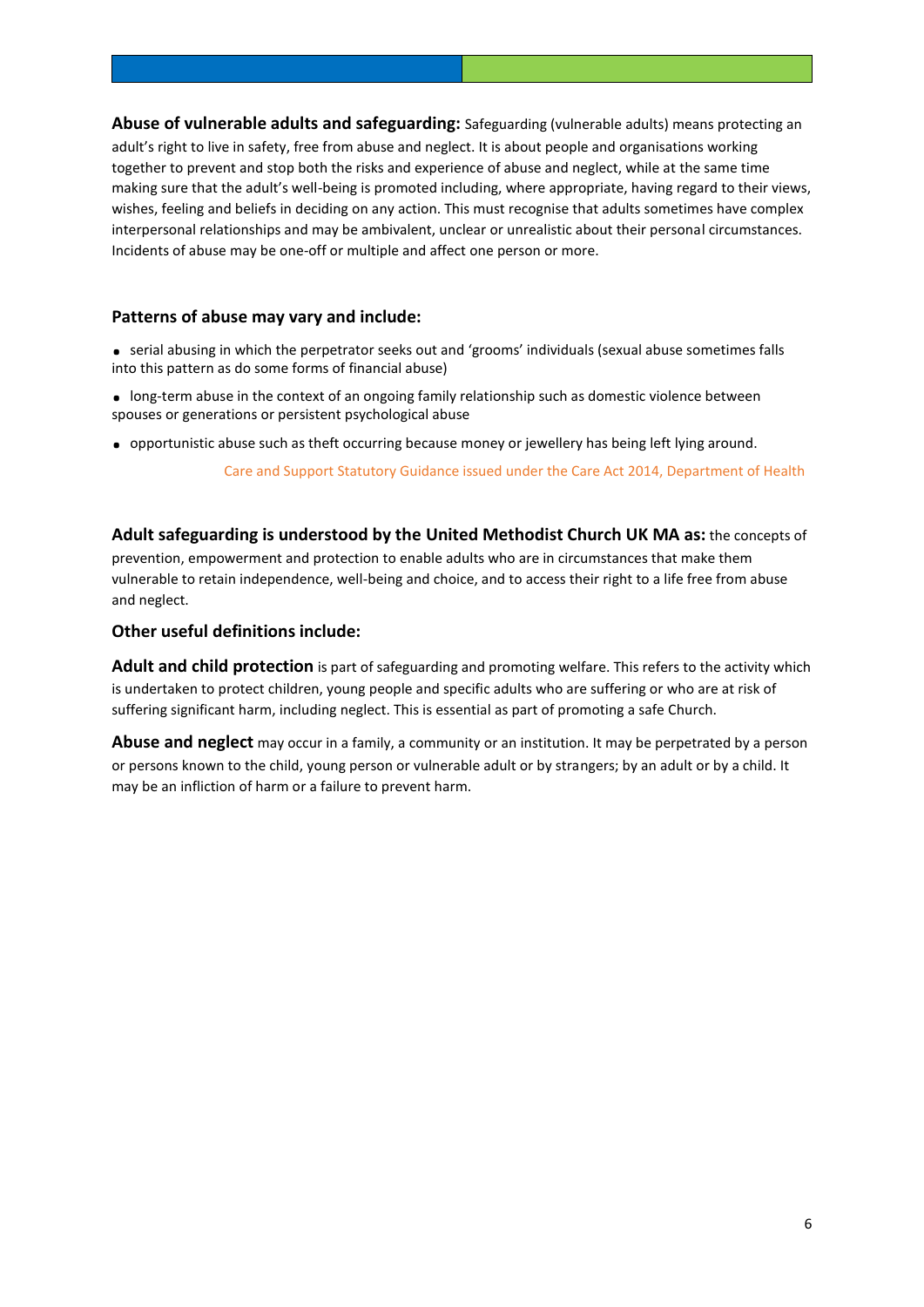## **PHYSICAL ABUSE**

## **CHILDREN AND YOUNG PEOPLE**

## **Definition**

Physical abuse may involve hitting, shaking, throwing, poisoning, burning or scalding, drowning, suffocating, or otherwise causing physical harm to a child. Physical harm may also be caused when a parent or carer fabricates the symptoms of, or deliberately induces, illness in a child.

 Working Together to Safeguard Children, Department for Education, 2015 Safeguarding Children: Working Together Under the Children Act 2004, Welsh Assembly Government, 2006

## **Examples**

- **.** children being hit
- **.** babies being shaken
- **.** children being bitten
- **.** deliberate burning with a cigarette end
- **.** dunking a child in very hot water.

## **Possible indicators of physical abuse in children and young people**

Indicators are given here as examples only. They may be present in different types of abuse. They do not tell you that abuse is occurring and can have other, non-abusive explanations. However they may alert you to the need to be aware of the possibility of abuse, to be observant and to record any concerns.

- **.** Bruising
	- **-**in unusual places, eg around the mouth
	- **-**in unusual patterns, eg symmetrical bruises indicating a child has been gripped
	- **-**in particular shapes, eg fingertip bruising; belt marks
- **.** Burns/scalds, especially in significant shapes such as an iron or cigarette end
- **.** Adult human bite marks
- **.** Serious injury when there is a lack of, or an inconsistent, explanation
- **.** Untreated injuries
- **.** Unusual fracture.

#### **Children may be:**

**.** Unusually fearful with adults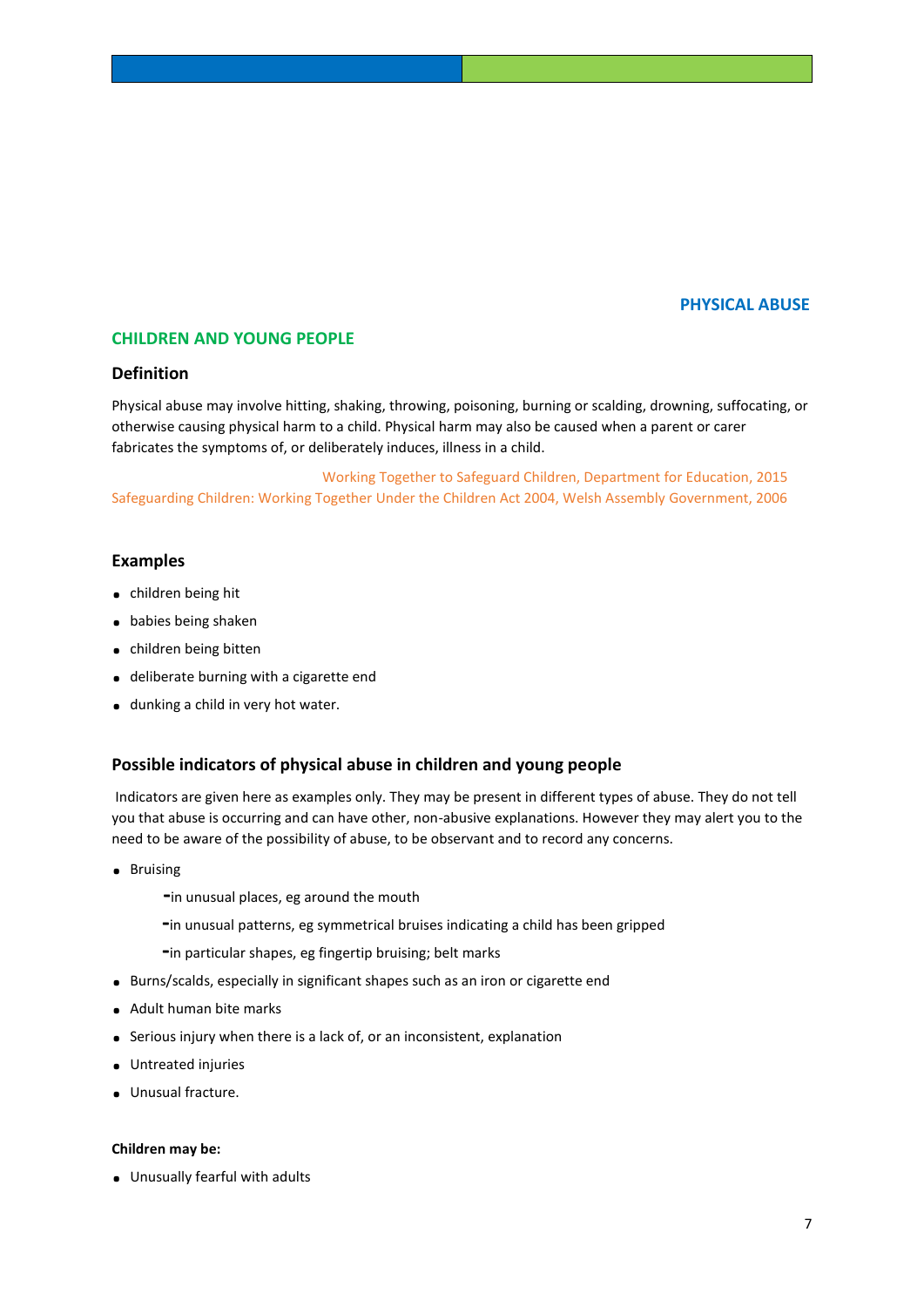- **.** Unnaturally compliant with their parents/carers
- **.** Wearing clothes that cover up their arms and legs
- **.** Reluctant to talk about or refuse to discuss any injuries, or fearful of medical help
- **.** Aggressive towards others.

## **Examples you may come across in a church setting**

- **.** <sup>S</sup>eeing a child being hit by a parent, children's or youth worker
- **.** Noticing a child or young person with bruising or bite marks in an everyday setting such as a mother and toddler group, junior church, uniformed organisation or youth club activity, or on a pastoral visit to the home
- **.** Someone else (a child or adult) telling you about an incident.

## **Case example**

A junior church worker saw a parent hitting her learning disabled teenage son after church when told he had not been behaving well during the session. The worker told her leader who made a note and told the safeguarding officer who informed the pastor in-charge on the same day to make them aware of the issue.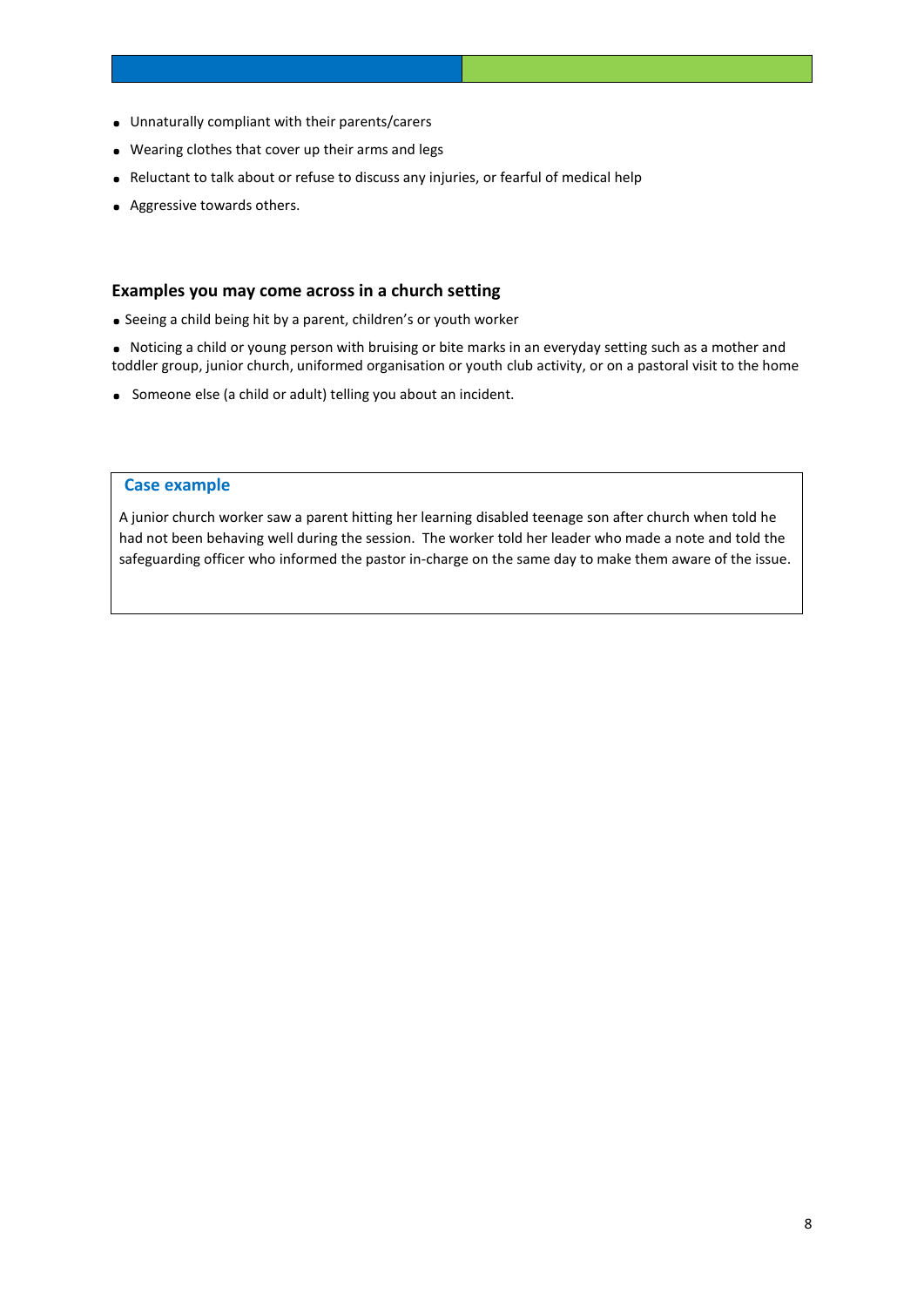**PHYSICAL ABUSE**

#### **ADULTS**

#### **Definition**

#### **The non-accidental infliction of physical force, which results in pain, injury or impairment.**

#### **Examples:**

-hitting -assault -slapping -pushing -pinching -kicking hair--pulling -punching -forcing (including force-feeding) -inappropriate application of restraint techniques or other physical sanctions -the use of incorrect moving and handling techniques which are potentially dangerous and are known to cause distress -isolation or confinement -the impairment of, or an avoidable deterioration in health -misuse of prescribed medication; overdosing or under-dosing.

 Care and Support Statutory Guidance issued under the Care Act 2014, Department of Health Working Together to Safeguard People Volume 1 – Introduction and Overview, Welsh Government, 2016

## **Possible indicators of physical abuse in vulnerable adults**

Indicators are given here as examples only. They may be present in different types of abuse. They do not tell you that abuse is occurring and can have other (non-abusive) explanations. However they may alert you to the need to be aware of the possibility of abuse, to be observant and to record any concerns:

- **.** a history of unexplained falls, minor injuries or malnutrition
- **.** injuries inconsistent with the lifestyle of the person
- **.** unexplained bruises or untreated injuries in various stages of healing
- **.** injuries to the head, face or scalp
- **.** poor skin condition or poor skin hygiene
- **.** dehydration and/or malnutrition without illness-related cause
- **.** broken spectacles/frames,
- **.** physical signs of being subjected to punishment, or signs of having been restrained
- **.** loss of weight
- **.** a vulnerable person telling you they have been hit, slapped, kicked, or mistreated
- **.** varicose ulcers, or pressure sores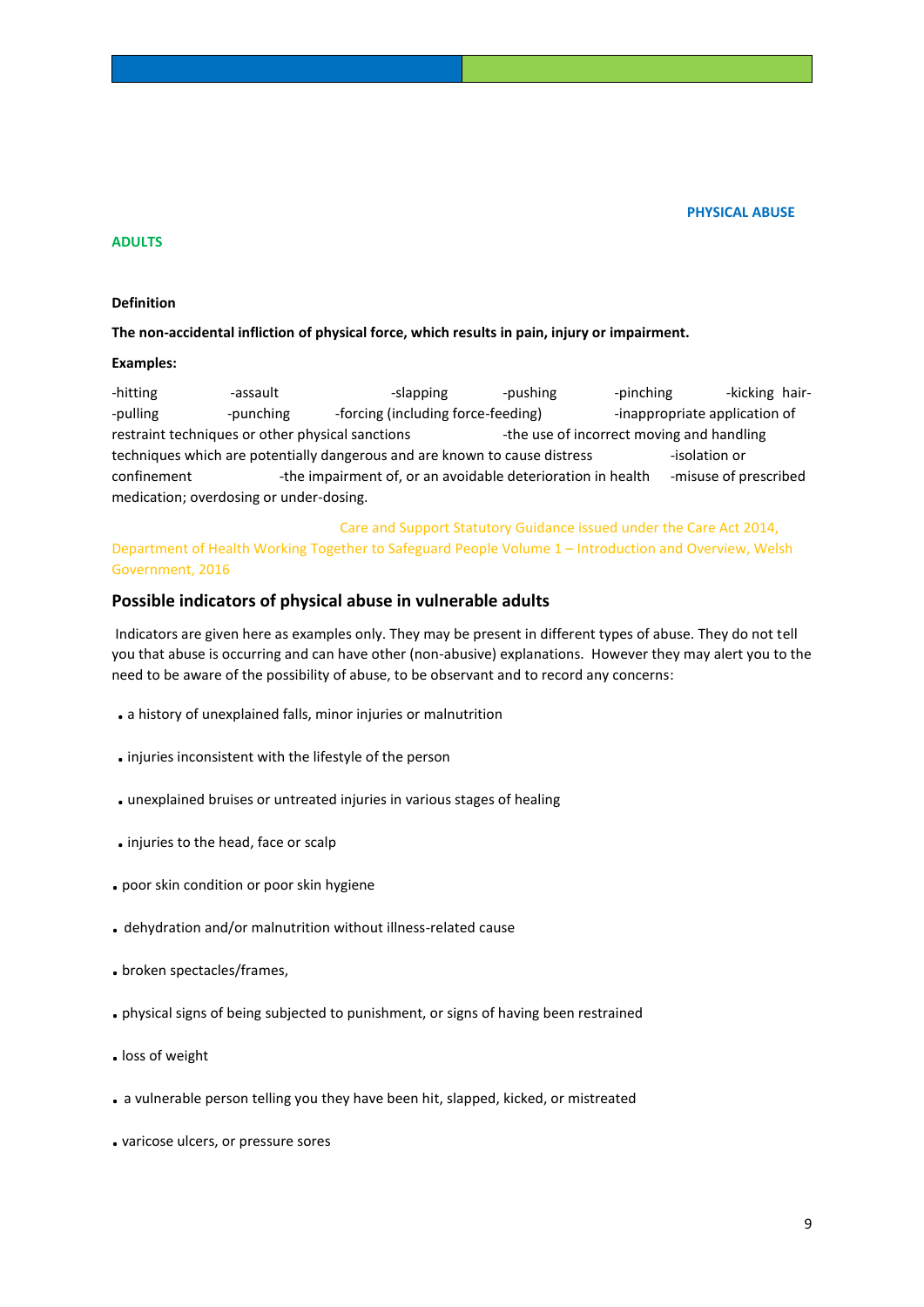- . injuries reflecting the shape of an object
- **.** unexplained burns, rope burns or cigarette burns.

## **Examples you may come across in a church setting**

**.** seeing an adult being hit or pushed by a relative, carer or another adult at a church event or in a care home or hospital

**.** noticing something that might indicate abuse at a church event or service, in their own home whilst on a pastoral visit or in a care home or hospital setting

**.** hearing directly from the person involved (or their relatives and friends) about their experience.

## Case example

A pastoral visitor visited an older church member, with early onset dementia, and was concerned to see faded bruises on his face. He was not able to explain clearly what had happened, but the pastoral visitor was aware from her contact with his son, also a church member, that the family is finding it difficult to cope. The pastoral visitor decided to consult with the minister before doing anything else'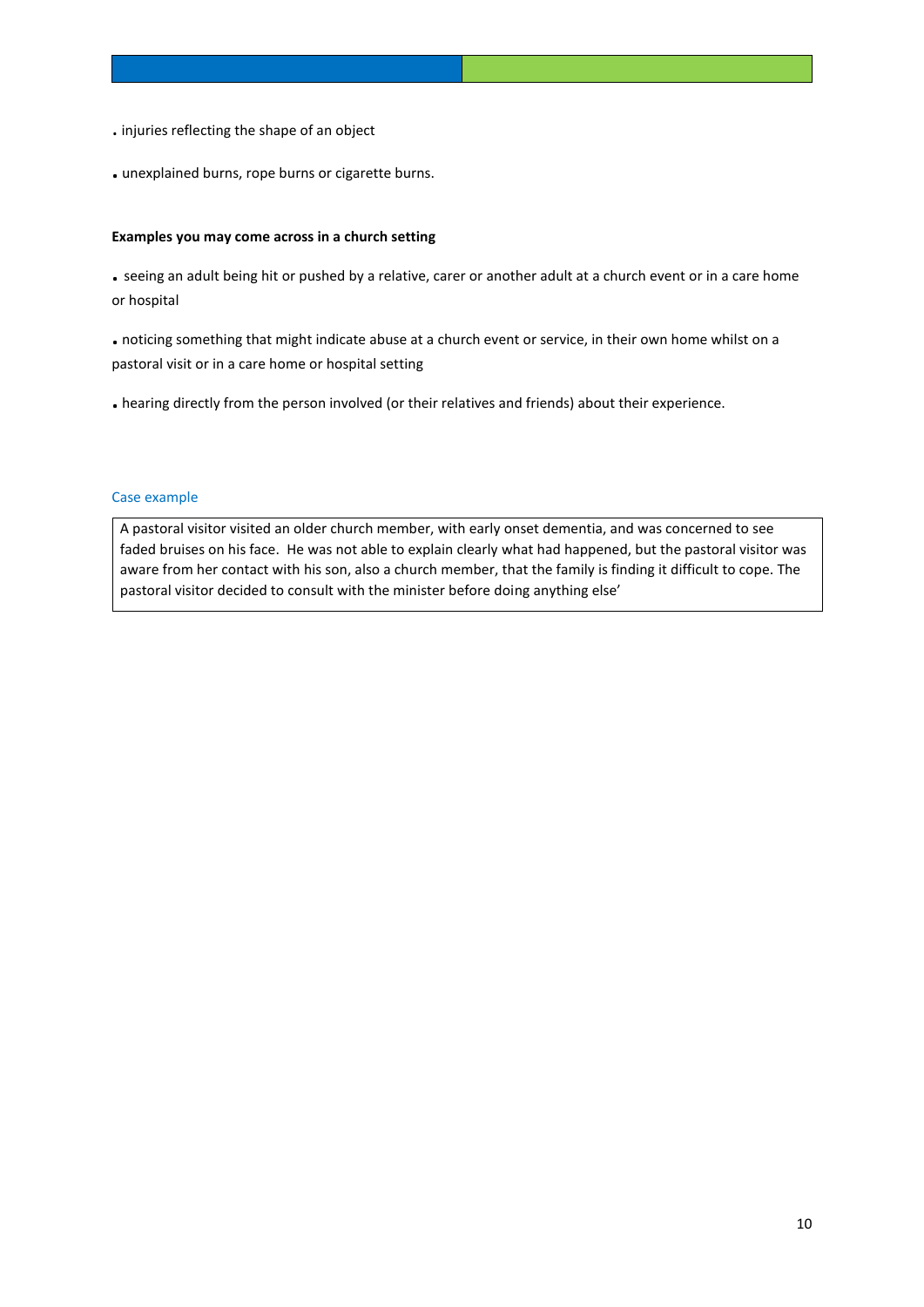#### **EMOTIONAL ABUSE**

#### **CHILDREN AND YOUNG PEOPLE**

#### **Definition**

Emotional abuse is the persistent emotional maltreatment of a child such as to cause severe and persistent adverse effects on the child's emotional development. It may involve conveying to children that they are worthless or unloved, inadequate, or valued only insofar as they meet the needs of another person. It may include not giving the child opportunities to express their views, deliberately silencing them or 'making fun' of what they say or how they communicate. It may feature age or developmentally inappropriate expectations

# being imposed on children. These may include interactions that are

beyond the child's developmental capability, as well as overprotection and limitation of exploration and learning, or preventing the child participating in normal social interaction. It may involve seeing or hearing the ill-treatment of another. It may involve serious bullying (including cyber bullying) causing children frequently to feel frightened or in danger, or the exploitation or corruption of children. **Some level of emotional abuse is involved in all types of maltreatment of a child, though it may occur alone.**

## Working Together to Safeguard Children, Department for Education, 2015 Safeguarding Children: Working Together Under the Children Act 2004, Welsh Assembly Government, 2006

#### **Examples**

- . parents who see their children negatively and deserving of maltreatment
- . parents who expect more of their children than they can achieve developmentally
- . children being exposed to domestic abuse
- **.** adults not recognising a child's individuality
- . parents who are emotionally unavailable to their children

**.** adults grooming a child through persuasion, coercion and deceit for the adult's own ends (eg sexual abuse) bullying.

#### **Possible indicators of emotional abuse in children and young people**

Indicators are given here as examples only. They may be present in different types of abuse. They do not tell you that abuse is occurring and can have other, non-abusive explanations. However, they may alert you to the need to be aware of the possibility of abuse, to be observant and to record any concerns:

- **.** behaviour extremes: children may be overactive or withdrawn
- **.** lacking in confidence or self-worth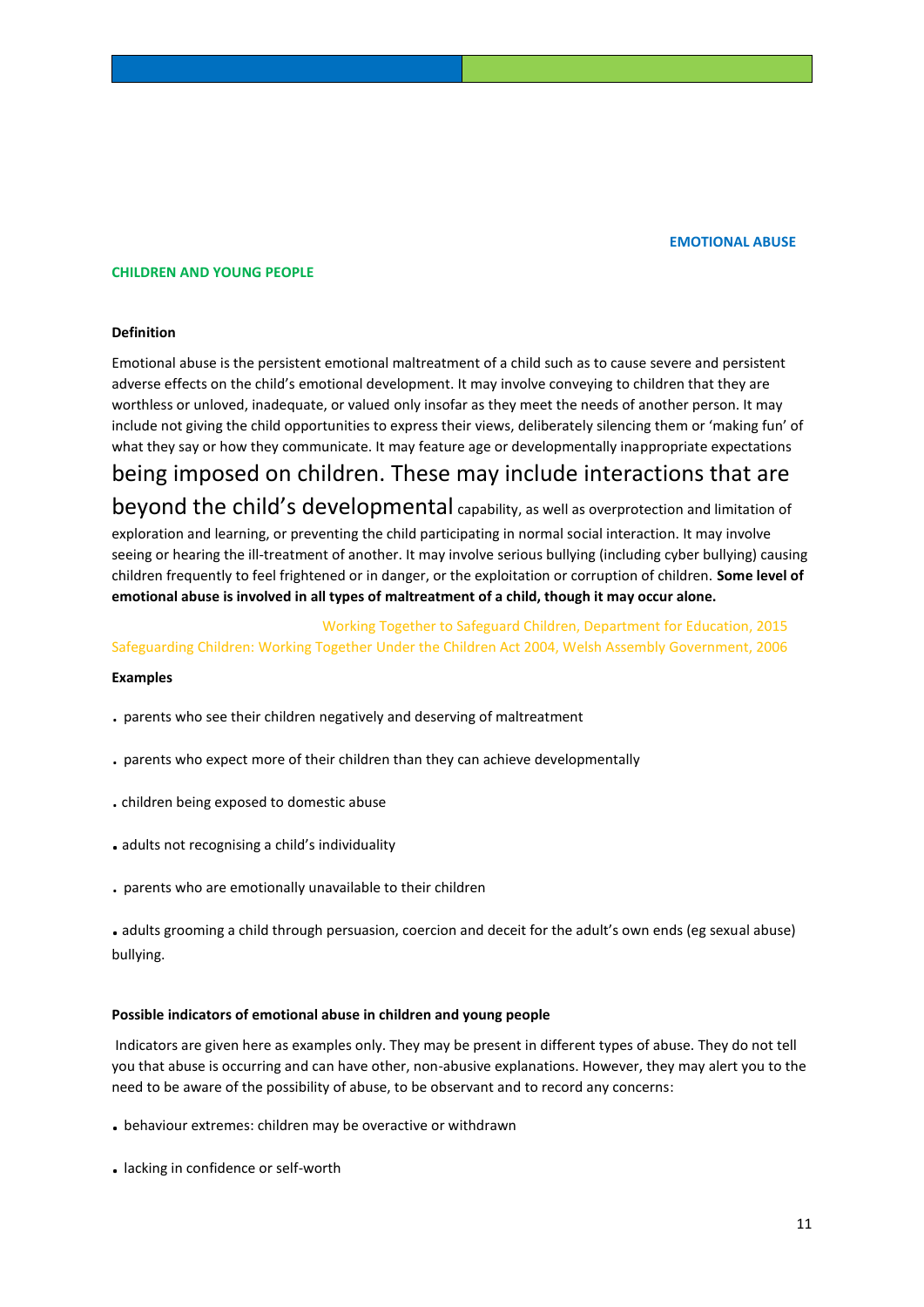- **.** lack of concentration
- **.** physical symptoms without an apparent cause
- . difficulty in trusting adults or very anxious to please adults
- . reluctance to go home; fear of parents being contacted
- . socially isolated
- . behaviour that expresses anxiety, eg rocking, hair-twisting or thumb-sucking
- . self-harming behaviour
- . substance misuse
- . sleep and/or eating disorders
- . school non-attendance
- . running away.

#### **Examples you may come across in a church setting**

. seeing behaviour that is out of the ordinary and requiring of attention such as a reluctance or refusal to go home

. noticing over time behaviour in children's or youth settings that causes concern and may form a pattern . hearing stories from the child and/or their peers about relationships and conditions at home.

## **Case example**

A church arranged a series of all age events for young people aged from 5-18 but didn't plan well enough for different age groups. Younger children were intimidated by the behaviour of the older teenagers but a worker also shouted at them repeatedly about their own behaviour, failing to provide an age appropriate response and appreciate their needs.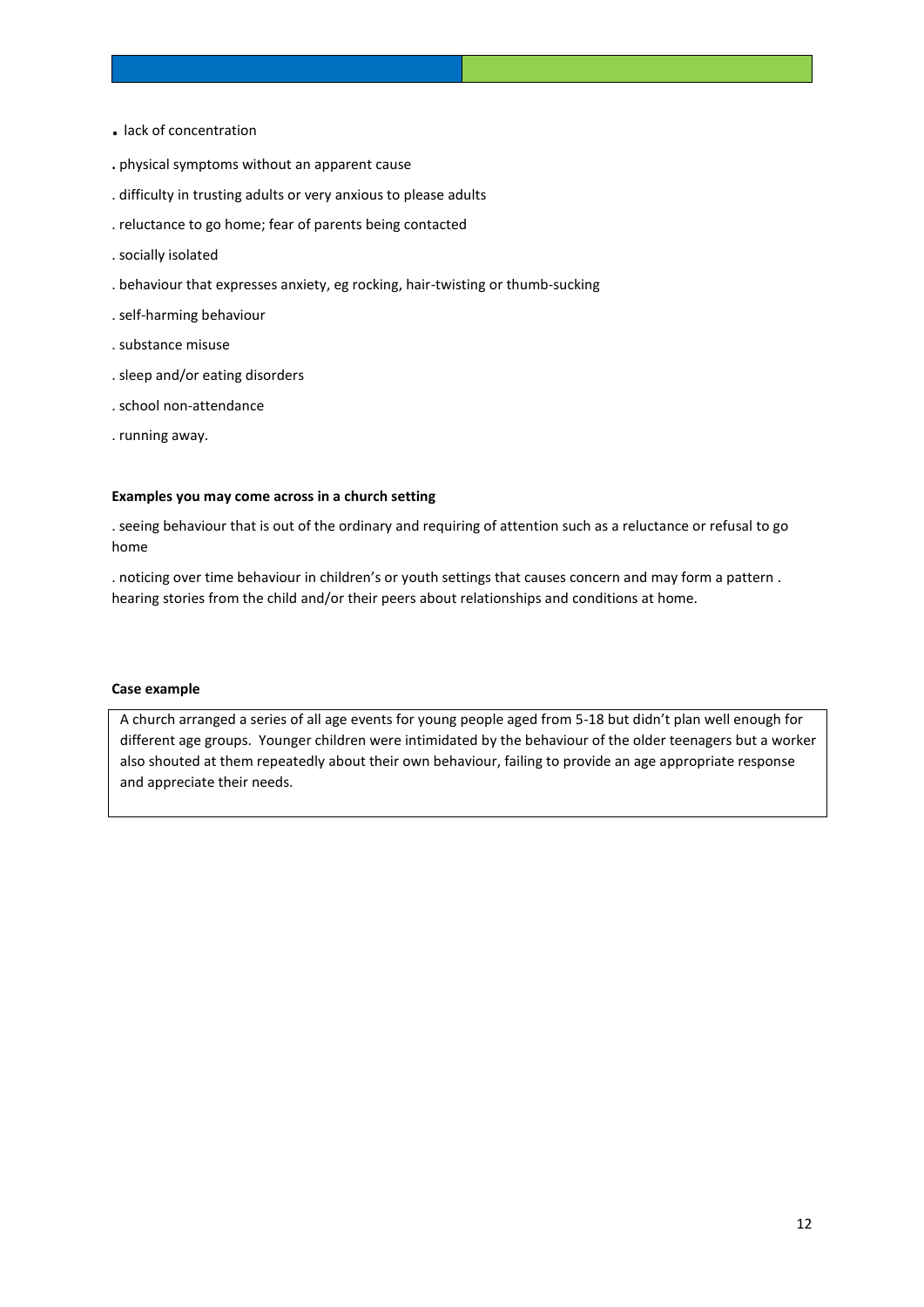#### **EMOTIONAL ABUSE**

## **ADULTS**

## **Definition**

Emotional or psychological abuse is behaviour that has a harmful effect on a vulnerable adult's emotional health and development. All abuse of vulnerable people has an emotional impact.

## **Examples**

- . scolding or treating like a child (infantilisation)
- . making a person feel ashamed of involuntary behaviour
- . blaming someone for attitudes or actions or events beyond their control
- . use of silence
- . humiliation
- . bullying/harassment
- . verbal abuse intimidation
- . controlling or creating over-dependence
- . lack of privacy and dignity
- . deprivation of social contact (eg deliberate isolation/denial of access to visitors)
- . threats to withdraw help and support
- . denial of cultural and spiritual needs
- . denial of choice
- . failing to respond adequately to emotional needs.

**Possible indicators of emotional abuse in vulnerable adults** Indicators are given here as examples only. They may be present in different types of abuse. They do not tell you that abuse is occurring and can have other, non-abusive explanations. However they may alert you to the need to be aware of the possibility of abuse, to be observant and to record any concerns:

- . alteration in psychological state (eg the person appears to be withdrawn, agitated or anxious in general)
- . the person appears to be frightened of making choices or expressing their wishes
- . hesitation in speaking openly
- . unexplained fear confusion or disorientation
- . anger without apparent cause
- . a vulnerable person telling you they are being verbally or emotionally abused
- . tearfulness
- . unusual behaviour (sucking, biting, or rocking)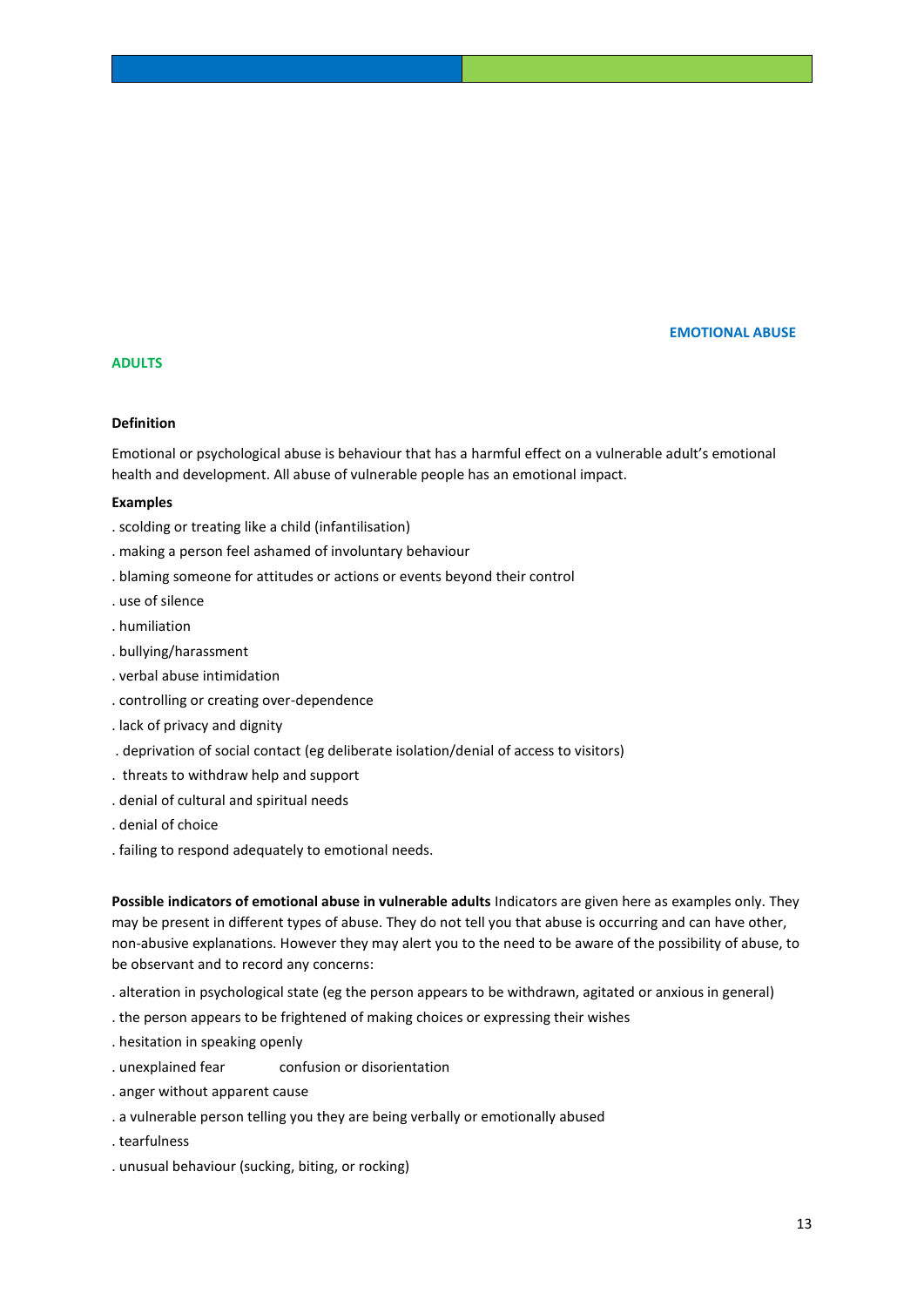. changes in sleep patterns.

#### **Examples you may come across in a church setting**

- . noticing a change in behaviour or demeanour
- . seeing humiliating or bullying behaviour in the home, care home or hospital setting
- . hearing from relatives and friends about concerns

. church members experiencing challenging or even violent behaviour from an individual that has no obvious cause or is a new development.

## **Case example**

One day after church, a minister asked an elderly member how she was. She broke down and told him about her daughter shouting at her all the time and trying to take control of her finances. The elderly person does not want the minister to tell anyone because she fears it would harm her relationship with her daughter, but she wants this behaviour to stop. She doesn't know what to do.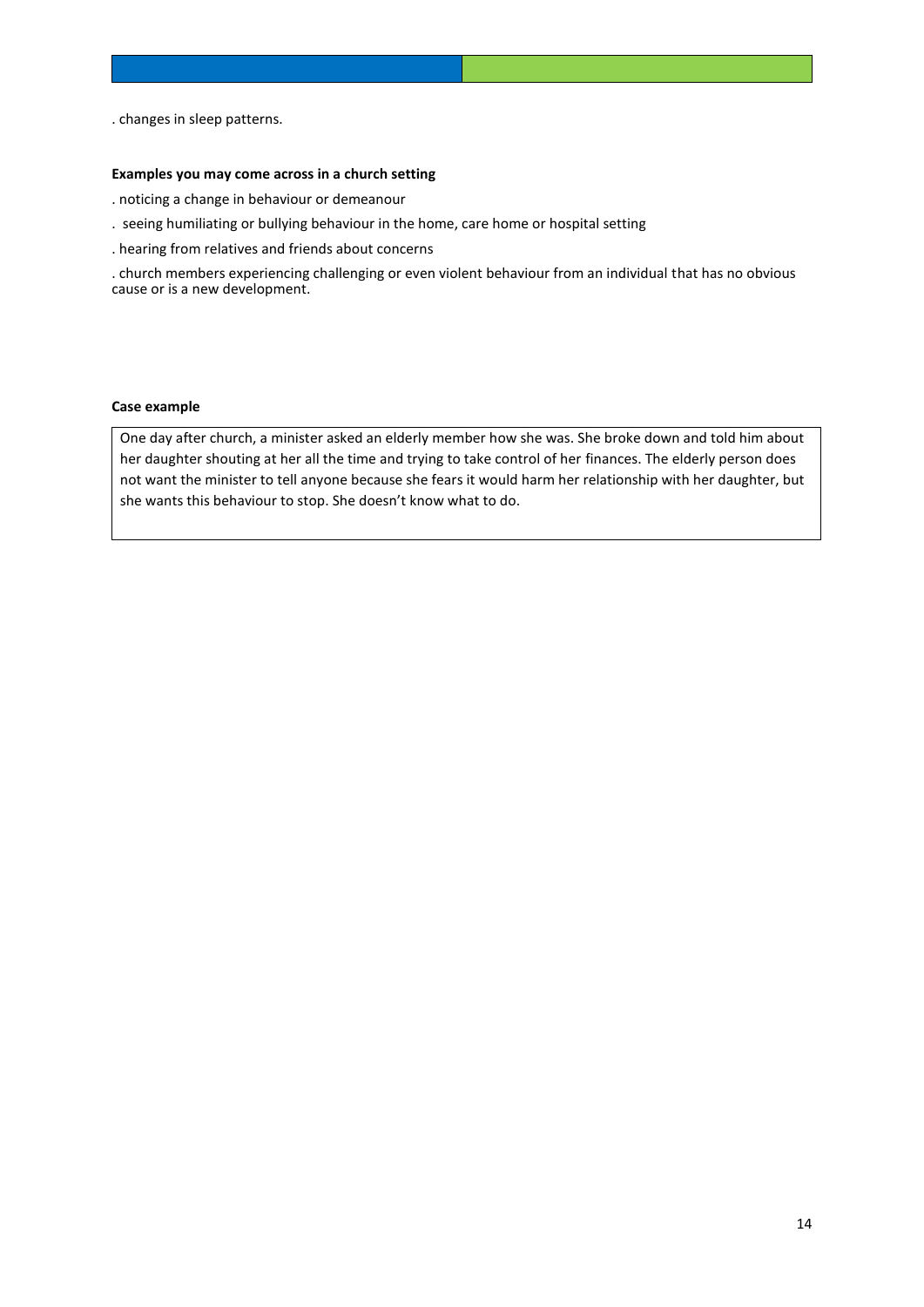#### **CHILDREN AND YOUNG PEOPLE**

## **Definition**

Neglect is the persistent failure to meet a child's basic physical and/or psychological needs, likely to result in the serious impairment of the child's health or development. Neglect may occur during pregnancy as a result of maternal substance abuse. Once a child is born, neglect may involve a parent or carer failing to provide adequate food and clothing, shelter including exclusion from home or abandonment; failing to protect a child from physical and emotional harm or danger; failure to ensure adequate supervision including the use of inadequate care-givers, or the failure to ensure access to appropriate medical care or treatment. It may also include neglect of, or unresponsiveness to, a child's basic emotional needs.

 Working Together to Safeguard Children, Department for Education, 2015 Safeguarding Children: Working Together Under the Children Act 2004, Welsh Assembly Government, 2006

#### **Examples**

parents not providing adequate physical care parents not ensuring proper and timely medical attention adults not providing oversight of children to ensure they are safe from danger.

#### **Possible indicators of neglect in children and young people**

Indicators are given here as examples only. They may be present in different types of abuse. They do not tell you that abuse is occurring and can have other, non-abusive explanations. However they may alert you to the need to be aware of the possibility of abuse, to be observant and to record any concerns:

- . children whose personal hygiene and state of clothing is poor
- . children who are constantly hungry and frequently tired
- . developmental delay
- . low self-esteem
- . socially isolated
- . poor skin tone and hair tone
- . untreated medical problems
- . failure to thrive with no medical reason
- . poor concentration
- . frequent accidents and/or accidental injuries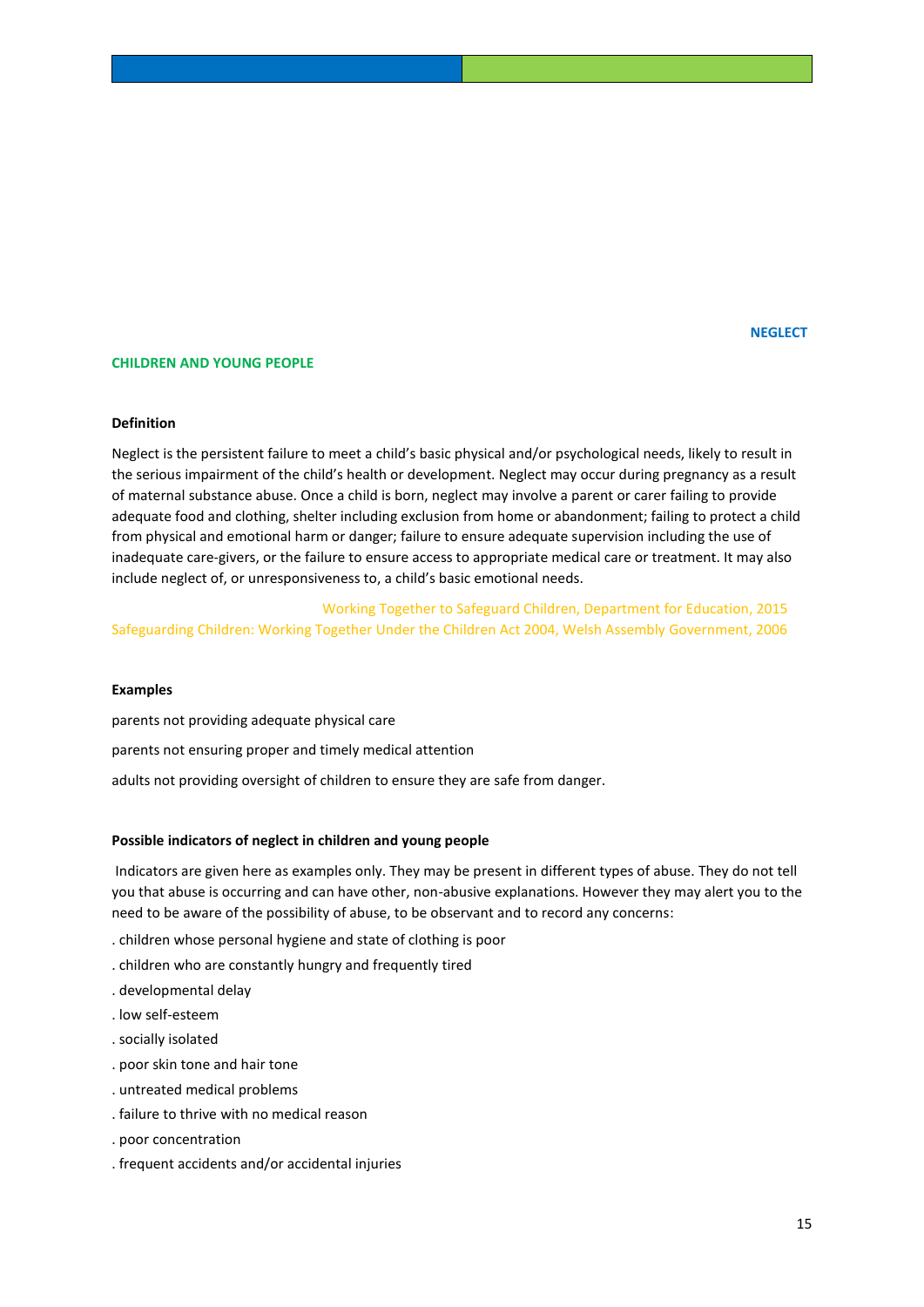- . eating disorders
- . begging and stealing.

## **Examples you may come across in a church setting**

children and young people arriving unaccompanied at, or not being picked up from, planned sessions when, in your judgement, it is not safe for them to go home alone

children and young people arriving at sessions inadequately clothed and with poor physical appearance parents speaking in a pastoral conversation about their own limited capacity to support their child adequately especially if the child has a disability or special needs.

#### **Case example**

Church members noted that two children attending junior church, affected by a painful parental separation, were looking increasingly dishevelled and uncared for. The parents were seemingly focused on their own situation and were not able at that time to prioritise their children's well-being. Church members reported this to the minister/safeguarding officer and took action to provide care and support to the children.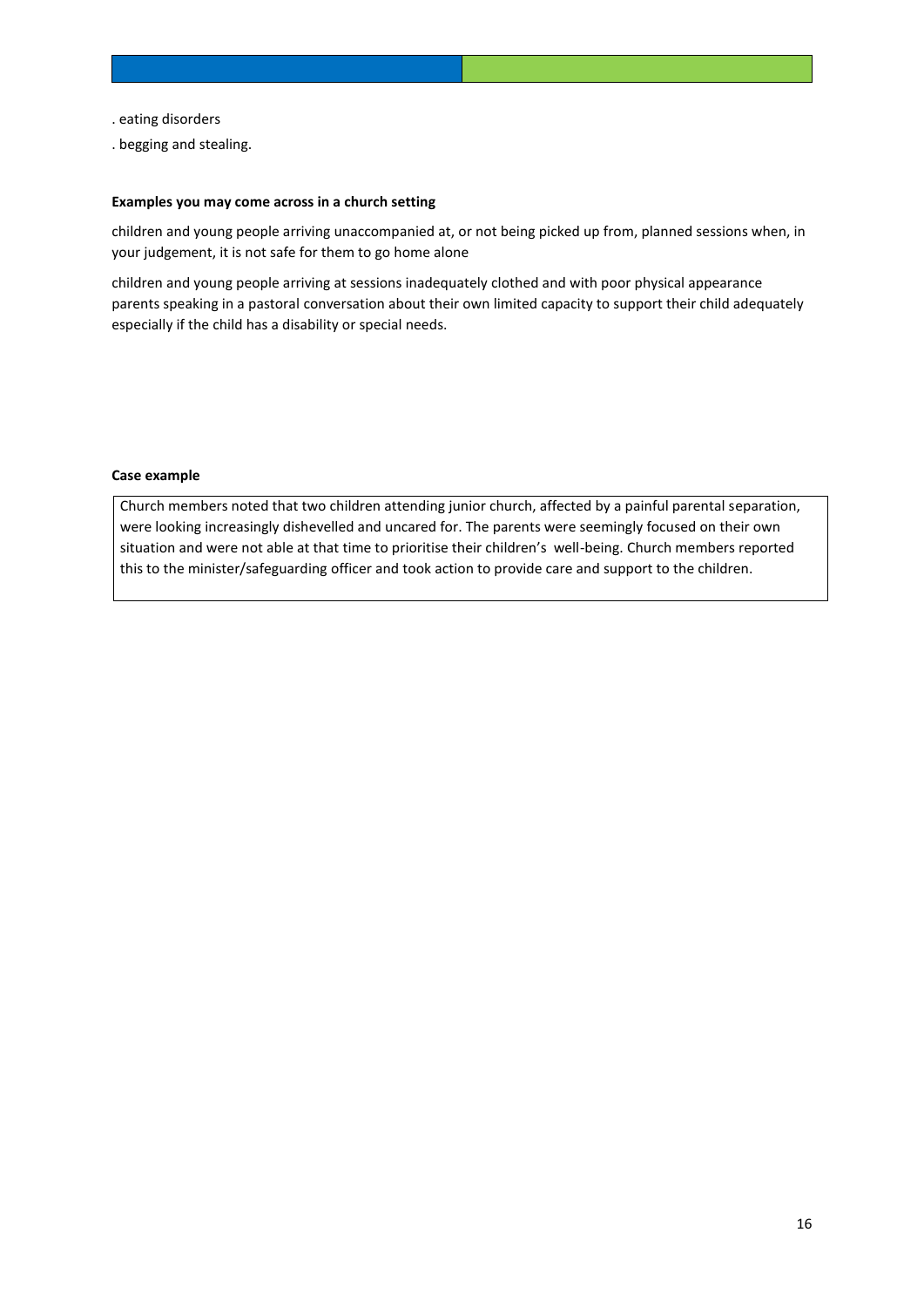## **NEGLECT In the contract of the contract of the contract of the contract of the contract of the contract of the contract of the contract of the contract of the contract of the contract of the contract of the contract of th**

## **ADULTS**

## **Definition**

Neglect is the repeated withholding of adequate care which results in the adult's basic needs not being met. It can be intentional or unintentional and includes acts of omission. This may also be evidence of self-neglect which has to be balanced with an individual's wish to make decisions for themselves.

#### **Examples**

denial of educational, social and recreational needs lack of adequate heating/lighting lack of adequate food/fluids inappropriate medical care; inappropriate use of medication or over-medication lack of attention to hygiene lack of attention to toe and fingernails lack of attention to teeth (natural or false) denial of religious or cultural needs.

#### **Possible indicators of neglect in vulnerable adults**

Indicators are given here as examples only. They may be present in different types of abuse. They do not tell you that abuse is occurring and can have other, non-abusive explanations. However they may alert you to the need to be aware of the possibility of abuse, to be observant and to record any concerns.

poor hygiene and cleanliness

clothing which is inadequate or in poor condition

dirt, faecal or urine smell, or other health and safety hazards in the vulnerable person's living environment persistent hunger

dehydration

weight loss

the vulnerable person has an untreated medical condition

poor physical condition; rashes, sores, varicose ulcers, pressure sores

evidence of failure to seek medical advice or summon assistance as required

evidence of failure to access appropriate health, educational services or social care.

## **Examples you may come across in a church setting**

change in appearance and perceived reduction in the level of self care skills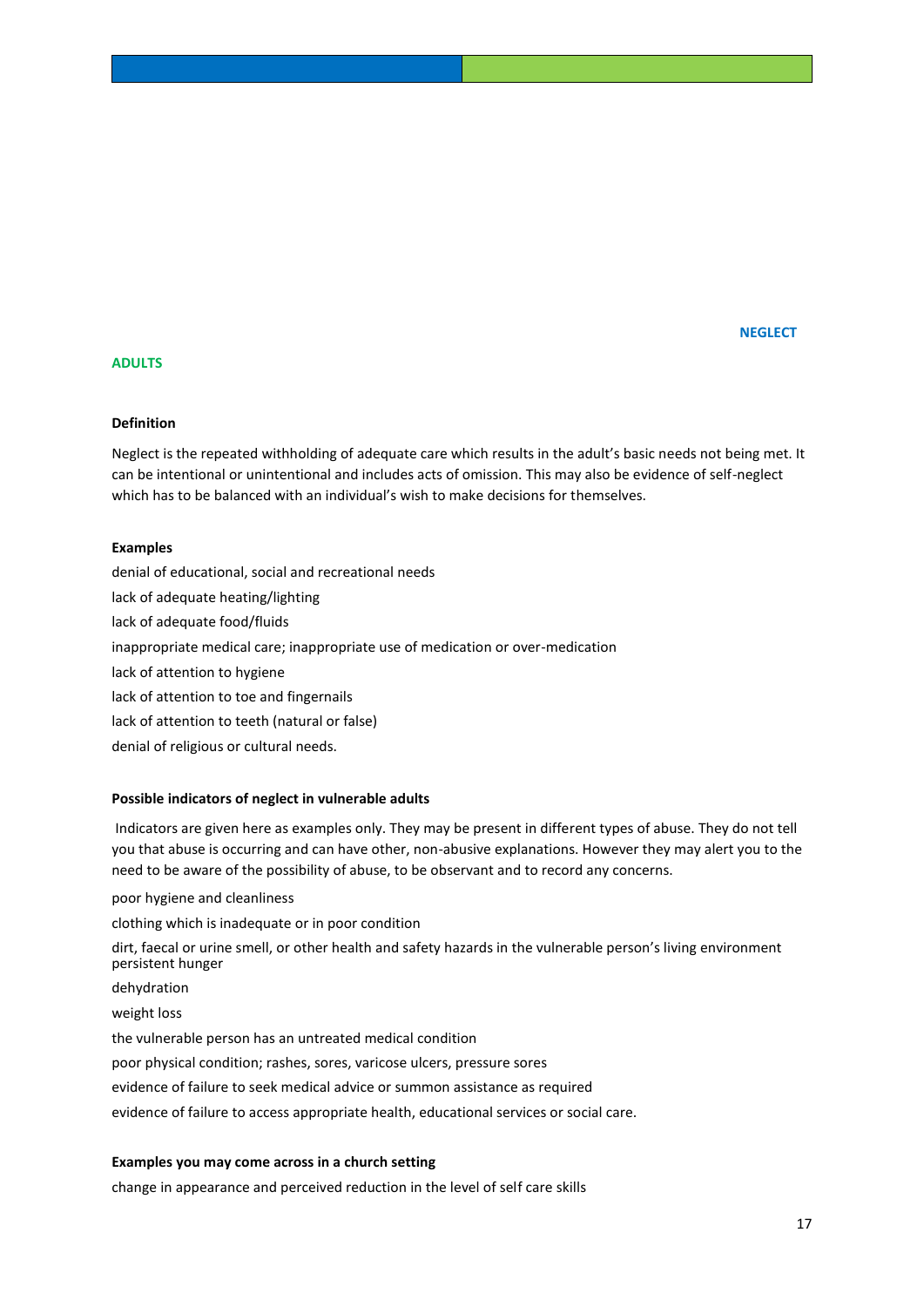noticing someone's poor physical condition especially in a care home or hospital

poor living conditions seen on pastoral visits

family members not being there to help their vulnerable relative

sustained reluctance by the adult to accept offers of help and support despite limited mobility, poor health, hoarding or dirty living conditions.

#### **Case example**

A young adult with a number of emotional vulnerabilities relating to a previous history of abuse volunteered to work in a youth club but found it difficult to maintain boundaries. This led to her becoming anxious about her situation and she started to not take care of herself. The deterioration in her condition was eventually noticed by the group leader, who had initially failed to spot her vulnerabilities and take appropriate protective measures.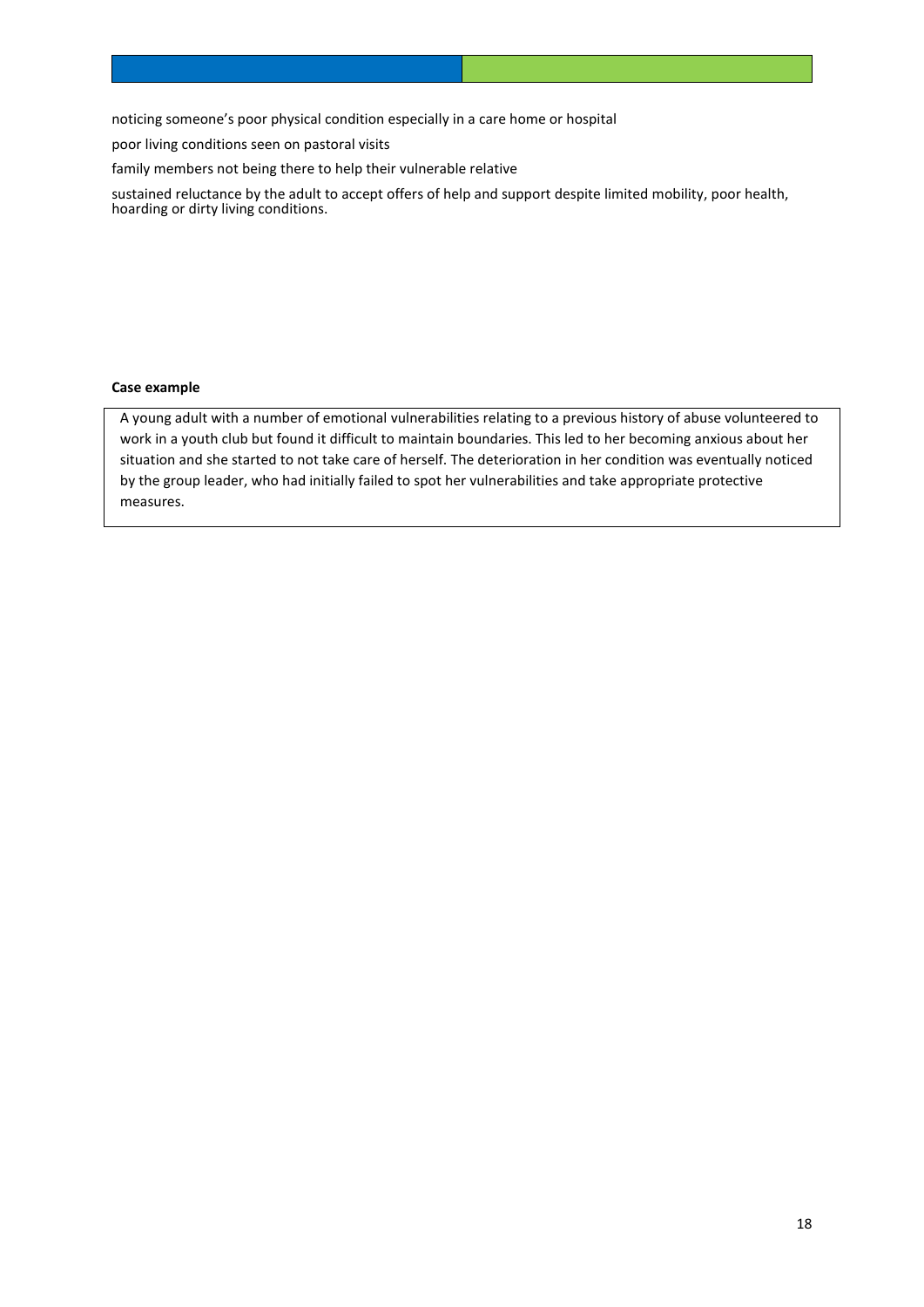#### **SEXUAL ABUSE**

### **CHILDREN AND YOUNG PEOPLE**

#### **Definition**

Sexual abuse involves forcing or enticing a child or young person to take part in sexual activities, not necessarily involving a high level of violence, whether or not the child is aware of what is happening. The activities may involve physical contact, including assault by penetration (eg rape, or oral sex) or non- Case example

penetrative acts such as masturbation, kissing, rubbing and touching outside of clothing. They may also include non-contact activities, such as involving children in looking at, or in the production of, sexual images, watching sexual activities, encouraging children to behave in sexually inappropriate ways, or grooming a child in preparation for abuse (including via the internet). Sexual abuse is not solely perpetrated by adult males. Women can also commit acts of sexual abuse, as can other children.

 Working Together to Safeguard Children, Department for Education, 2015 Safeguarding Children: Working Together Under the Children Act 2004, Welsh Assembly Government, 2006

#### **Examples**

- . showing a child ponographic images
- . filming or taking photos of a child in sexual poses or acts
- . touching a child's genitalia
- . sexual assault
- . forced marriage
- . female genital mutilation (FGM)
- . children being sexually exploited
- . children being trafficked for sexual exploitation
- '. sexting' and making inappropriate use of social media to share pictures
- . grooming through social media or more direct methods.

#### **Possible indicators of sexual abuse in children and young people**

Indicators are given here as examples only. They may be present in different types of abuse. They do not tell you that abuse is occurring and can have other, non-abusive explanations. However they may alert you to the need to be aware of the possibility of abuse, to be observant and to record any concerns:

- . sexual knowledge which is inappropriate for the child's age
- . sexualised behaviour in young children
- . children hinting at sexual activity
- . evidence of grooming activity by a significant adult
- . frequent urinary tract infections, discharges or abdominal pain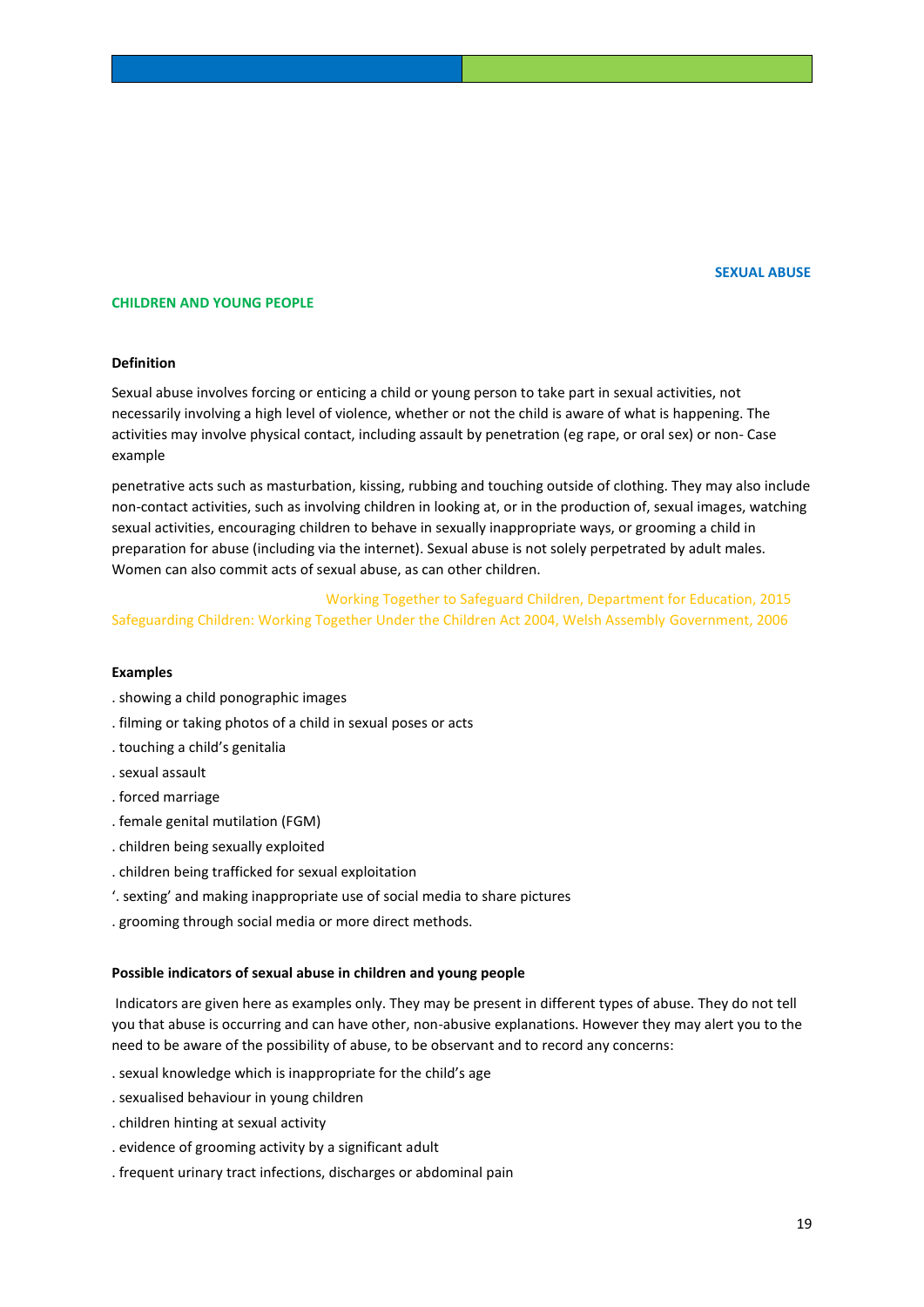- . unexpected pregnancy especially in very young girls
- . lack of concentration, restlessness
- . the child or young person is socially withdrawn
- . the child or young person is overly compliant
- . the chid or young person has poor trust in significant adults
- . regressive behaviour, onset of wetting (after having been dry) day or night
- . self-harming behaviour
- . eating disorders
- . sexually transmitted disease.

#### **NHS Choices Website, September 2015**

#### **Examples you may come across in a church setting**

. noticing an unusually close relationship between a young person and a worker

- . evidence of social media or texting contact outside church policy limits
- . seeing or hearing about out of session contacts and private or secret meetings

. inappropriate discussion and intrusive questioning about sexual matters in formal or informal conversations between workers and young people

#### innuendo in conversations

. tolerance of behaviour which suggests loose sexual boundaries or disrespectful relationships between young people

- . private behaviour taking place in a public setting
- . taking photos and filming without consent

. noticing adults (known or unknown) on or around the premises when there are no planned meetings and only children present

. failure by adults in positions of responsibility to adhere to safe working practices designed to minimise risk to young people and protect workers (eg poor supervision arrangements at night on residential trips or sleepovers)

. noticing behaviour suggestive of child sexual exploitation as described above

. sudden appearance of a 'relative' who has come to stay from abroad.

#### **Case example**

A new male worshipper at church began to speak after the morning service with a young woman who had just performed a liturgical dance and started to ask about her clothing. The young woman reported this behaviour to her minister and after consultation with the district safeguarding officer, supported the young woman to make a statement to the police. They visited the male church worshipper and warned him about his future behaviour.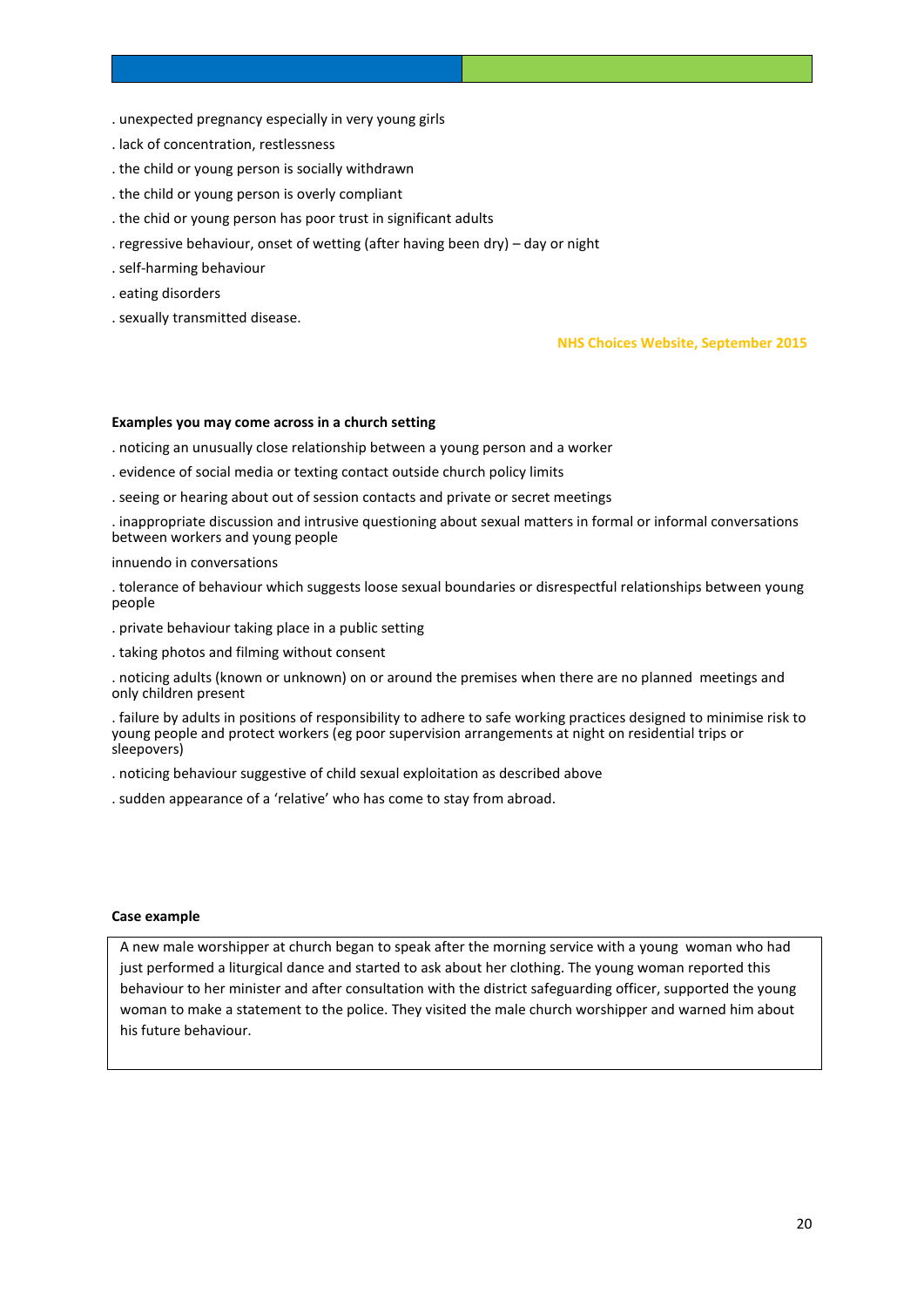## **SEXUAL ABUSE**

## **ADULTS**

#### **Definition**

Sexual abuse is the involvement of a vulnerable adult in sexual activities or relationships without informed or valid consent.

#### **Examples**

- . offensive or inappropriate language, including sexual innuendos and sexual teasing
- . sexual harassment
- . inappropriate looking
- . inflicting pornography on an individual
- . inappropriate touching
- . masturbation in a public setting
- . indecent exposure
- . coercion into an activity
- . rape or sexual assault
- . photography
- . online and social media abuse.

#### **Possible indicators of sexual abuse in vulnerable adults**

Indicators are given here as examples only. They may be present in different types of abuse. They do not tell you that abuse is occurring and can have other, non-abusive explanations. However they may alert you to the need to be aware of the possibility of abuse, to be observant and to record any concerns:

- . unexplained changes in behaviour
- . a significant change in sexual behaviour or sexually implicit/explicit behaviour
- . pregnancy in a woman who is unable to consent to sexual intercourse
- . bruises around the breasts or genital area
- . unusual difficulty in walking or sitting
- . torn, stained or bloody underwear
- . unexplained infections or sexually transmitted diseases
- . hints about sexual abuse
- . sleep disturbances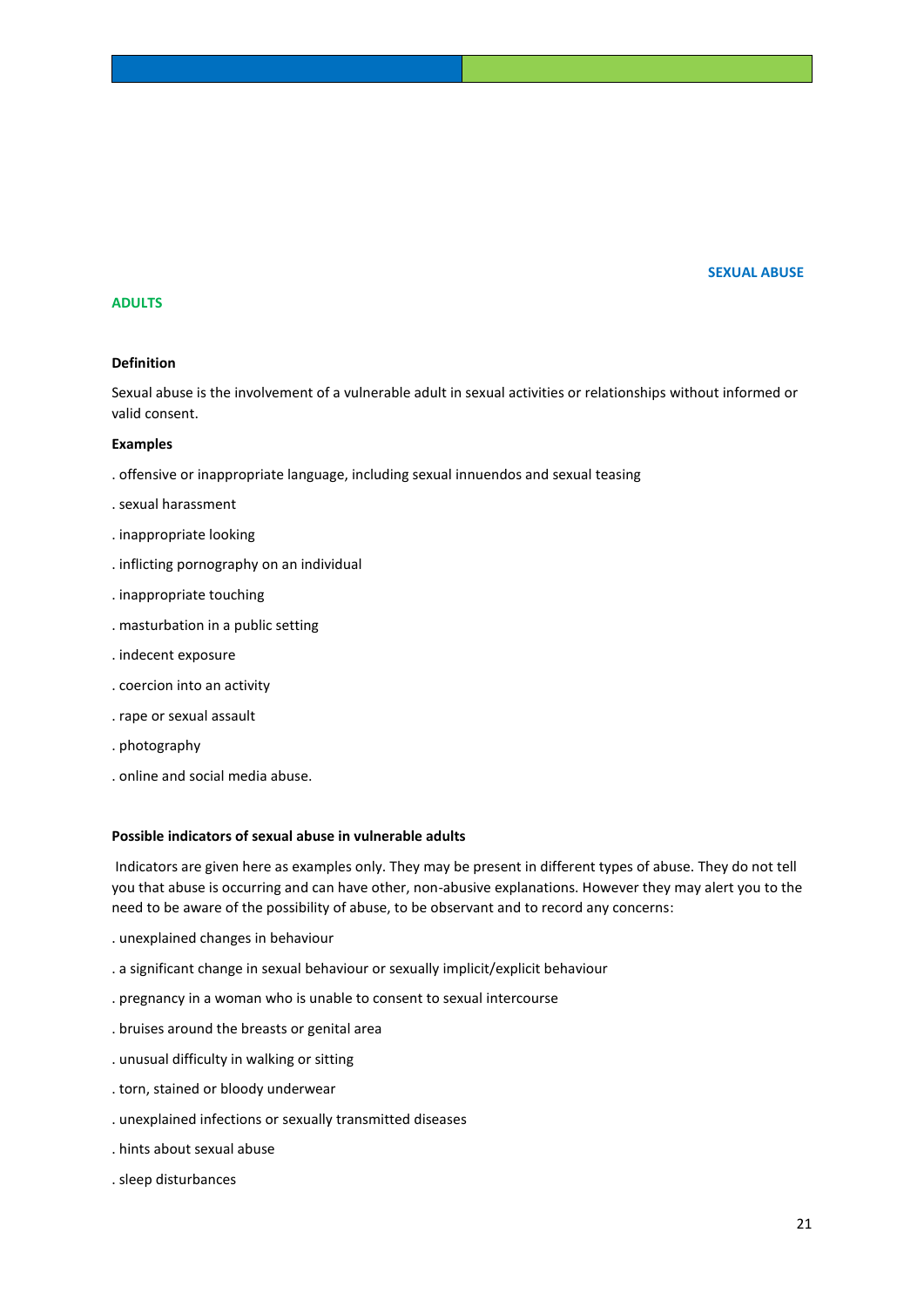#### . self-harming

. a vulnerable person telling you they have been sexually assaulted or raped.

#### **Examples you may come across in a church setting**

- . noticing or hearing reports of behaviour, such as in the examples above
- . being aware of overly tactile behaviour at times when contact is 'allowed' (eg during passing the peace or when meeting and greeting)
- . inappropriate discussion and intrusive questioning about sexual matters in house group or other pastoral settings
- . abuse of church or other social media opportunities.

## **Case example**

A minister was invited to provide pastoral care and support to a survivor of sexual abuse. The survivor had number of vulnerabilities as well as being quite isolated in the local community. The relationship developed from a pastoral one, through friendship to a sexual relationship which was unwanted on the part of the survivor. The survivor made a complaint to the Connexion through the local complaints process.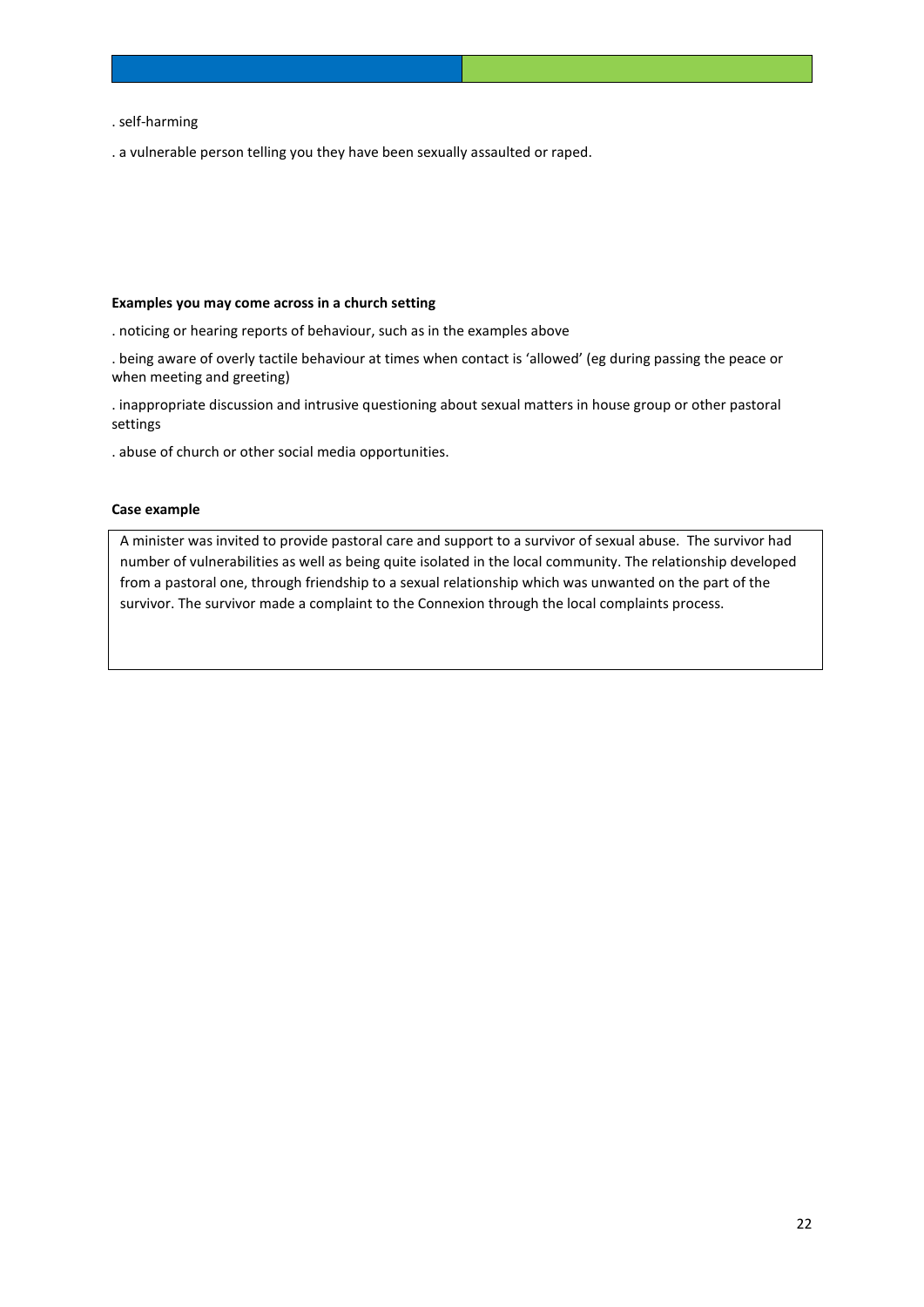**FINANCIAL OR MATERIAL ABUSE**

## **ADULTS**

#### **Definition**

Financial or material abuse is the denial of access of the individual to money, property possessions, valuables or inheritance, or improper or unauthorised use of funds via omission, exploitation or extortion through threats. Although financial abuse can occur in isolation research has shown where there are other forms of abuse, there is likely to be financial abuse occurring. Although this is not always the case, everyone should also be aware of this possibility.

## **Care and Support Statutory Guidance issued under the Care Act 2014, Department of Health Working Together to Safeguard People Volume 1 – Introduction and Overview, Welsh Government, 2016**

#### **Examples**

misuse, embezzlement or theft of a person's money, property or possessions

refusing a person access to their own money, property or possessions lpressure in connection with wills, testaments, property, inheritance etc

extortion of money, property or possessions through theft

failing to account satisfactorily for the use of a person's money, property or possessions, fraudulent use of money

misuse or misappropriation of property, possessions or benefits (eg personal income subsumed into household income)

loans made to anyone if made under duress, threat or dishonestly extracted.

#### **Possible indicators of financial abuse in vulnerable adults**

Indicators are given here as examples only. They may be present in different types of abuse. They do not tell you that abuse is occurring and can have other, non-abusive explanations. However they may alert you to the need to be aware of the possibility of abuse, to be observant and to record any concerns.

. a disparity between assets and living conditions, reluctance to incur expenses when finances should not be a problem (eg little food in the house, wearing worn out clothes) – the natural thriftiness of some should be borne in mind

. unexplained lack of money or inability to maintain lifestyle; lack of amenities, such as personal grooming items, appropriate clothing, that the vulnerable person should be able to afford

. deliberate isolation of a vulnerable person by caregivers

. unexplained disappearance of items from a vulnerable person's house

. unexplained withdrawals from bank or building society accounts

. sudden inability to pay bills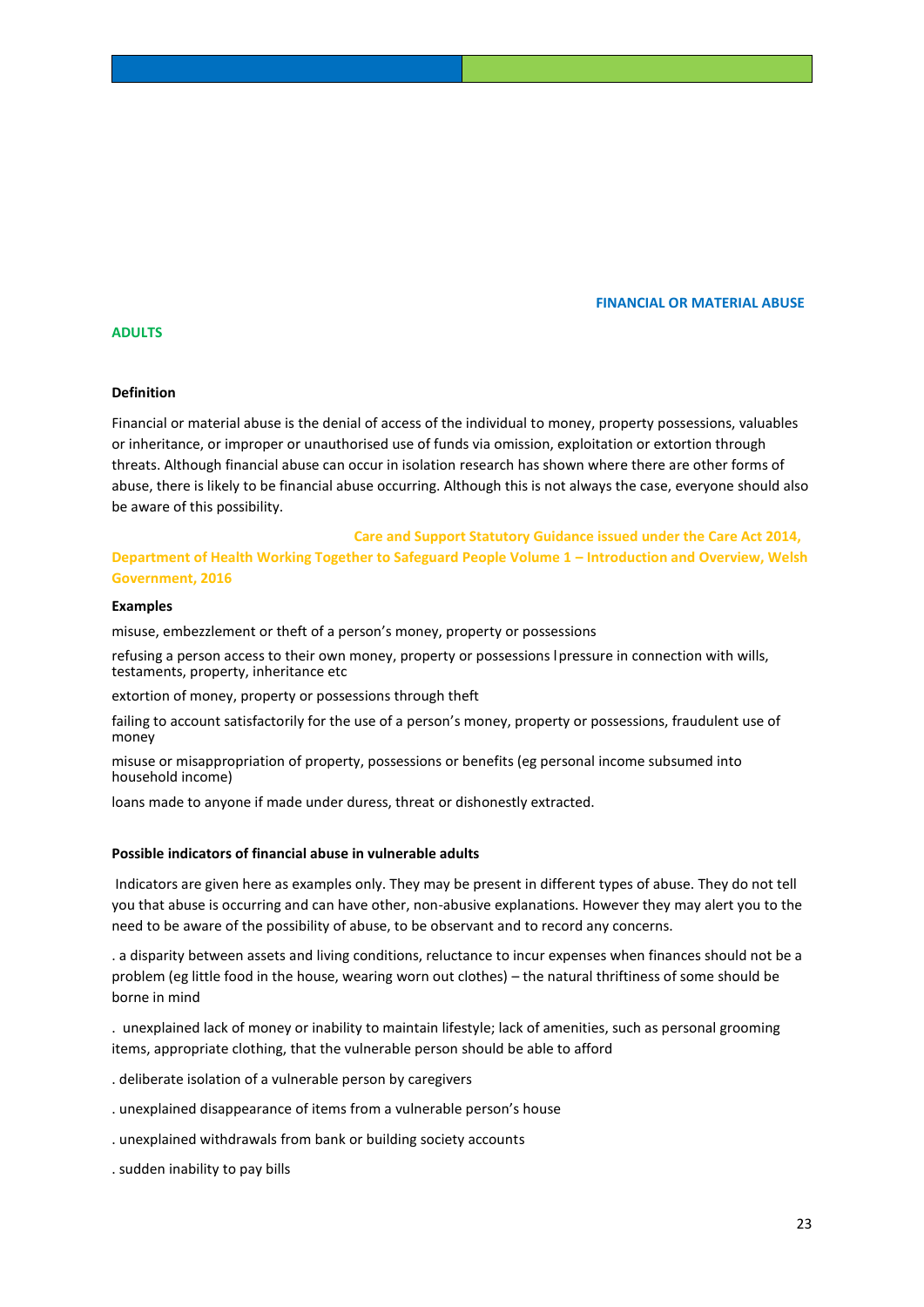. person managing finances is uncooperative

. carers or professionals fail to account for expenses incurred on a person's behalf

. recent changes of deeds or title to property, or sudden and unexpected changes in a will or other financial documents

. the sudden appearance of previously uninvolved relatives claiming their rights to an older person's affairs or possessions.

#### **Examples you may come across in a church setting**

. sudden and significant change to a person's regular offertory contribution without apparent reason

. learning about a vulnerable adult receiving unwanted attention from another church member (this may be indicative of sexual abuse as well)

. the sudden development of unlikely inter-generational friendships connected with unusual generosity on the part of another church member (this grooming behaviour may also be indicative of sexual abuse)

. a church member offering to spend exceptional amount of time with (or do odd jobs and shopping for) vulnerable adults and not accepting church pastoral policy boundaries

. hearing directly from a vulnerable adult about changed financial arrangements made by relatives, especially relating to wills

. learning about what you judge to be potentially premature seeking of power of attorney

. pastoral visits to private and care homes revealing inadequate clothing, toiletries and other essential products.

#### **Case example**

A relative contacted her aunt's minister to tell her that her cousin has persuaded her aunt to change her will in favour of them – to the exclusion of all other family members. The aunt has always been a staunch church member and welcomes the pastoral support offered by the church. Recently, however, she has been a less regular worshipper. The aunt has told her niece that she felt obliged to change her will as she relies so much on the other niece's everyday help. She told her niece that she was "made to sign" at a solicitor's office. After discussion with the DSO, and weighing up this information, it was passed to the aunt's social worker for consideration.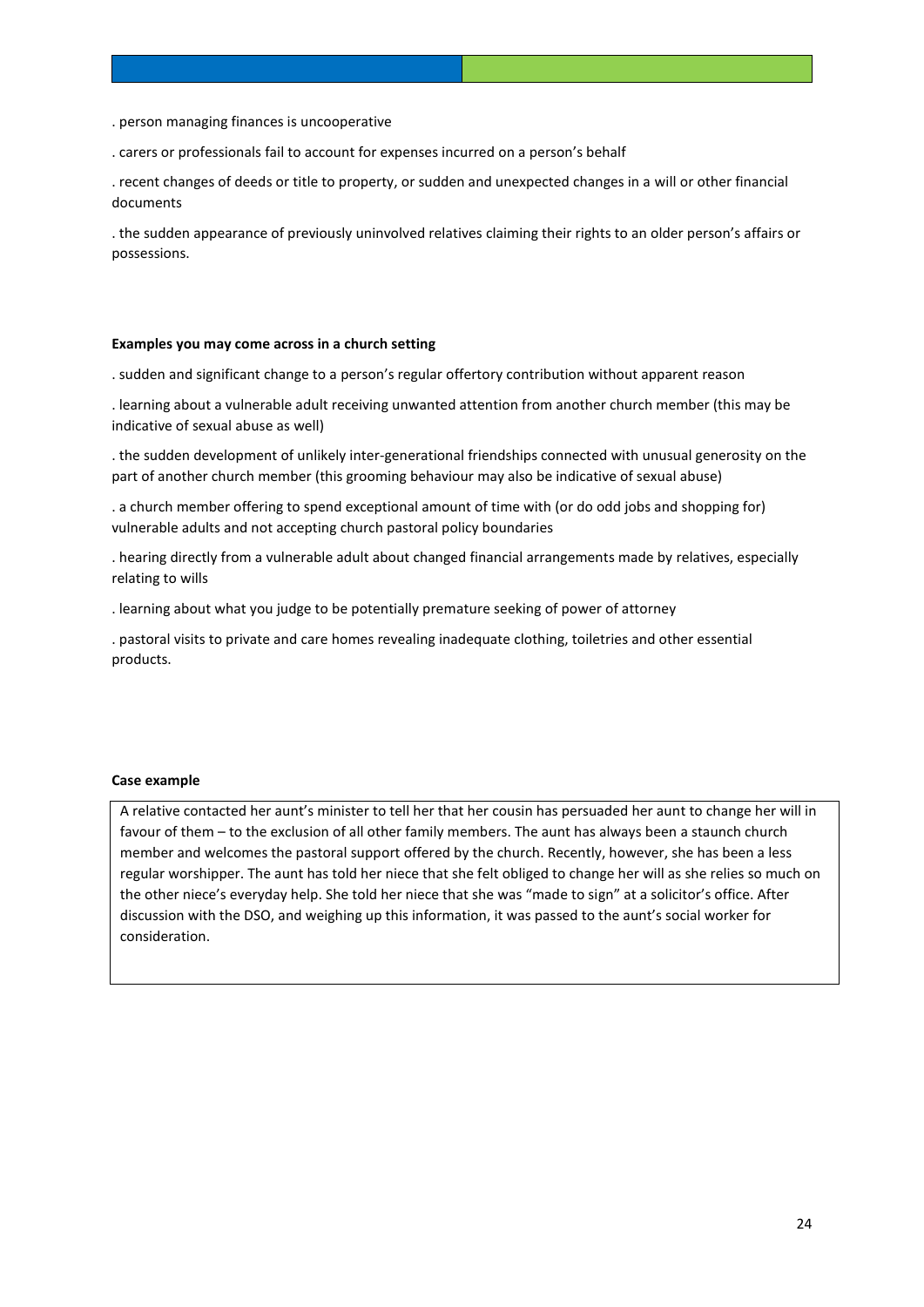## **DISCRIMINATORY ABUSE**

## **ADULTS**

#### **Definition**

Discriminatory abuse, including racist and sexist abuse, exists when values, beliefs or culture result in the misuse of power that denies opportunities to some individuals or groups. This also applies to age, gender and gender identity, sexual orientation, disability and religion.

 **Equalities Act, 2010**

#### **Examples**

unequal treatment inappropriate use of language: racist remarks, sexist remarks, derogatory remarks or verbal abuse humiliating behaviour lack of respect towards a person's culture comments about disability bullying or other forms of harassment deprivation of normal social contact and cultural identity deliberate exclusion.

#### **Possible indicators of discriminatory abuse towards vulnerable adults**

Indicators are given here as examples only. They may be present in different types of abuse. They do not tell you that abuse is occurring and can have other, non-abusive explanations. However they may alert you to the need to be aware of the possibility of abuse, to be observant and to record any concerns.

lack of respect shown to people offensive comments which may be racist, sexist, homophobic or ageist withdrawal and social isolation poor self-esteem poor quality care the vulnerable person prefers not to be cared for by certain member(s) of staff/volunteers a staff member/volunteer may seem to avoid working with certain groups of people.

### **Examples you may come across in a church setting**

offers to take on church leadership roles unreasonably overlooked

observations made in formal or informal meetings about the supposed characteristics of identified individuals or groups based on gender, racial or sexual stereotyping

reported examples of discriminatory behaviour made by church members and other church users.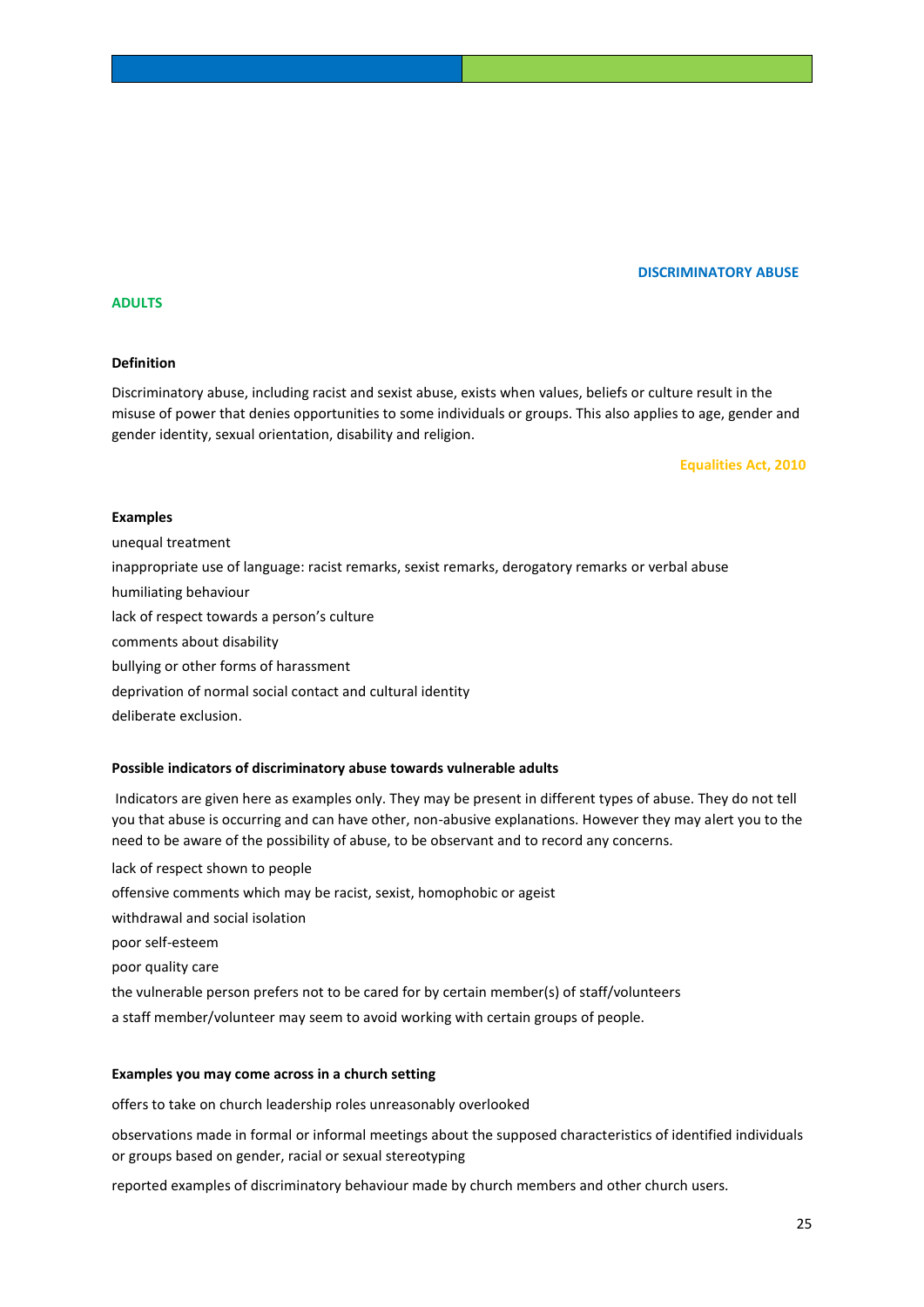## **Case example**

A male minster denied access to church pastoral records to a steward from a different ethnic group to him. This meant that she was unable to complete some tasks required of her in her given role as the pastoral lead within the steward team.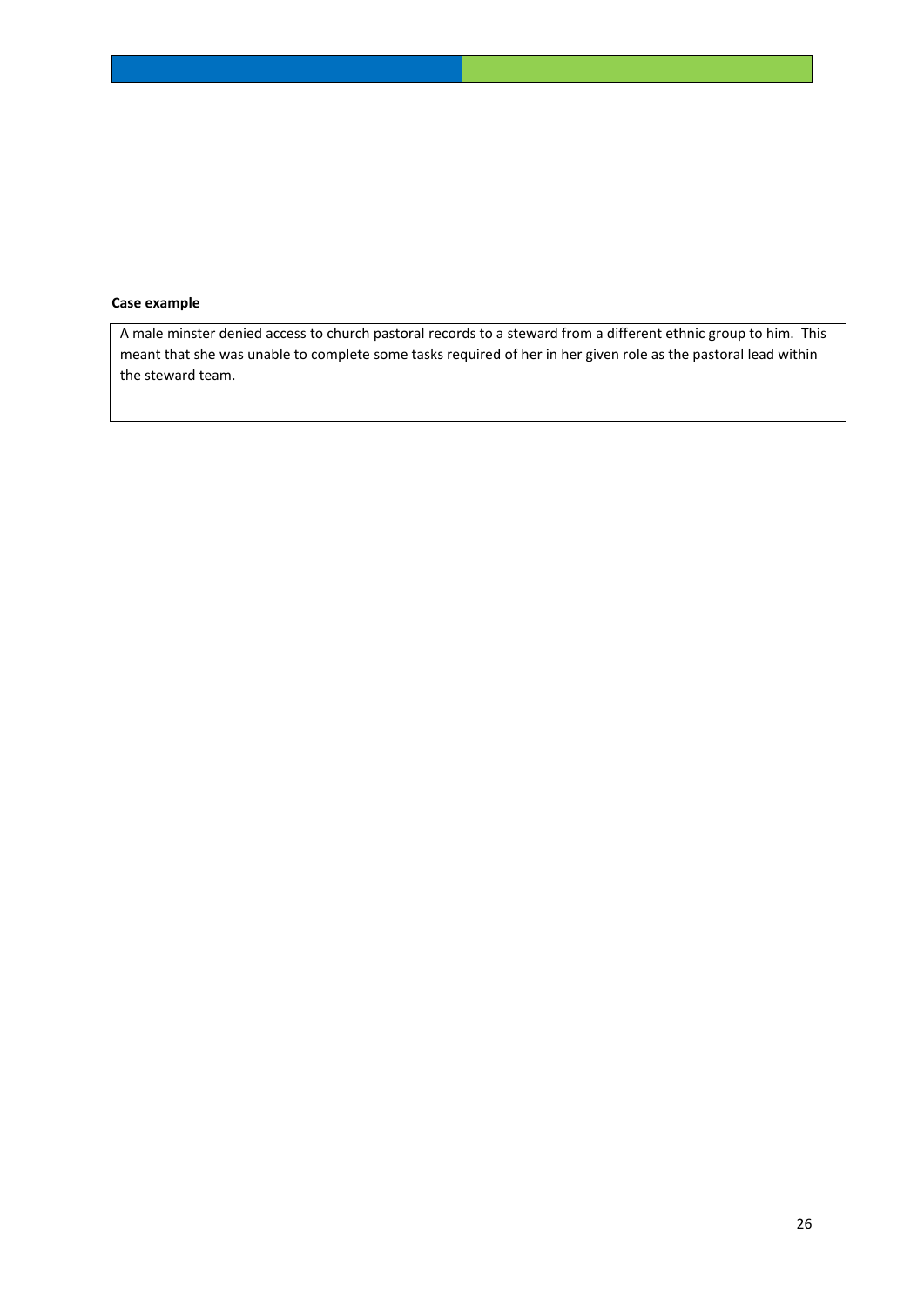#### **INSTITUTIONAL ABUSE**

## **ADULTS**

#### **Definitions**

Organisational abuse includes neglect and poor care practice within an institution or specific care setting (such as a hospital or care home, for example) or in relation to care provided in one's own home. This may range from one-off incidents to ongoing ill-treatment. It can be through neglect or poor professional practice as a result of the structure, policies, processes and practices within an organisation.

#### **Care and Support Statutory Guidance issued under the Care Act 2014, Department of Health**

Abuse can occur in institutions as a result of regimes, routines, practices and behaviours that occur in services that vulnerable adults live in or use and which violate their human rights. This may be part of the culture of a service to which staff are accustomed. Thus such practices may pass by unremarked upon by staff. They may be subtle, small and apparently insignificant, yet together may amount to a service culture that denies, restricts or curtails the dignity, privacy, choice, independence or fulfilment of vulnerable adults.

#### **Wales Interim Policy & Procedures for the Protection of Vulnerable Adults from Abuse manual,**

 **revised January 2013, Adult Protection Fora**

## **Examples**

- . authoritarian or rigid management
- . lack of leadership or supervision and monitoring of staff or volunteers
- . poor care standards
- . lack of positive responses to complex needs
- . rigid routines
- . inadequate staffing
- . insufficient knowledge base within the institution
- . disrespectful attitudes among staff
- . inappropriate use of physical interventions (control and restraint) by poorly trained staff
- . poor practice in the provision of intimate care
- . not taking account of an individual's needs, culture, religion or ethnicity.

#### **Possible indicators of institutional abuse towards vulnerable adults**

Indicators are given here as examples only. They may be present in different types of abuse. They do not tell you that abuse is occurring and can have other, non-abusive explanations. However they may alert you to the need to be aware of the possibility of abuse, to be observant and to record any concerns:

- . lack of flexibility or choice for people using the service
- . inadequate staffing levels
- . inappropriate or poor care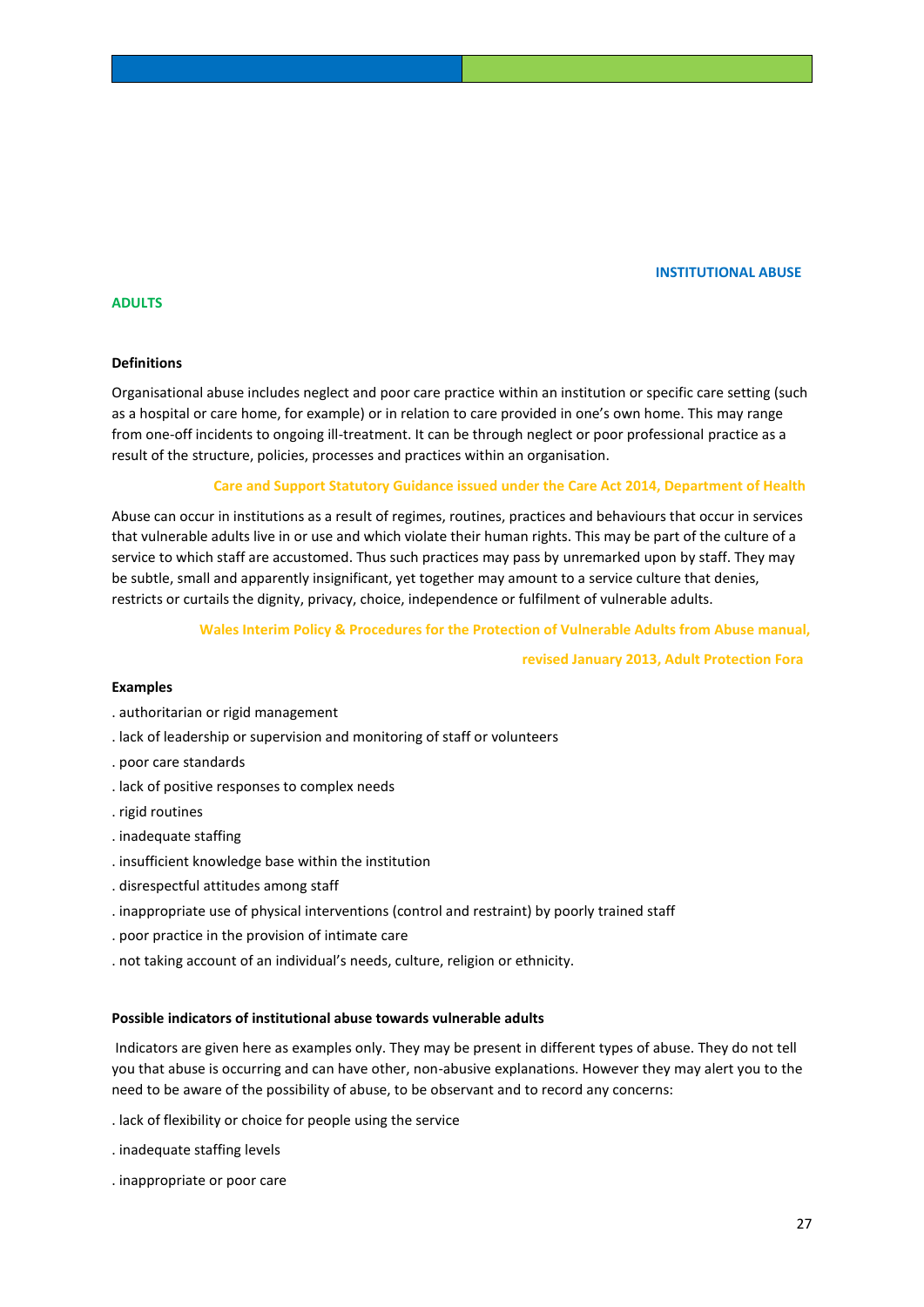- . no opportunity for drinks or snacks
- . failure to promote or support a person's spiritual or cultural beliefs
- . a culture of treating everyone 'the same', which is different from treating everyone 'equally'

dehumanising language

. absence of individual care.

#### **Examples you may come across in a church setting**

noticing poor quality environments, poor care practice and concern about staff attitudes during pastoral visits to care homes or hospitals

noticing pressure sores on less mobile adults.

#### **Case example**

A pastoral visitor went to see an elderly church member in a residential care home. She was struck by the smell of urine that greeted her, and whilst speaking to the member she noticed two or three people crying out for assistance from staff. There seemed to be a delay before anyone came and the staff member who did come looked annoyed. The church member told the visitor this often happens mid-afternoon as that's when the shifts change and the staff are "in a meeting". The pastoral visitor decided to keep a note and pay another visit at the same time of day to see what happens.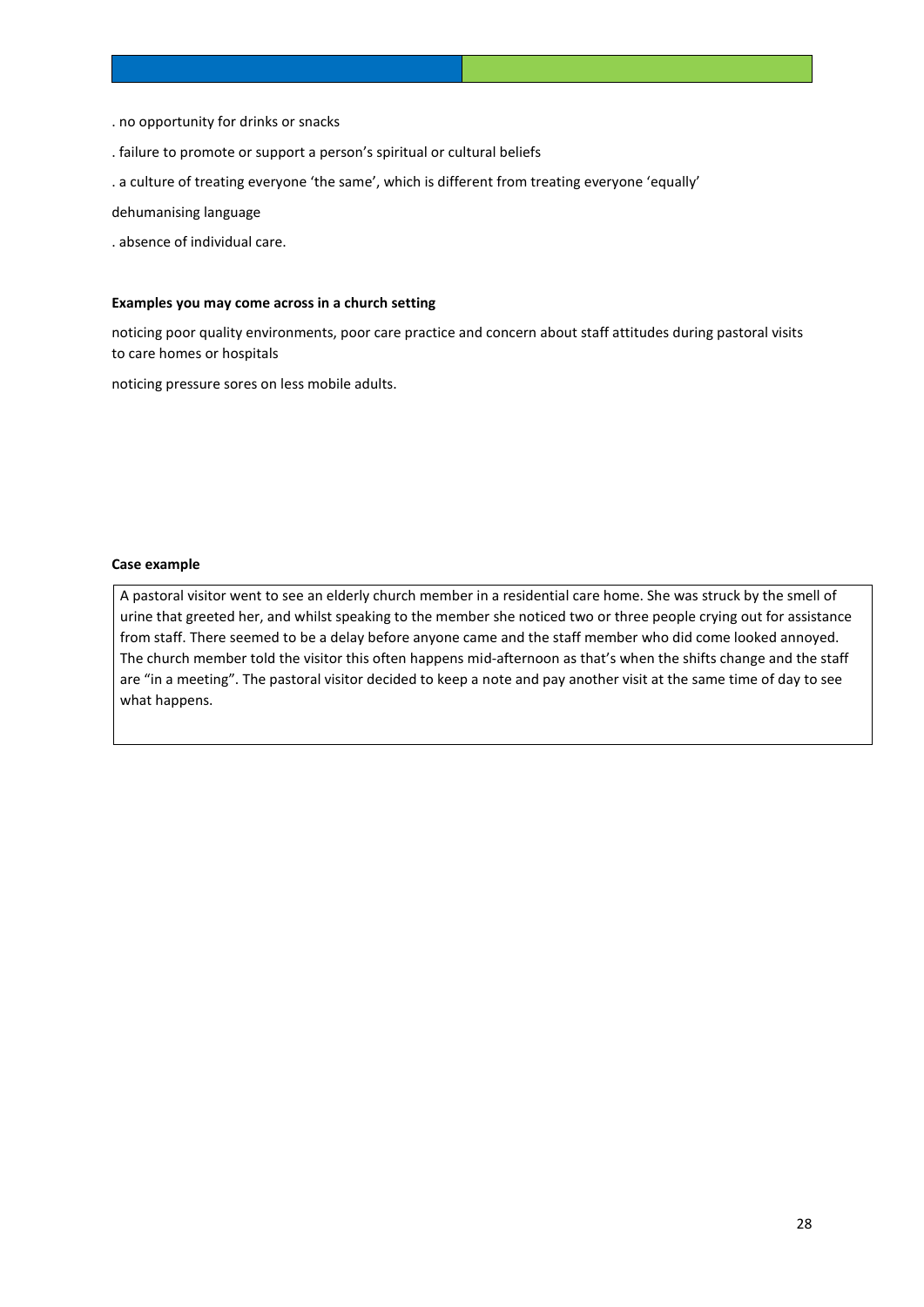#### **SPIRITUAL ABUSE**

#### **CHILDREN, YOUNG PEOPLE AND ADULTS**

Spiritual abuse is not a category of abuse recognised in statutory guidance, However the United Methodist Church UK MA recognises its significance in its safeguarding policies.

#### **Definition**

Spiritual abuse is coercion and control of one individual by another in a spiritual context. The target experiences spiritual abuse as a deeply emotional personal attack. This abuse may include: manipulation and exploitation, enforced accountability, censorship of decision making, requirements for secrecy and silence, pressure to conform, misuse of Scripture or the pulpit to control behaviour, requirement of obedience to the abuser, the suggestion that the abuser has a 'divine' position, isolation from others, especially those external to the abusive context.

 **Oakley and Kinmond, Journal of Adult Protection 16:2, 2014** 

#### **This abuse may include:**

**.** The misuse of Scripture, the authority of leadership or penitential discipline, with a requirement to be

obedient to the abuser

- **.** Enforced accountability and pressure to conform
- **.** Requirements for secrecy and silence, with isolation from others external to the abuse context oppressive teaching
- **.** Censorship of decision making
- **.** Intrusive or forced healing and deliverance ministries or rituals
- **.** The denial of the right to faith or the opportunity to grow in the knowledge and love of God.

#### **Examples**

It might be seen in a leader who is intimidating and imposes their will on other people, perhaps threatening dire consequences or the wrath of God if disobeyed. They may say that God has revealed certain things to them and so they know what is right. Those under their leadership are fearful to challenge or disagree, believing they will lose the leader's (or, more seriously God's) acceptance and approval.

#### **Possible indicators of spiritual abuse**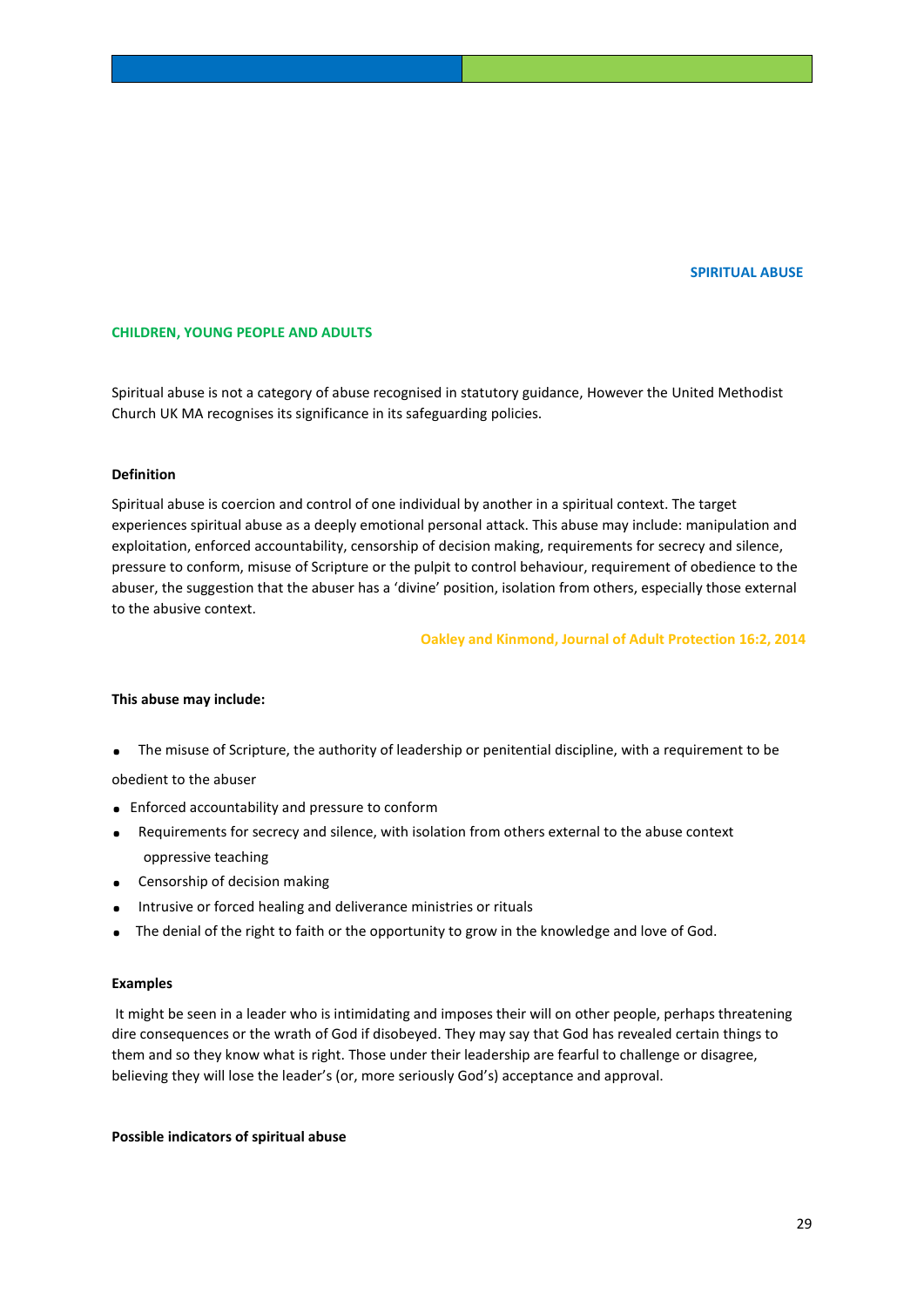Indicators are given here as examples only. They may be present in different types of abuse. They do not tell you that abuse is occurring and can have other, non-abusive explanations, however they may alert you to the need to be aware of the possibility of abuse, to be observant and to record any concerns.

All abuse of children, young people and adults can lead to the crushing of people's spirit and damage their sense of identity, sense of self and personal confidence, consequently harming their spiritual development. This is particularly the case when the source of the abuse is the Church.

Those who have been spiritually abused experience:

- **.** Huge betrayal leading to deep distrust and self-isolation
- **.** Silencing by their abuser
- **.** a changed and damaged view of church
- **.** feeling misunderstood
- . long-term distress
- loss of church as safe space
- . powerlessness.

#### **Children and young people**

Research for the Department for Education and Skills' Child Abuse Linked to Accusations of 'Possession' and 'Witchcraft' (Stobart, 2006) reported that:

. from January 2000 to middle of 2005, 38 cases were identified, involving 47 children where children had been accused of being evil, of being possessed by spirits or of having connections with witchcraft

. of these children, half had been born in the UK. Half were from Africa. Boys and girls were equally at risk. The majority were aged between 8 and 11

. children identified by their Carers as being possessed exhibited a range of behaviours including bed wetting, physical or learning difficulties, nightmares and challenging behaviour

. the children were abused in a range of ways, often in an attempt to get rid them of evil spirits. This research published in 2006 remains a standard text referenced by most local safeguarding children's boards in 2015. However the Metropolitan Police have recorded a steadily increasing number of cases being referred from 9 in 2011 to 27 in 2014. In total the Met have received 148 allegations of spiritual abuse linked to spirit possession or witchcraft between since 2004 and 2014

#### (**Community Care, October 2014).**

#### **Examples you may come across in a church setting**

. tithing that causes hardship

. church members fearful of not attending church regularly and of ignoring or disobeying the pronouncements of the minister or other church leader

. healing ministries that cause a significant emotional response

. expecting people to make unreasonable choices between the church and family or other personal relationships

. adults and children speaking in a manner that suggests that they are submissive to the will of a named leader to the extent that their sense of personal identity is reduced and confidence levels decline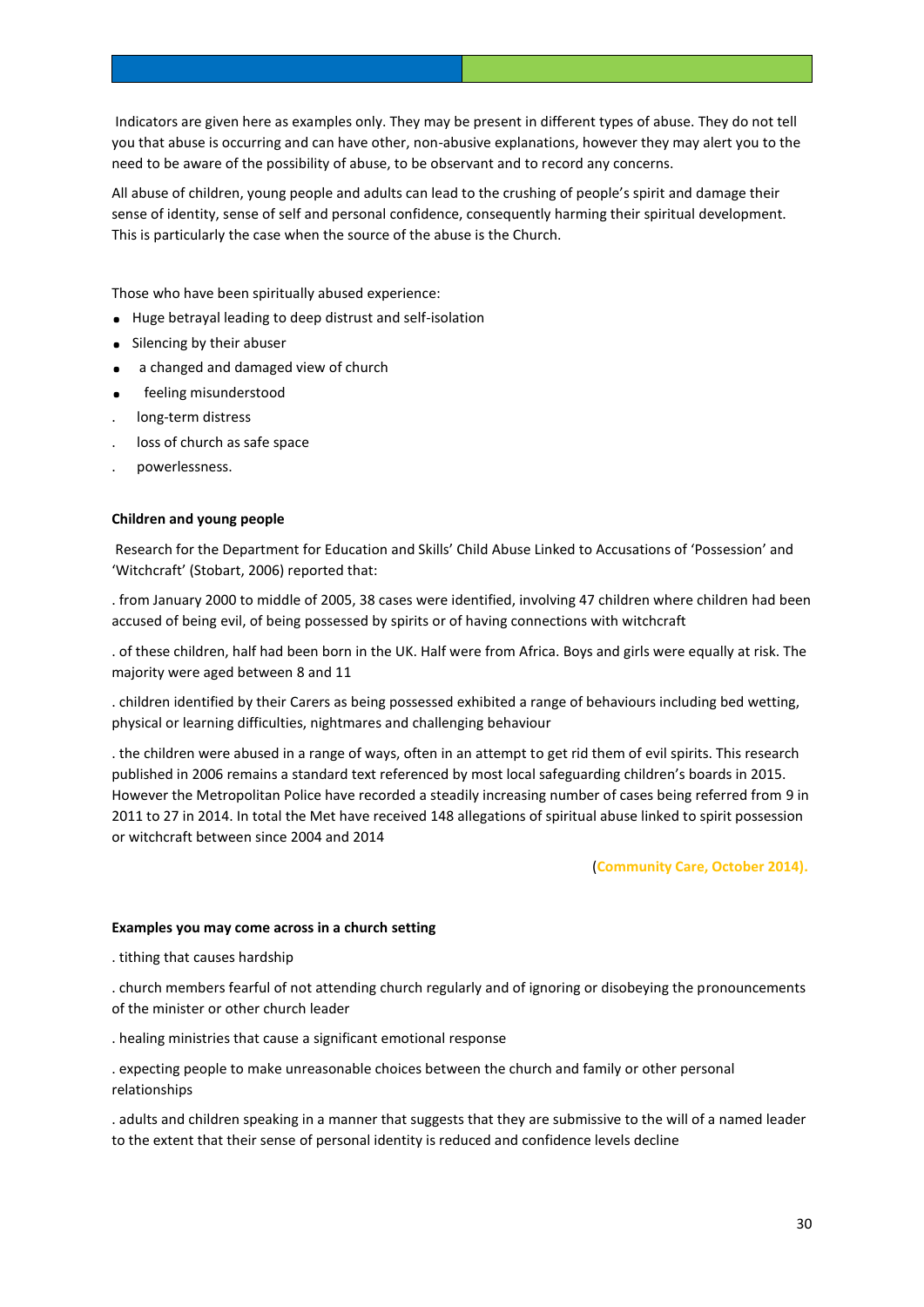. social media being used to bully, coerce or frighten members (adults or children and young people) to comply with church teachings or to isolate them from the rest of the church community.

## **In churches with close links to cultures and communities who retain a belief in spirit 'possession', you may come across:**

reports of special services taking place away from formal church settings and at unusual times

heard observations made by parents and others about an individual child being evil or 'spirit possessed' observations of children and young people whose demeanour has suddenly changed or who exhibit signs of physical abuse (see also the section on physical abuse for indicators), social isolation, confusion and disorientation

observations of children whose school attendance or levels of academic achievement drop suddenly

a church from one of these communities is hiring church premises for their own worship and shows a marked reluctance to share their safeguarding policies or respond to inquiries about their practices.

#### **Case example**

A youth leader asked some young people to take part in a project they were reluctant to join, but he persuaded them to take part by telling them Jesus would expect them to as a sign of their faith. When the young people shared this at home, some parents complained to the minister about their concerns.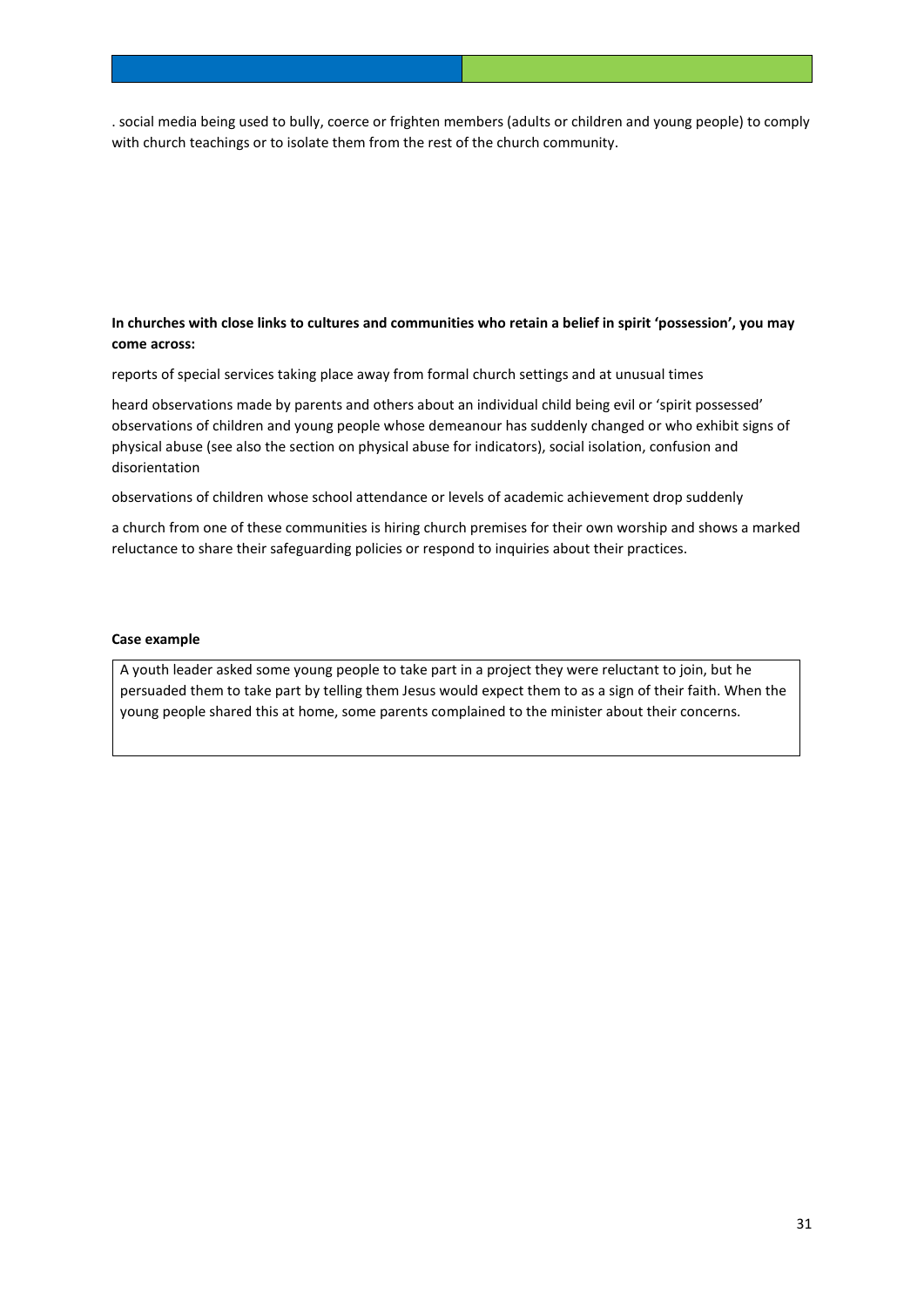#### **DOMESTIC ABUSE**

#### **CHILDREN, YOUNG PEOPLE AND ADULTS**

#### **Definitions**

Domestic violence includes any incident of threatening behaviour, violence or abuse (psychological, physical, sexual, financial or emotional) between adults or young people, who are or have been intimate partners, family members or extended family members, regardless of gender and sexuality.

#### **Working Together to Safeguard Children, Department of Education, 2015**

Domestic abuse includes any incident of threatening behaviour, violence or abuse (psychological, physical, sexual, financial or emotional) between adults or young people, who are or have been intimate partners, family members or extended family members, regardless of gender and sexuality.

**Safeguarding Children: Working Together Under the Children Act 2004, Welsh Assembly Government, 2006**

Domestic abuse is usually a pattern of abusive and controlling behaviour through which an abuser seeks power over their partner or a family member. It is rarely a one-off incident. It occurs across all of society. In some communities this can also take the form of 'honour' based violence.

A new criminal offence was introduced in 2015 which closed the gap in the law around patterns of controlling or coercive behaviour in an intimate family relationship (Section 76 of the Serious Crime Act 2015). This offence criminalises patterns of coercive behaviour where they are perpetrated against a family member. The behaviour, when viewed in isolation, may appear innocuous, but the cumulative effect on a victim may be significant, causing damage and distress.

The Domestic Violence Disclosure Scheme (known as 'Clare's Law') allows an individual to ask police to check whether a new or existing partner has a violent past and enables an agency or an individual to ask the police to release information concerning an individual being at risk of domestic violence.

#### Domestic abuse and children

Witnessing or hearing domestic abuse is very distressing for a child and causes serious harm. Children living in a home where domestic abuse is happening are at risk of other types of abuse too. Children can experience domestic abuse in different ways. They might:

see the abuse hear the abuse from another room see a parent's injuries or distress afterwards be hurt by being nearby or trying to stop the abuse.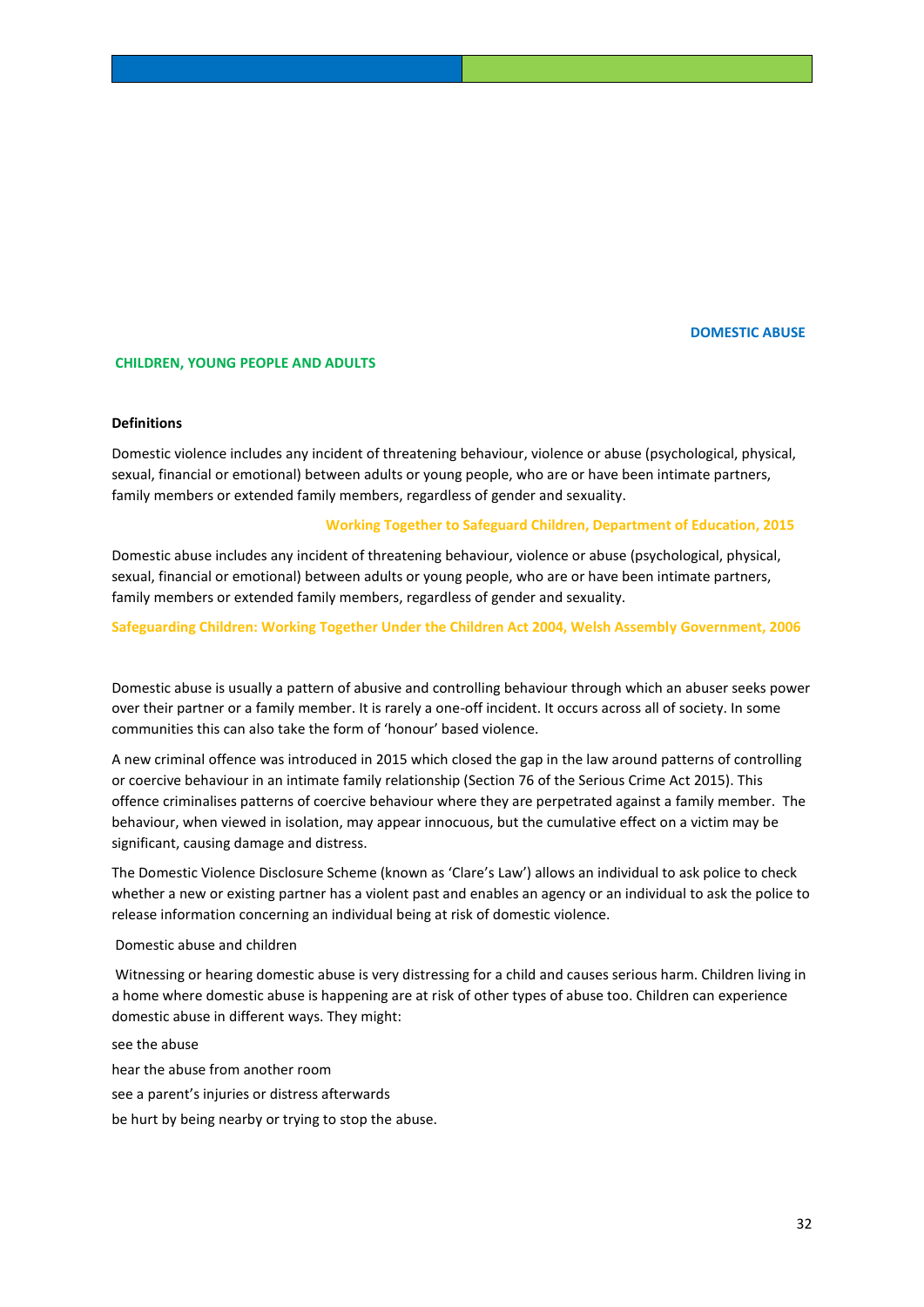Exposure to violence, parental conflict and the distress of a caregiver is extremely anxiety-provoking for children. Prolonged and/or regular exposure to domestic violence can have a serious damaging impact on children's physical safety and emotional well-being and constitutes emotional abuse. Children may also suffer because domestic violence has an effect on parents' capacity to provide care for their children.

In 2009 it was estimated that 200,000 children (1.8%) in England lived in homes where there is a known risk of violence or domestic violence (Laming, 2009). Figures published by the NSPCC in 2011 suggest that one in five children have witnessed some form of domestic abuse (Radford, L et al (2011) Child Abuse in the UK Today).

There is a close link between parental violence and violence to children. Between 50% and 70% of children living with domestic violence are directly physically or sexually abused themselves. Nine out of ten young people who report neglect also report living with domestic violence. Children may suffer directly or indirectly if they live in households where there is domestic violence.

## **Domestic abuse towards women and young people**

Women are more likely to experience the most serious forms of domestic violence and are more likely to be killed or seriously injured by their partner, ex-partner or lover. However there are also male victims and domestic violence occurs in same sex relationships. The 2013/14 Crime Survey for England and Wales found that, overall, 28.3% of women and 14.7% of men had experienced any domestic abuse since the age of 16.

The definition of domestic violence in England and Wales was expanded in March 2013 to include victims aged 16 and 17 years old.

Teenage girls aged 16-19 are most at risk of domestic abuse (Crime Survey for England and Wales, 2013/14). 13.1% are likely to experience violence from their partners or ex-partners. Other figures suggest that 1 in 5 teenagers have been abused by their boyfriend or girlfriend

 **(Barter et al (2009) Partner Exploitation and Violence in Intimate Teenage Relationships).** 

## **Possible indicators of domestic abuse towards adults**

Indicators are given here as examples only. They may be present in different types of abuse. They do not tell you that abuse is occurring and can have other non-abusive explanations. However they may alert you to the need to be aware of the possibility of abuse, to be observant and to record any concerns.

## **The person (more usually a woman):**

- . has unexplained bruises or injuries
- . becomes unusually quiet or withdrawn
- . has panic attacks
- . has frequent absences from work or other commitments
- . wears clothes that conceal bruises even on warm days
- . stops talking about their partner
- . is anxious about being out or rushes away
- . is always accompanied by their partner
- . becomes more isolated, withdrawing from friends and family.

"Everyone have arguments and everyone disagrees with their partners, family members and others close to them from time to time. We all do things we regret and cause unhappiness to those we care about. But if this begins to form a consistent pattern, then it's an indication of domestic abuse."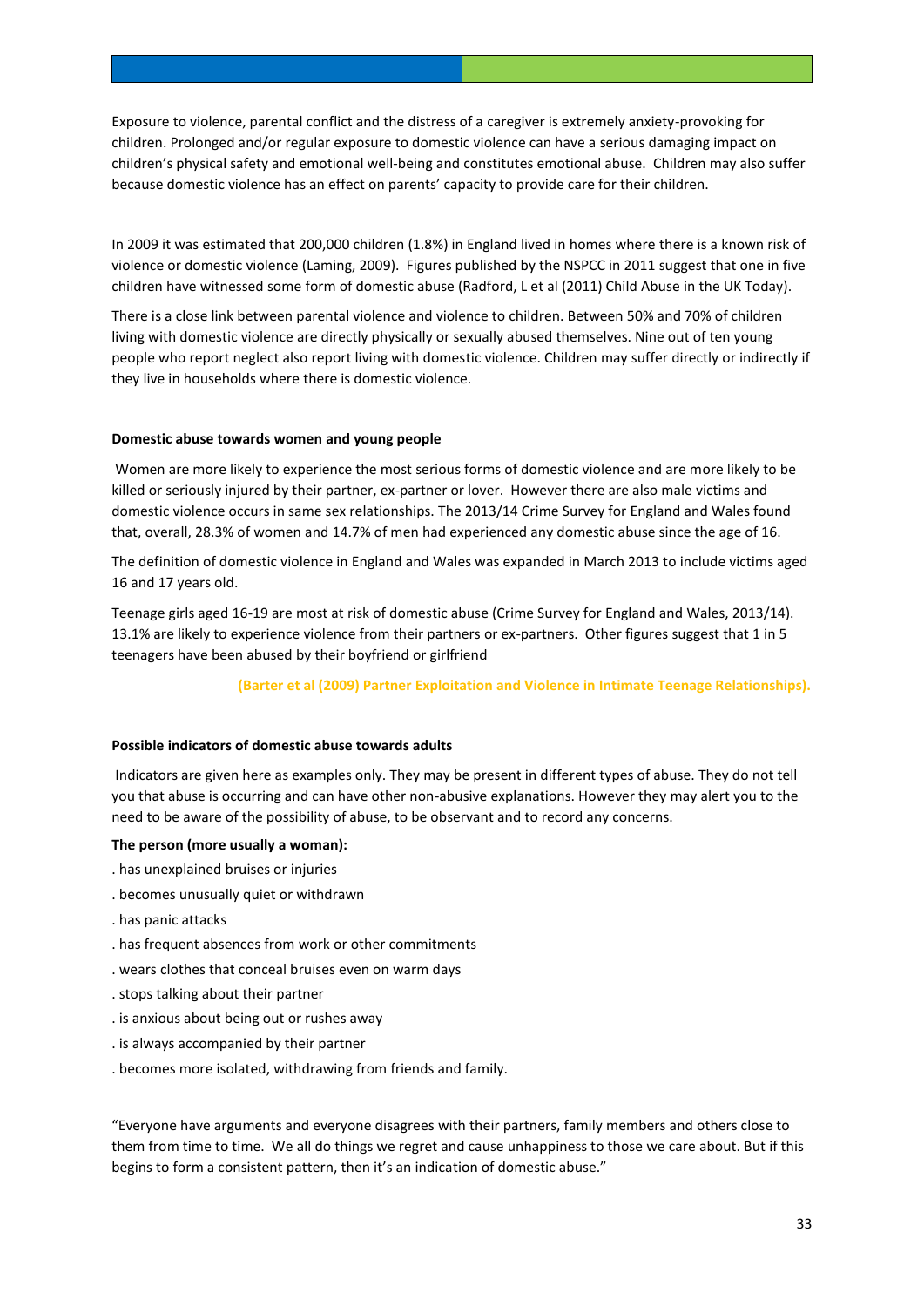**(Women's Aid, 2010)**

#### **Examples you may come across in a church setting:**

hearing about someone kept from seeing friends or family, or stopped from starting a new course or job seeing or hearing someone constantly belittled and humiliated or regularly criticised

someone telling you about being afraid of their partner or threatening to hurt them or their children

physical signs of abuse (eg bruising, abrasions etc)

seeing or hearing about lost or broken possessions

seeing changes of appearance and behaviour, reportedly at the wish of a partner

hearing directly or learning about a partner wanting to know about the other's whereabouts at all times and suspecting him/her of having an affair.

#### **For children who might witness domestic abuse:**

- . physical and emotional neglect may result in basic needs for food and warmth not being met
- . under-stimulation leading to cognitive delay
- . difficulty in communicating distress
- . signs of anxiety, fear and worry
- . school behaviour and attainment impaired
- . poor school attendance due to absence to protect parent or younger children
- . self-blame for parental behaviour
- . unplanned separations causing distress and disruption to friendship networks
- . embarrassment about unpredictable parental behaviour
- . taking on caring responsibilities for themselves and their parents
- . isolation caused by reluctance to talk about family issues
- . denying own needs and feelings
- . stress-related illnesses
- . confused and torn loyalties.

#### **Case example**

The wife of a local preacher told her minister about prolonged domestic abuse but stated that she did not wish to take any action. The minister's response was not to do anything and so the abuse continued. Eventually they decided to separate but both parties sought the backing of the minister to support them pastorally.

## **Case example**

The wife of a steward in the church eventually left her husband and went with her two children, aged 10 and 12, to a refuge. She had experienced years of physical and verbal abuse, which the children had heard and witnessed; they had experienced it as very frightening. Although people in the church had known what was happening, no support was offered. The children were, for many years after, anxious and lacking in confidence – being fearful to leave their mother to go to school or youth club activities.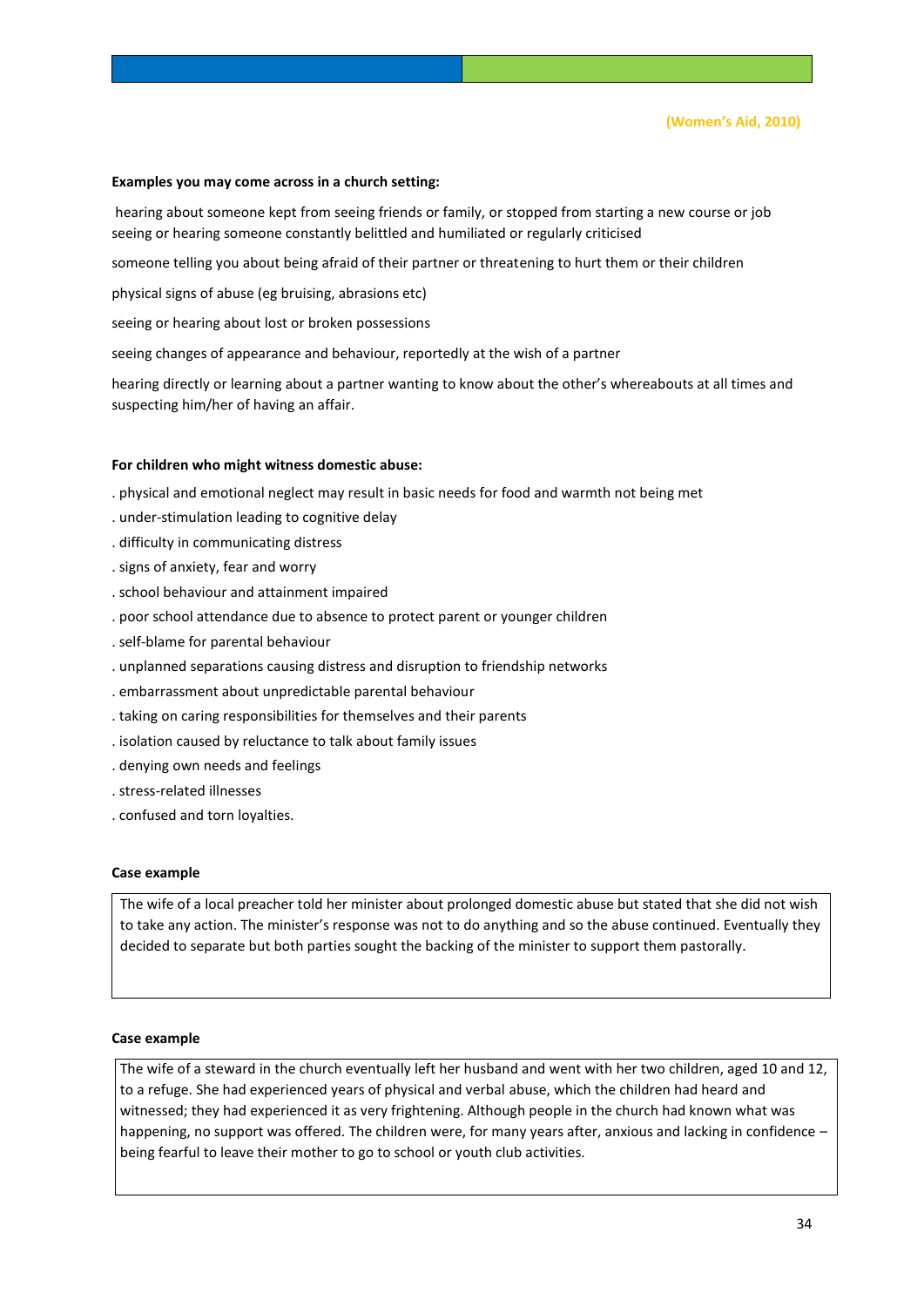#### **EMERGING TYPES OF ABUSE USING SOCIAL MEDIA**

#### **CHILDREN, YOUNG PEOPLE AND ADULTS**

Social media (email, mobile phones, websites, social media, instant messaging, chatrooms, etc) is increasingly being used to harm or harass children, young people and adults in a deliberate manner. This can include communications that seek to intimidate, control, manipulate, put down, falsely discredit, or humiliate the recipient. It may also include threatening a person's earnings, employment, reputation or safety.

Working Together (2015) does not identify abuse using social media or online abuse as a separate category of abuse but notes that it can be a feature of emotional or sexual abuse. However, the Methodist Church recognises its significance in its Safeguarding Children and Young People policy (2010). In respect of children and young people, the NSPCC offers this definition and summary description:

Online abuse is any type of abuse that happens on the web, whether through social networks, playing online games or using mobile phones. Children and young people may experience cyberbullying, grooming, sexual abuse, sexual exploitation or emotional abuse.

Children can be at risk of online abuse from people they know, as well as from strangers. Online abuse may be part of abuse that is taking place in the real world (for example bullying or grooming). Or it may be that the abuse only happens online (for example persuading children to take part in sexual activity online).

Children can feel like there is no escape from online abuse – abusers can contact them at any time of the day or night, the abuse can come into safe places like their bedrooms, and images and videos can be stored and shared with other people.

#### **NSPCC website: Online abuse definition, June 2016**

For adults the Care and Support Statutory Guidance issued under the Care Act, 2014, Department of Health, includes cyberbullying as a form of emotional abuse.

The Methodist Church Children & Youth website the Well offers a wide range of helpful policy documents and practice guides: www.childrenandyouth.org.uk/wp-content/uploads/Social-MediaGuidelines-for-workers.pdf

#### **Examples of online abuse**

Cyberbullying is the term used to define various forms of psychological abuse akin to conventional bullying, communicated via the Internet. For example:

sending obscene short text messages

sending obscene and offensive content and intimidating children via messenger applications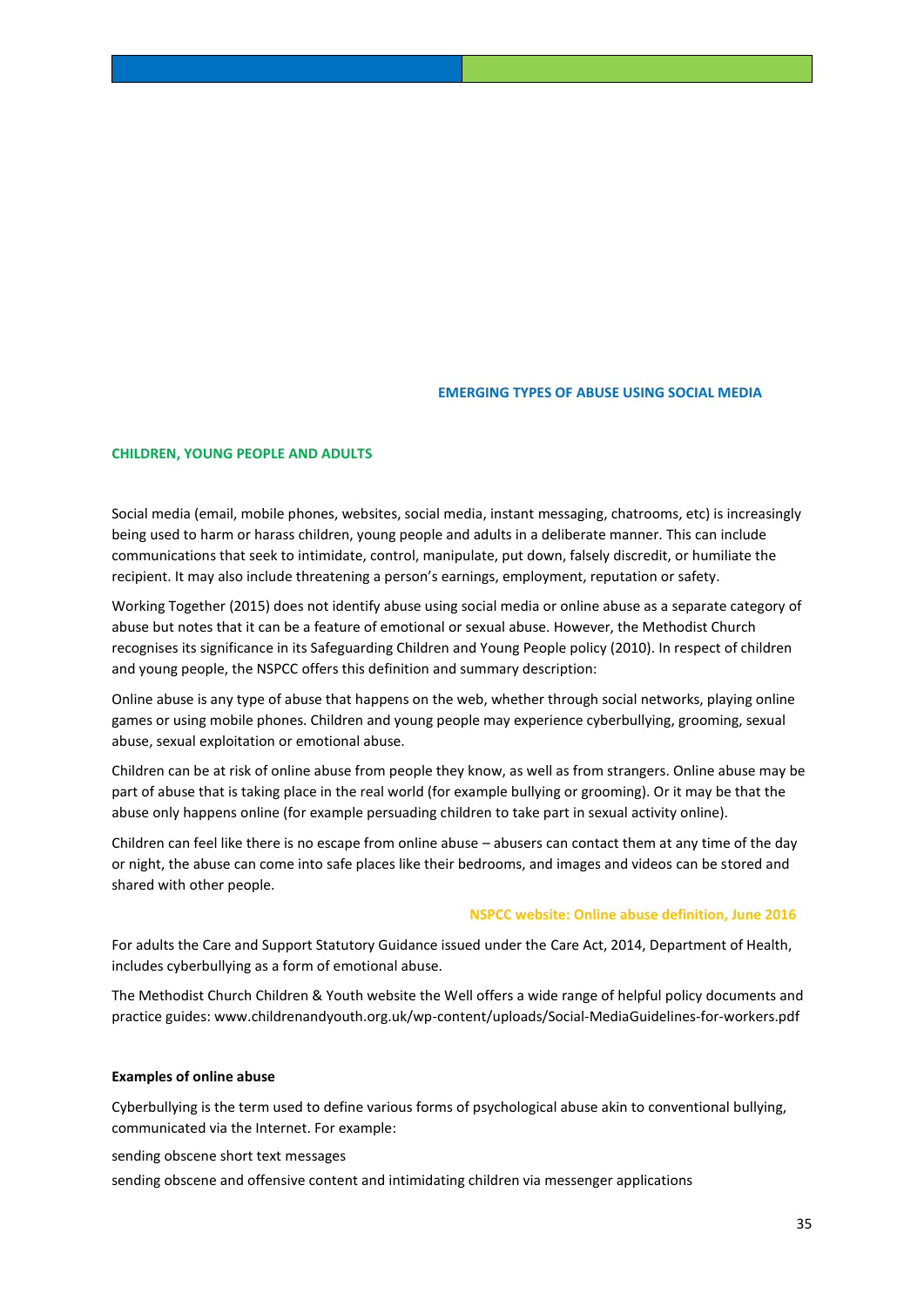obscene content conveyed during online chats

ridiculing someone by creating a profile or blog copies with false or humiliating information

sending threats through communicators

publishing private video footage or photographs of an individual without their consent.

In Wales the main forms of online child abuse relate to:

content including harm though exposure to images, text and audio

contact including harm through interactions with others, eg on-line grooming

conduct including harm arising from how children and young people behave when communicating between themselves or adults online, eg cyberbullying and cyber-stalking.

 **(The Protection of Children and Young People at risk or experiencing harm through the use of Information Communication Technology All Wales Protocol, July 2015)**

Cyberbullying usually occurs in the context of social networking sites which may be public.

Mobile phone tools such as SMS or photographic and video footage captured using a mobile phone may also be used as a means of cyberbullying.

**Sexting** is the term used to describe the sending of sexually suggestive or explicit messages or photographs, typically via mobile phone. While this can be consensual in the first instance, many images end up widely circulated or posted online, especially when relationships end. The originator quickly loses all control over the images, often with embarrassing, and potentially devastating consequences. 'Sexting' is also illegal. By sending an explicit image, a young person is producing and distributing child abuse images and risks being prosecuted, even if the picture is taken and shared with permission.

**Grooming** is the preparation and psychological manipulation of a child or adult with the intent of sexual abuse or exploitation. This can happen online:

the first step of grooming is to gain the trust of a minor, with the groomer presenting his/her actions as beneficial for the minor

this may occur in the context of private communication via messenger programmes

it may also occur in forums or social networking sites; the individual who is initiating the grooming may have some sort of stature or position in the website which makes it easier to form a relationship with a minor

the goal of these interactions is to arrange a meeting with the minor, or to manipulate the minor so as to obtain pornography

grooming can be the cause of psychological harm due to the techniques used by the groomer; it also creates a harmful model of minor-adult relationships.

**Harassment:** repeatedly sending offensive, rude and insulting messages.

**Denigration:** posting derogatory information about someone, and/or digitally altered photographs.

**Flaming:** fighting online, often using vulgar language.

**Impersonation:** hacking another's email or social media account to post embarrassing material.

**Outing and trickery:** sharing another's secrets or tricking someone into revealing embarrassing information.

**Cyber-stalking:** repeated threats or online activity that makes a person afraid for their safety.

**Trolling:** the starting of arguments in online communities with online insults, provocations and threats.

**Addiction** is the excessive use of the computer that interferes with daily life to the extent that children and young people spend numerous hours playing computer games, chatting, or surfing the net while forgetting their responsibilities or even to eat.

**Inappropriate content** is a generic label for any sort of Internet content, whether verbal, visual or audio which may be illicit, dangerous, or age-inappropriate and yet publicly available.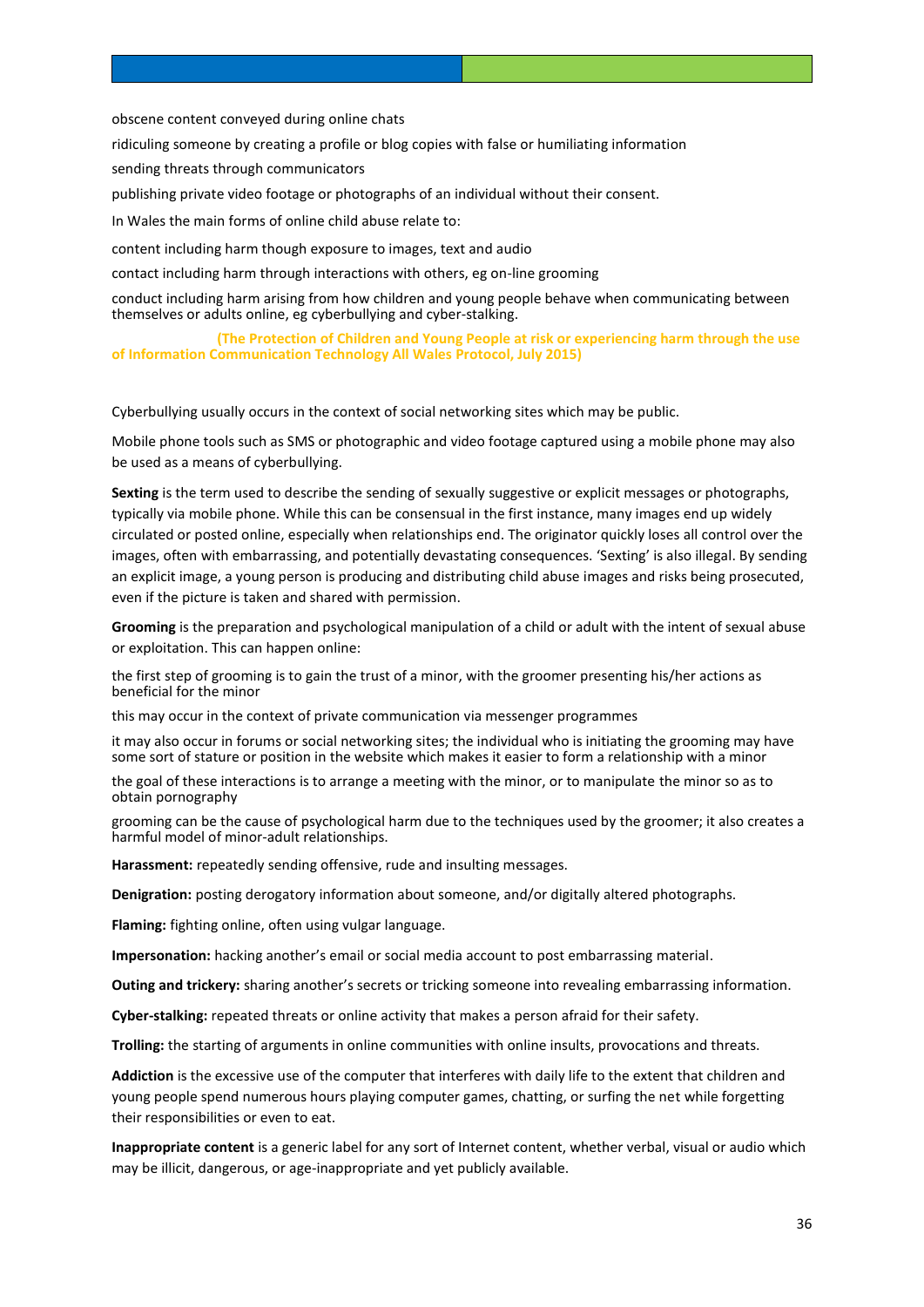**Offences relating to indecent images:** taking, making, showing, distributing, possessing with intent to show or distribute; advertising for showing or distributing.

**Note: the pace of the development of technology means that constant updating is needed to understand the potential ways children, young people and adults can be abused using social media. Useful websites for keeping up-to-date are:**

**[www.nspcc.org.uk/preventing-abuse/child-abuse-and-neglect/online-abuse/keeping-children](http://www.nspcc.org.uk/preventing-abuse/child-abuse-and-neglect/online-abuse/keeping-children-safe/)[safe/](http://www.nspcc.org.uk/preventing-abuse/child-abuse-and-neglect/online-abuse/keeping-children-safe/)**

**[www.thinkuknow.co.uk/](http://www.thinkuknow.co.uk/)**

**[www.parentsprotect.co.uk/](http://www.parentsprotect.co.uk/)**

**www.iwf.org.uk/ www.nspcc.org.uk/preventing-abuse/keeping-children-safe/share-aware**

#### **Possible indicators of abuse using social media towards children, young people and adults**

Indicators are given here as examples only. They may be present in different types of abuse. They do not tell you that abuse is occurring and can have other non-abusive explanations. However they may alert you to the need to be aware of the possibility of abuse, to be observant and to record any concerns.

Without having access to their mobile, tablet or computer, it can be difficult to know if someone is experiencing cyber abuse. Some indicators of this form of abuse may include a child or an adult:

spending much more or much less time online, texting, gaming or using social media

withdrawing from the family, spending a lot of time alone

being quiet, upset or outraged after using the Internet or texting

being secretive about who they're talking to and what they're doing online or on their mobile phone

being reluctant to let parents/carers or family members anywhere near their mobile, tablet, laptop, etc

having lots of new phone numbers, texts or email addresses on their mobile phone, laptop or tablet.

#### **Examples you may come across in a church setting**

comments made on local church or circuit Facebook sites

evidence of e-communications to children and young people about church events sent from personal email accounts and/or late at night

reports received from children and young people about unwanted contacts or abusive communications that have caused distress

an adult vulnerable through loneliness, bereavement or disability being targeted by someone using a false identity.

#### **Case example**

A 14-year-old female member of the church youth group told her minister that a young man, aged 16, had asked for a naked photo of her and she had sent him one. She is now upset because she thought he would show it to other people. The minister accessed the guidance published in the Well and showed her how she can get help and if necessary report her concerns to CEOP (Child Exploitation and Online Protection Centre).

**Case example**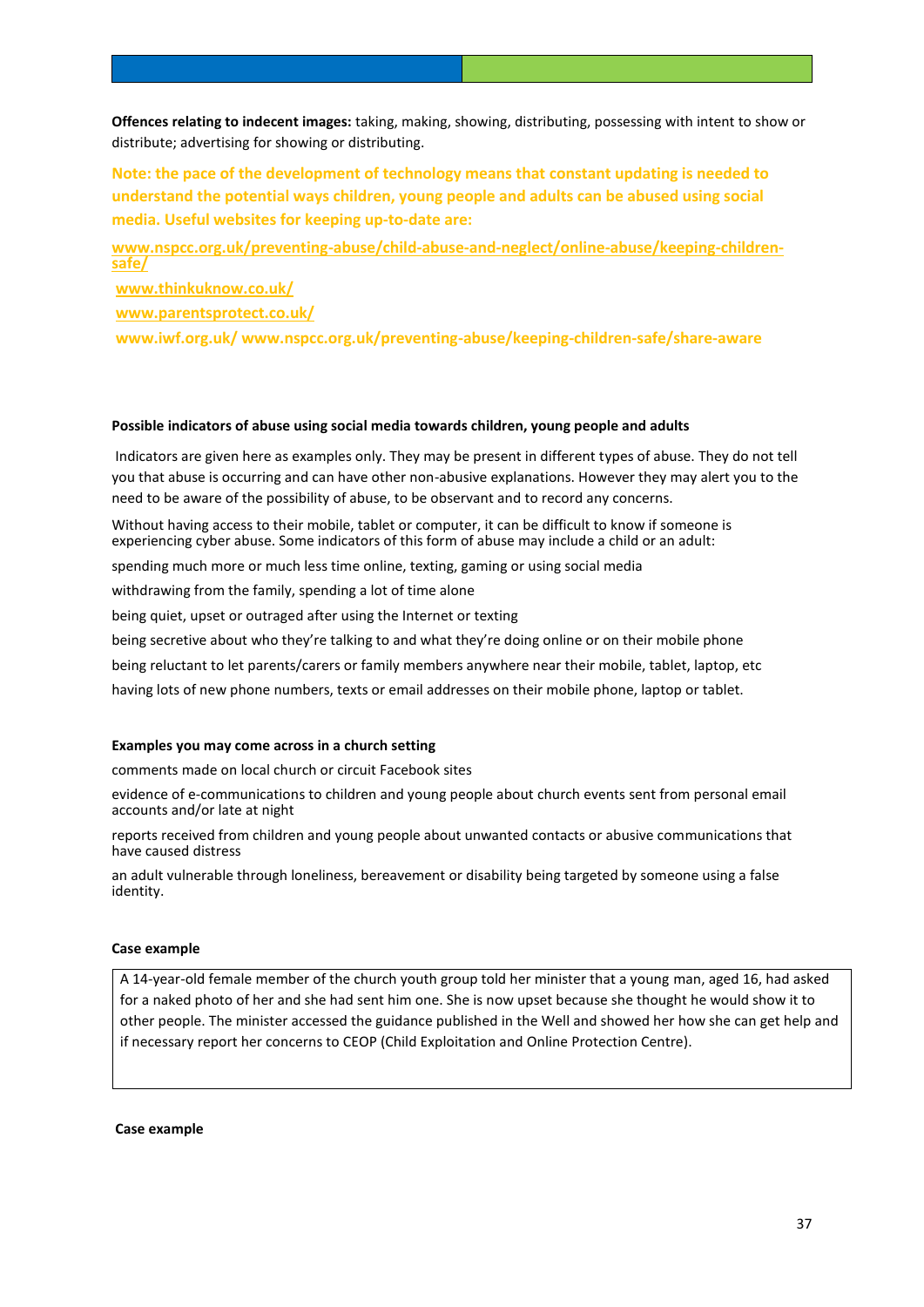Daniel has learning difficulties and five years ago moved away from his home town and church with high hopes of becoming more independent from his family, buoyed up by his share of an inheritance from his grandmother. However it ended sadly – Daniel's new 'friends' involved him in an online scam which resulted in his receiving a suspended sentence for fraud and losing most of his savings.

## **CHILD SEXUAL EXPLOITATION**

## **Definitions**

Child sexual exploitation (CSE) is a type of sexual abuse in which children are sexually exploited for money, power or status.

Children or young people may be tricked into believing they are in a loving, consensual relationship. They might be invited to parties and given drugs and alcohol. They may also be groomed online.

Some children and young people are trafficked into or within the UK for the purpose of sexual exploitation. Sexual exploitation can also happen to young people in gangs. Children are believed to be at greater risk of sexual exploitation if they:

are homeless

have feelings of low self-esteem

have had a recent bereavement or loss

are in care

are a young carer.

Child sexual exploitation is the coercion or manipulation of children and young people into taking part in sexual activities. It is a form of sexual abuse involving an exchange of some form of payment which can include money, mobile phones and other items, drugs, alcohol, a place to stay, 'protection' or affection. The vulnerability of the young person and grooming process employed by perpetrators renders them powerless to recognise the exploitative nature of relationships and unable to give informed consent.

 **Safeguarding Children and Young People from Sexual Exploitation: Supplementary guidance** 

**to Safeguarding Children: Working Together Under the Children Act 2004, Welsh Assembly Government, 2011**

#### **Examples**

Deceiving children into producing indecent images of themselves, engaging in sexual chat online or sexual activity over a webcam.

An adult, usually at least five years older, befriending and grooming a young person by focusing on their vulnerabilities. The victim will initially feel they are in a positive and rewarding relationship with the perpetrator.

Young people are passed by perpetrators through networks, between towns and cities, where they may be forced or coerced into sexual activity with multiple people.

Young people are used to recruit other young people to take part in so-called 'sex parties' where this can occur.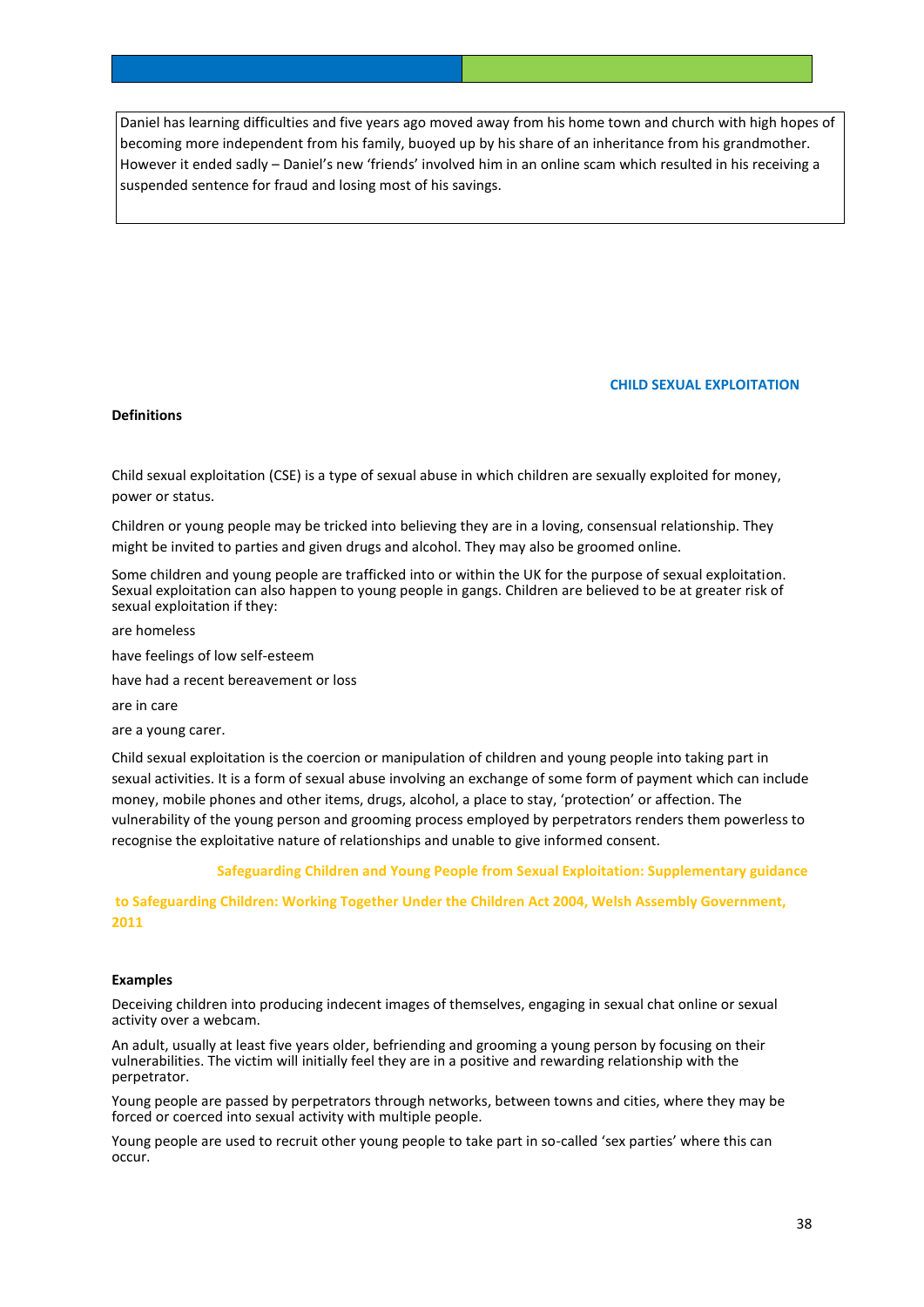Young people in gangs or groups may be sexual exploited as part of gang initiation or as punishment. Young people may also be encouraged to recruit peers into the gang, exposing them to similar treatment and making it difficult to identify perpetrators who control the gang.

#### **Perpetrators may be:**

An adult or another young person

Male or female

Any ethnicity

Visible in everyday life

Articulate, plausible and 'savvy'.

#### **It is important to note that:**

not all perpetrators will involve money or gifts when they exploit young people.

young people may not understand that sex they haven't agreed to or forced sex – including oral sex – is wrong and illegal.

## **Possible indicators of sexual exploitation**

Indicators are given here as examples only. They may be present in different types of abuse. They do not tell you that abuse is occurring and can have other non-abusive explanations. However they may alert you to the need to be aware of the possibility of abuse, to be observant and to record any concerns. In addition to the indicators for sexual abuse, in cases of child sexual exploitation some indicators may include young people: going missing for periods of time or regularly returning home late

skipping school or being disruptive in class

appearing with unexplained gifts or possessions that can't be accounted for

experiencing health problems that may indicate a sexually transmitted infection

having mood swings and changes in temperament

using and misusing drugs and/or alcohol

displaying inappropriate sexualised behaviour, such as over-familiarity with strangers,

dressing in a sexualised manner or sending sexualised images by mobile phone (sexting)

showing signs of unexplained physical harm, such as bruising and cigarette burns.

#### **Case example**

A youth worker befriended young women in the youth club who were unhappy at home. He texted them encouraging secrecy; told them how much he cared for them and valued them; he gave them presents offered them trips and outings.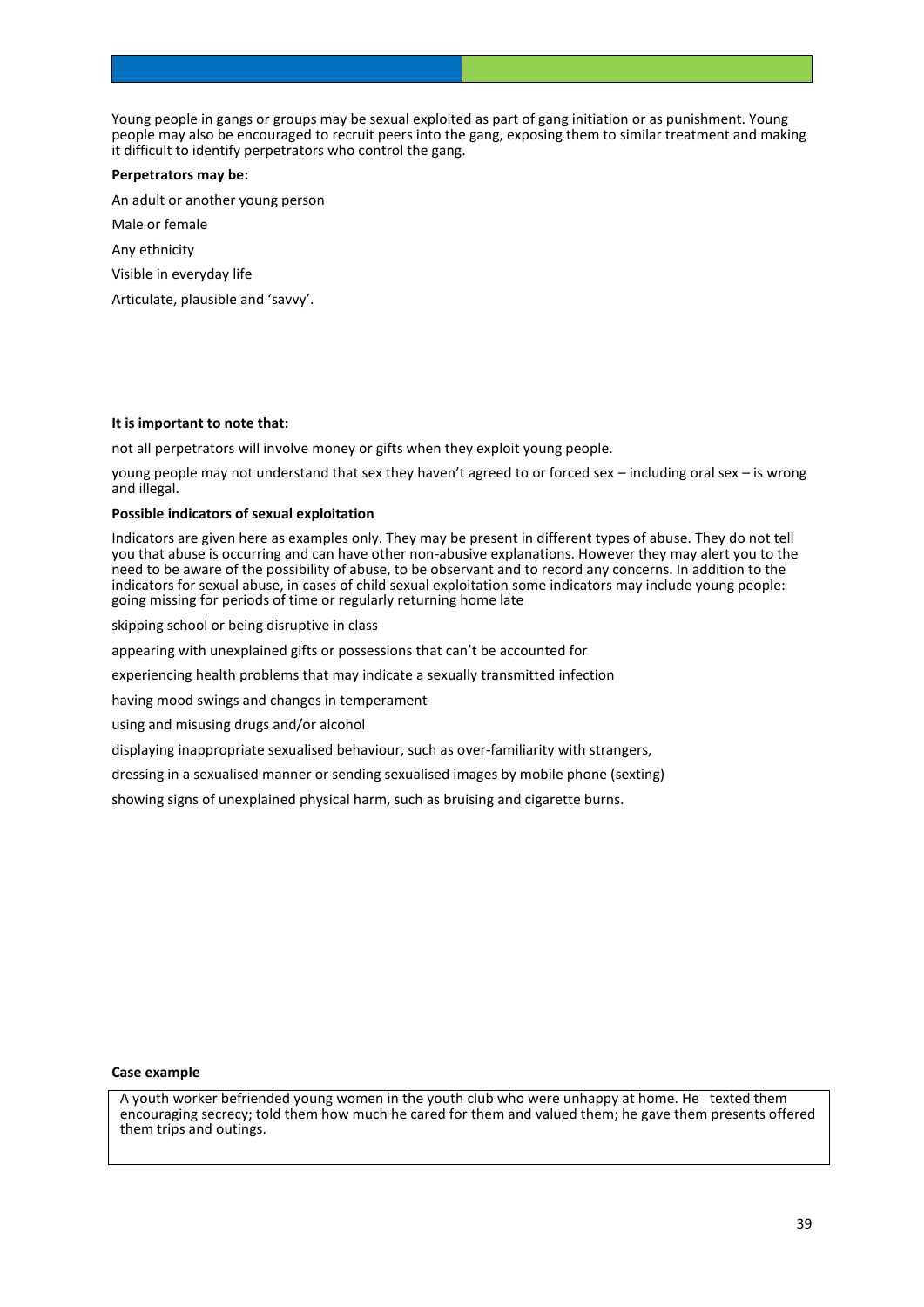#### *TRAFFICKING AND RESERVE AT A RESERVE AT A RESERVE AT A RESERVE AT A RESERVE AT A RESERVE AT A RESERVE AT A RESERVE*

#### **Definition**

Human trafficking is the movement of a person from one place to another into conditions of exploitation, using deception, coercion, the abuse of power or the abuse of someone's vulnerability.

Adult victims are trafficked all over the world for little or no money – including to and within the UK. There is no typical victim and some victims don't understand they have been exploited and are entitled to help and support. Victims are often trafficked to a foreign country where they cannot speak the language, have their travel and identity documents removed, and are told that if they try to attempt an escape, they or their families will be harmed.

People may be trafficked for the following purposes: l domestic servitude l forced involvement in criminal activity l forced labour l sexual exploitation l organ/tissue exploitation.

All of the three following elements below need to be present in order for trafficking to have occurred, unless the victim is under the age of 18, in which case only the ACT and the PURPOSE need to be present.

The ACT – recruitment, transportation, movement, transfer, harbouring or receipt of persons.

The MEANS – control by threat, use of force, coercion, abduction, fraud, deception, abuse of power or vulnerability, or the giving of payments or benefits to a person in control of the victim.

The PURPOSE – exploitation of a person, which includes prostitution and other sexual exploitation, forced labour, slavery or similar practices, and the removal of organs. www.nationalcrimeagency.gov.uk/crimethreats/human-trafficking

The Guardian (6.5.16) reported that the number of children identified as being trafficked in the UK increased from 671 in 2014 to 982 in 2015, according to the National Crime Agency. Issues raised include:

. the majority of the children arrived unaccompanied from Europe

. Albanian, Vietnamese and British were identified as the most common nationalities of children trafficked or at risk of being trafficked

. the rise in children being lured into work, sexual exploitation or criminal activities is likely to be an underestimate.

This is an emerging aspect of abuse and as awareness grows we may find there are people in our church congregations who have been trafficked and who seek help from the church to escape their situation.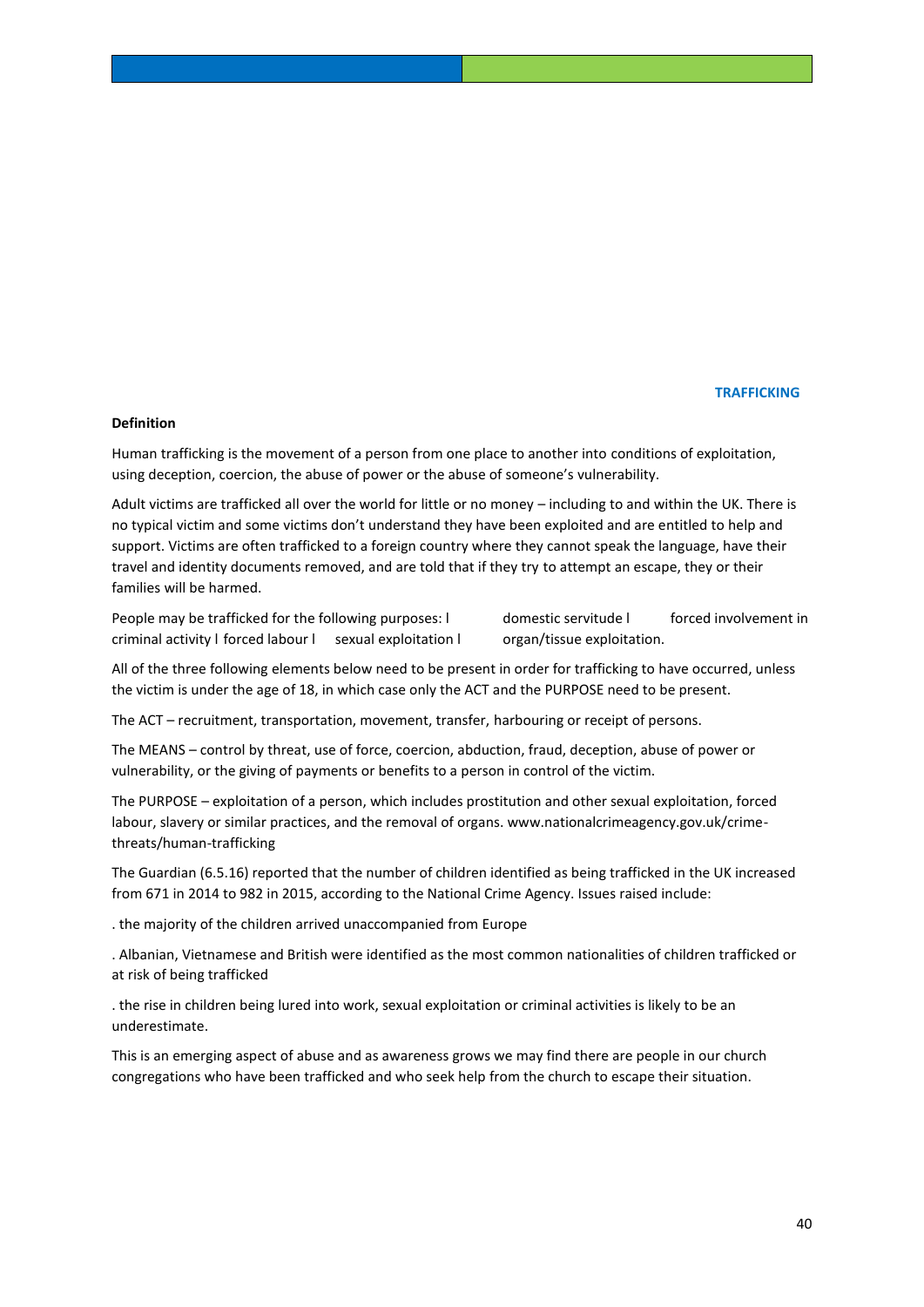## Case example

A lay worker shared her church's experience: There were concerns and growing tensions within the community about the number of houses in poor condition which were being privately let to large groups of Eastern European people. There were often 20 or more people living in one small terraced house, with a high turnover of residents. We decided to set up a small, volunteer led project to offer support to the residents around accessing local services, registering with GPs, etc. This led to a number of people sharing their stories with us; it transpired they had been trafficked to the UK for forced labour or sexual exploitation. This was a real eye opener and wasn't what we expected to discover.

This example links to sexual exploitation (p.38)

### **Case example**

A young woman told a Methodist Church project: I was brought from my country of origin to the UK by a woman who was a member of my church. She promised me a job working in a new branch of my church in London. However, when I arrived, I was made to work as a domestic servant; cleaning, cooking and given no money and very little food. I ran away and have been homeless ever since. I spend my nights in a homeless shelter and my days walking the streets. I am too afraid to speak to the police.

This example links to modern slavery (p.42)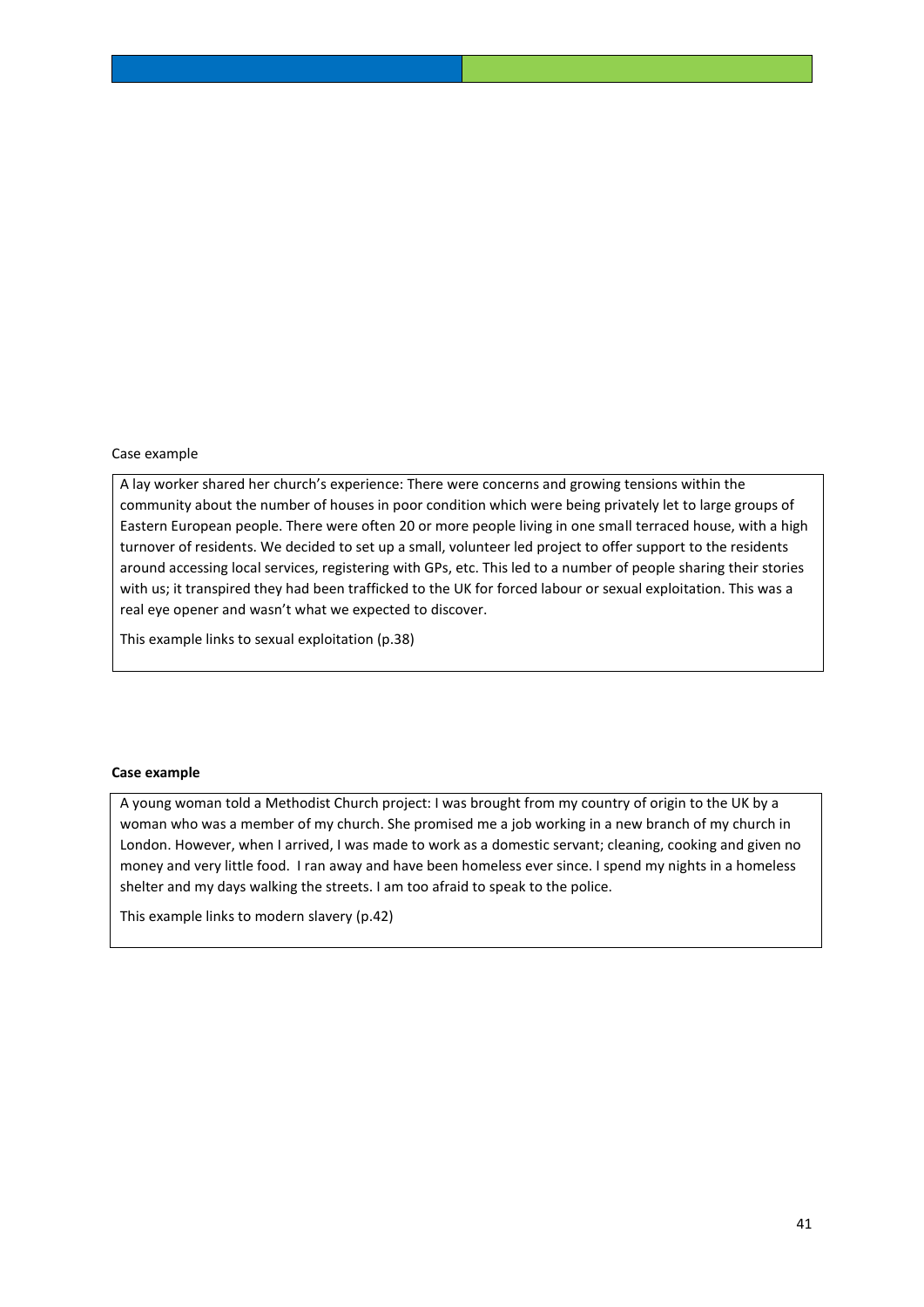#### **MODERN SLAVERY**

#### **Definition**

The process of coercing labour or other services from a captive individual, through any means, including exploitation of bodies or body parts.

#### **Siddharth Kara, Sex Trafficking: Inside the business of Modern Slavery (2009)**

A social and economic relationship in which a person is controlled through violence or the threat of violence, is paid nothing, and is economically exploited.

#### **Kevin Bales, Slavery Today (2008)**

## **Modern slavery takes many forms and includes forced labour and debt bondage. In the UK it often involves human trafficking.**

**Pre-trafficking:** People are vulnerable to being trafficked and enslaved due to age, gender, social and economic status, 'cultural' practices, migration, geography/location, civil unrest, poverty and lack of opportunity. It could be that an individual's own aspirations, such as academic, economic, career, relationship or travel, led them into being a victim of slavery.

#### **Examples**

forced labour:

- workers being held under lock and key
- workers only allowed out to go to work
- workers being accompanied by controllers at all times
- workers having no control of documents

forced and early marriage

sexual exploitation

criminal exploitation

domestic servitude.

#### **Possible indicators of children, young people and adults being in modern slavery**

Indicators are given here as examples only. They may be present in different types of abuse. They do not tell you that abuse is occurring and can have other non-abusive explanations. However they may alert you to the need to be aware of the possibility of abuse, to be observant and to record any concerns.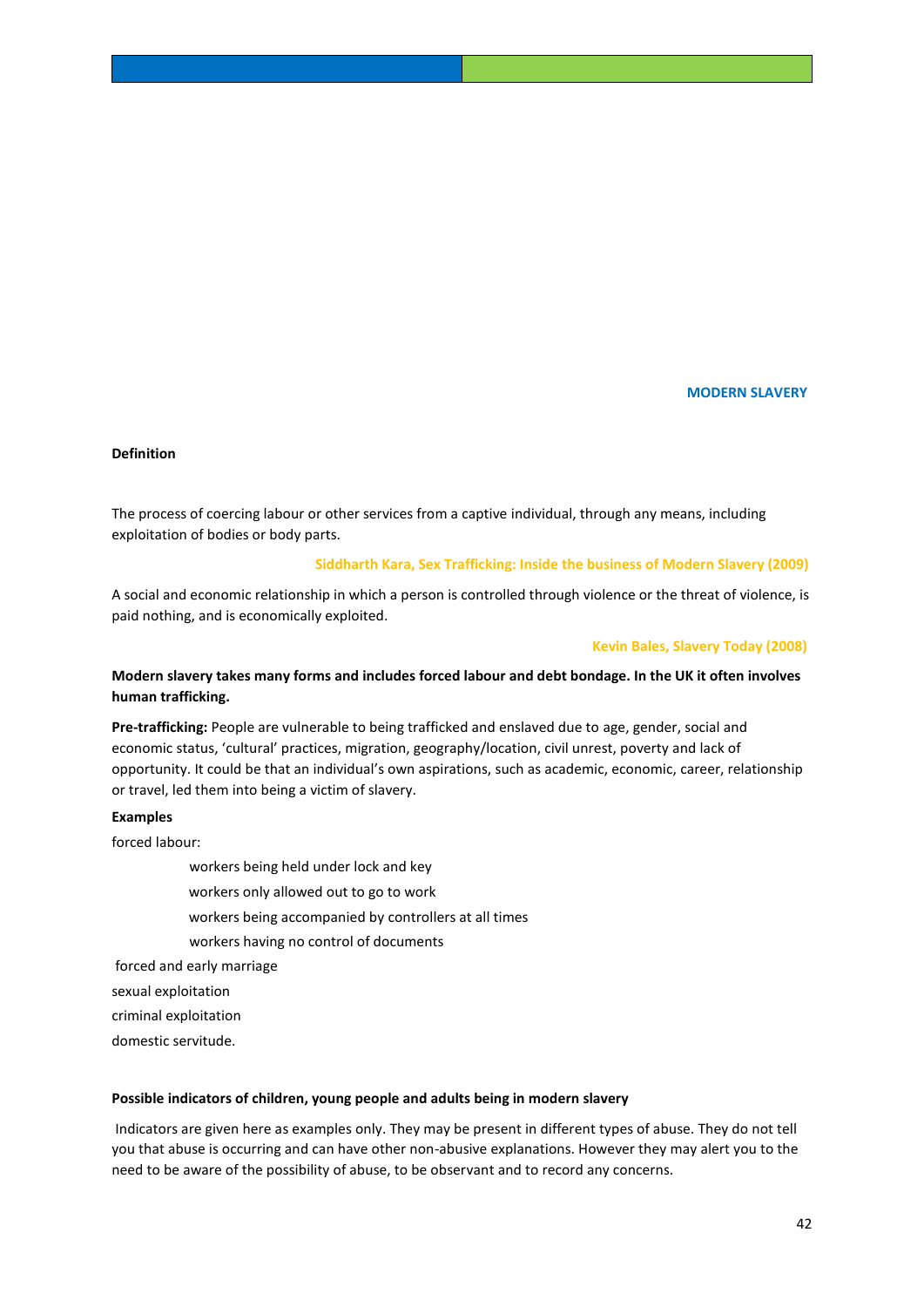## **Post-trafficking indicators include:**

trauma complex medical, emotional, mental and practical needs potential for financial, legal and physical impact of experience to affect long-term recovery anger and post-traumatic altruism. apparent high resilience which masks trauma

#### **The individual:**

appears to be in a dependency situation their travel, identity, financial documents are held by someone else is unsure of home/work address may be living and working at the same address may appear unfamiliar with their neighbourhood is isolated, with limited social contact or time off, and limited contact with family seems to be bonded by a debt is experiencing threats, such as against themselves or family members is unable to negotiate working conditions or to leave their employment situation is on low pay or has excessive deductions made for food, accommodation, transport may look malnourished or unkempt, lacking access to medical care, hygiene facilities and education might

wear the same clothes day in and day out.

has an expression of anxiety, fear or mistrust.

The reality is that while some of these indicators are obvious, the coercion and control is more subtle.

**[www.nationalcrimeagency.gov.uk/about-us/what-we-do/specialist-capabilities/uk-humantrafficking](http://www.nationalcrimeagency.gov.uk/about-us/what-we-do/specialist-capabilities/uk-humantrafficking-centre/national-referral-mechanism)[centre/national-referral-mechanism](http://www.nationalcrimeagency.gov.uk/about-us/what-we-do/specialist-capabilities/uk-humantrafficking-centre/national-referral-mechanism)**

**[www.salvationarmy.org.uk/human-trafficking](http://www.salvationarmy.org.uk/human-trafficking)**

**www.modernslavery.co.uk/index.html**

This is an emerging aspect of abuse and as awareness grows we may find there are people in our church congregations who are in slavery or who seek help from the church to escape their situation.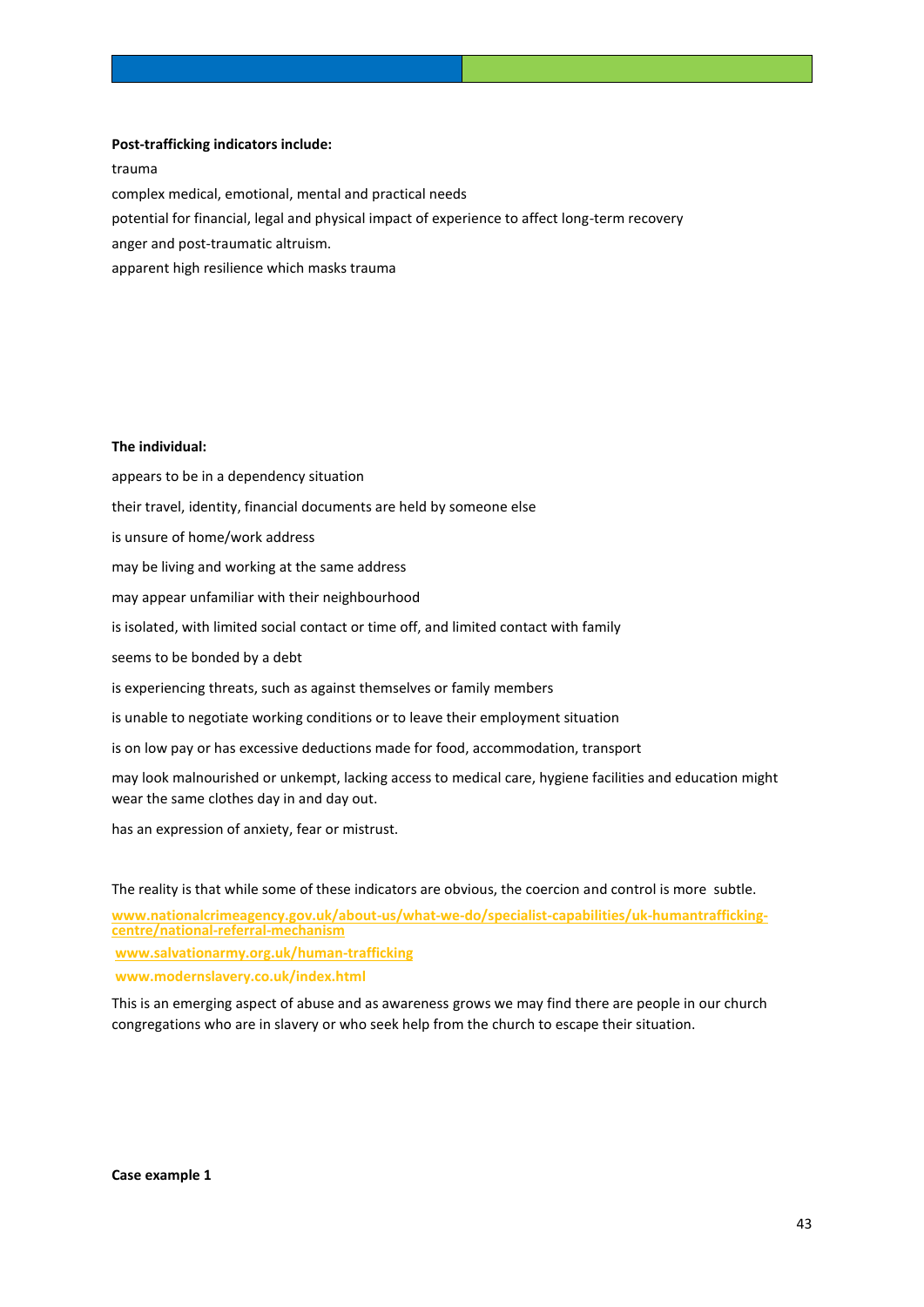A city centre minister shared the following: I arrived at church to find a young couple huddled in the doorway; they had slept there all night. We brought them in and made them a cup of tea. They had come to the UK having been promised work in a factory. He had worked for one month on a building site but received no wages. When he asked for payment he was assaulted. She thought she was to be a childminder, but instead was told she would be working in a brothel. When she refused, her purse and travel documents were taken away. The couple were too afraid to speak to the police, but decided that a church might help them get home. I gave them contact details for their embassy and paid for their coach ticket to get there. I never saw them again. It was only later that I realised they may have been victims of modern slavery and wish I had responded differently.

## **Case example 2**

A project manager in a church drop-in for people who are homeless shared this story: We began to notice men in vans pulling up outside the centre and speaking with our clients on the way in. Some of our clients seemed very afraid of them. Our volunteers found them intimidating. Eventually a client told us that these men were offering people jobs and somewhere to stay, with a good rate of pay. He said he knew of some people who had accepted these jobs and who he had never seen again.

#### **Case example 3**

A volunteer in a church-based money advice centre told us: One of our clients was a young woman with three children all under the age of four. She was very anxious that we get her benefits sorted out as quickly as possible. We noticed she was very thin, always looked very tired, and had bruises and cuts on her arms; one so badly infected that we had to take her for emergency hospital treatment. One day she phoned and asked us to visit her in hospital. She had been assaulted by her husband and husband's brother. We found out her husband's family was forcing her to work gathering scrap metal all day, and then in the evenings, cooking and cleaning for all the extended family.

This example links to Domestic Abuse (p. 29)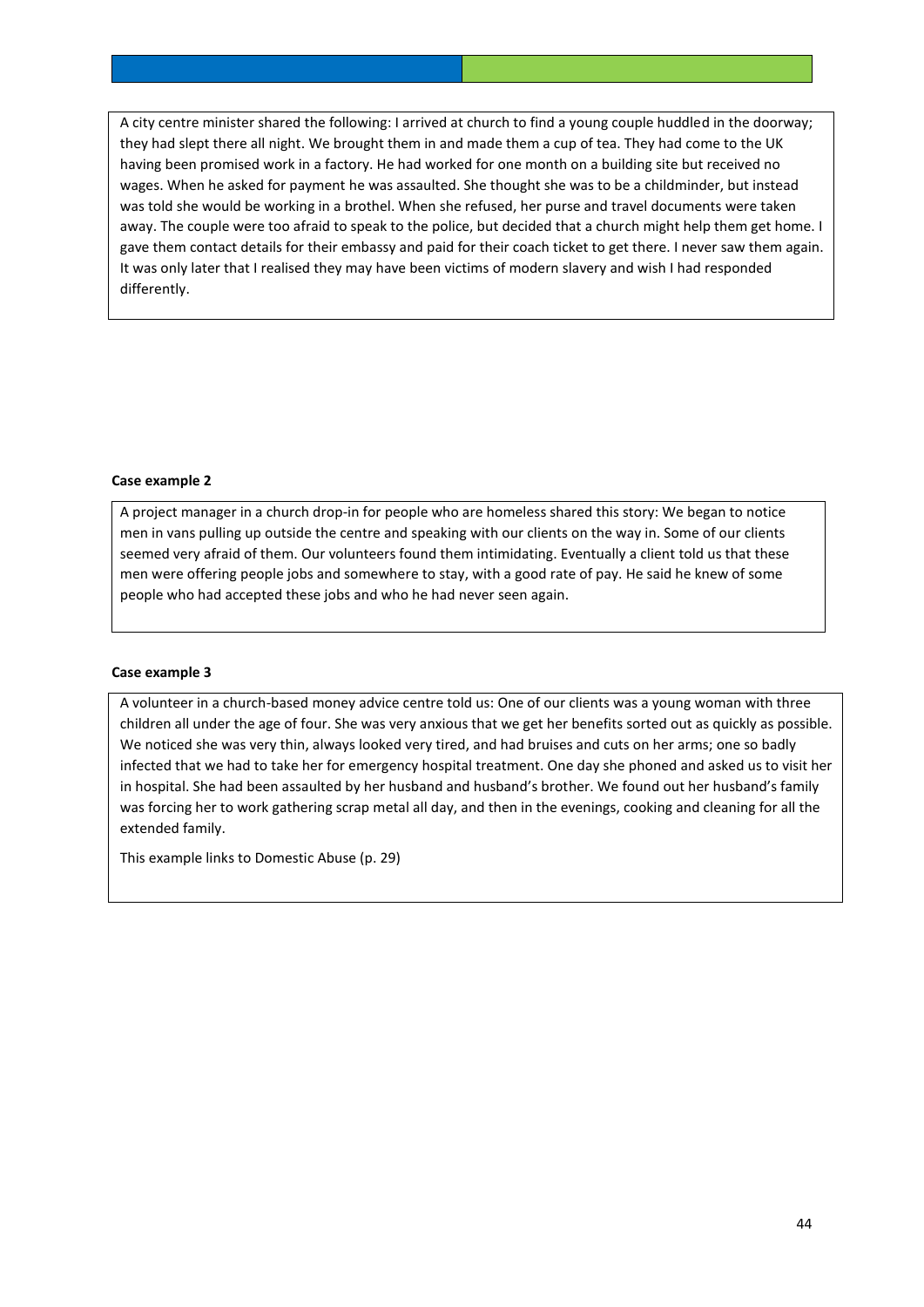## **SELF-NEGLECT (ADULTS)**

The Care Act 2014 statutory guidance includes self-neglect in the categories of abuse or neglect relevant to safeguarding adults with care and support needs. There is no equivalent reference in the Wales Code to selfneglect.

#### **Definition**

The term 'self-neglect' refers to an unwillingness or inability to care for oneself and/or one's environment. It encompasses a wide range of behaviours, including hoarding, living in squalor, and neglecting self-care and hygiene; failure to provide oneself with adequate food, water, clothing, shelter, personal hygiene, healthcare, medication (when indicated) and safety precautions. It is linked to:

- . increased incidence of depression
- . the onset of dementia
- . feelings of low self-esteem
- . a history of trauma, abuse or bereavement
- . hoarding or no possessions at all
- . reclusive or co-dependent on sibling or pet
- . substance misuse
- . self-harm.

Possible indicators of self-neglect in adults Indicators are given here as examples only. They may be present in different types of abuse. They do not tell you that abuse is occurring and can have other non-abusive explanations. However, they may alert you to the need to be aware of the possibility of abuse, to be observant and to record any concerns:

- . dehydration, malnutrition (or obesity), untreated medical conditions, poor personal hygiene
- . hazardous living conditions (eg improper wiring, no indoor plumbing, no heat, no running water)
- . unsanitary living quarters (eg animal/insect infestation, no functioning toilet, excrement present)

. inappropriate and/or inadequate clothing, lack of the necessary medical aids (eg glasses, hearing aids, dentures)

. grossly inadequate housing or homelessness.

#### **Examples you may come across in a church setting**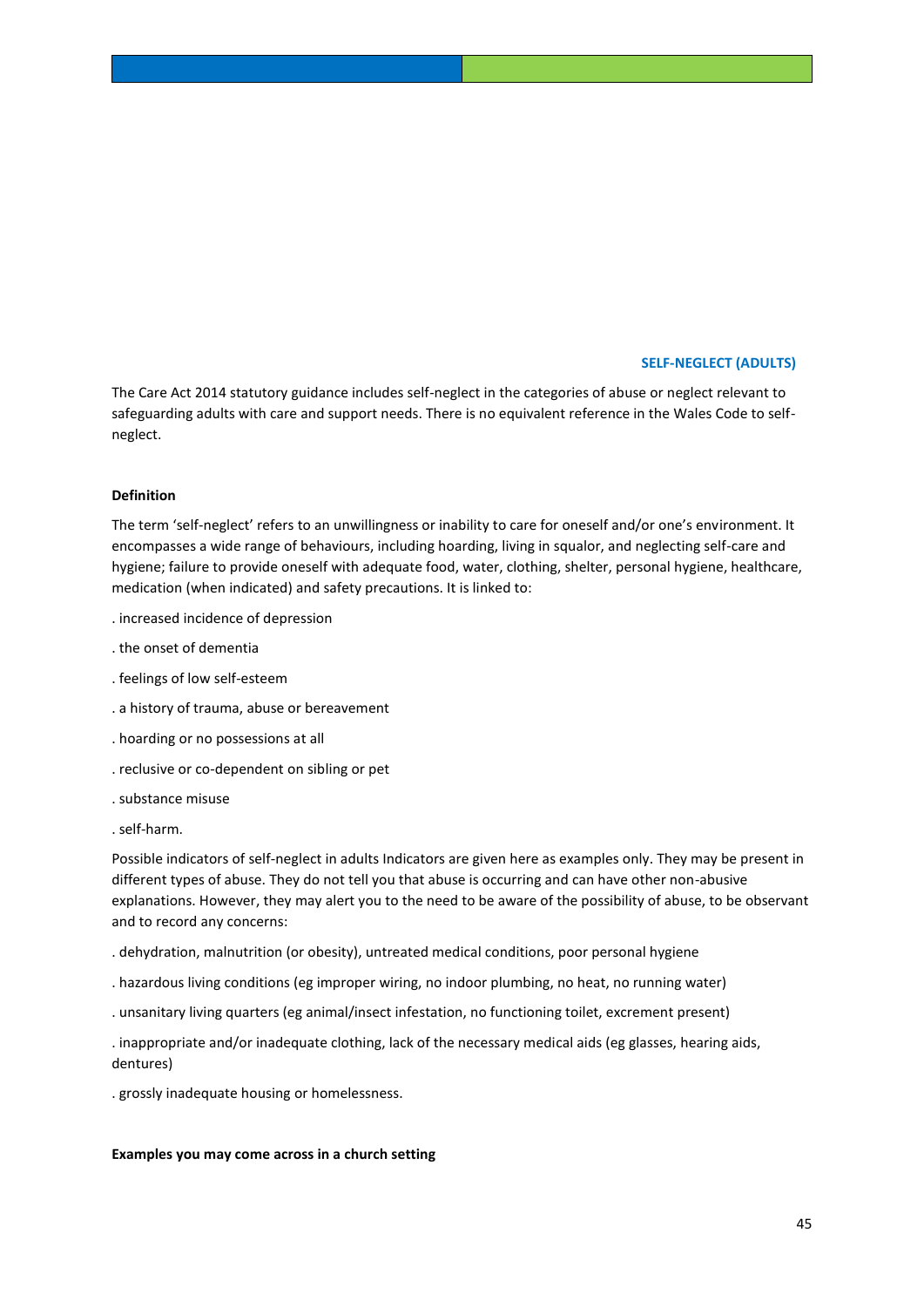an older person in the earlier stages of Alzheimer's whose memory loss and disorientation means they lose the capacity to follow daily routines

someone experiencing depression who loses interest in taking good care of themselves

a family experiencing poverty who are unable to maintain their home.

## **Case example**

A pastoral visitor had visited Mr K (aged 84) weekly for two years. Six months ago, Mr K's son had died suddenly, and the pastoral visitor noticed that Mr K seemed to have gone 'downhill'. When he visited the house seemed to be neglected, Mr K seemed not to be washing or shaving and had lost weight.

#### **RADICALISATION**

#### **Definition**

Radicalisation is when individuals are exploited by extremists to support terrorism and violent extremism and, in some cases, to then participate in terrorist groups and actions. This is not an aspect of safeguarding of which we have experience in the United Methodist Church MA UK. It is however important that there is an awareness of what it is; who is at risk and the relevant indicators.

There is no clear profile of a person likely to become involved in extremism or a single indicator of when a person might move to adopt violence in support of extremist ideas. The process will be different for every individual and can take place over an extended period or within a very short time frame. Given this, it is important that awareness, sensitivity and expertise are developed to recognise signs that an individual is being exploited and put at risk of significant harm.

Children and adults at risk can be drawn into violence or they can be exposed to the messages of extremist groups by many means. These can include family members or friends, direct contact with members, groups and organisations or through the Internet and social media. This may lead them to the risk of being drawn into criminal activity, which has the potential to cause significant harm.

## **Factors associated with radicalisation**

Identity crisis when an individual is distanced from their cultural/religious heritage, which leaves them uncomfortable with their place in the society around them.

Personal crisis through family tensions; sense of isolation; adolescence; low self-esteem; disassociating from existing friendship group and becoming involved with a new and different group of friends; searching for answers to questions about identity, faith and belonging.

Personal circumstances such as migration; local community tensions; events affecting country or region of origin; alienation from UK values; having a sense of grievance that is triggered by personal experience of racism or discrimination or aspects of government policy.

Unmet aspirations with perceptions of injustice; feeling of failure; rejection of civic life.

Criminality through experiences of imprisonment; poor resettlement/reintegration; previous involvement with criminal groups.

#### **Other critical risk factors**

being in contact with extremist recruiters

articulating support for violent extremist causes or leaders

accessing violent extremist websites, especially those with a social networking element l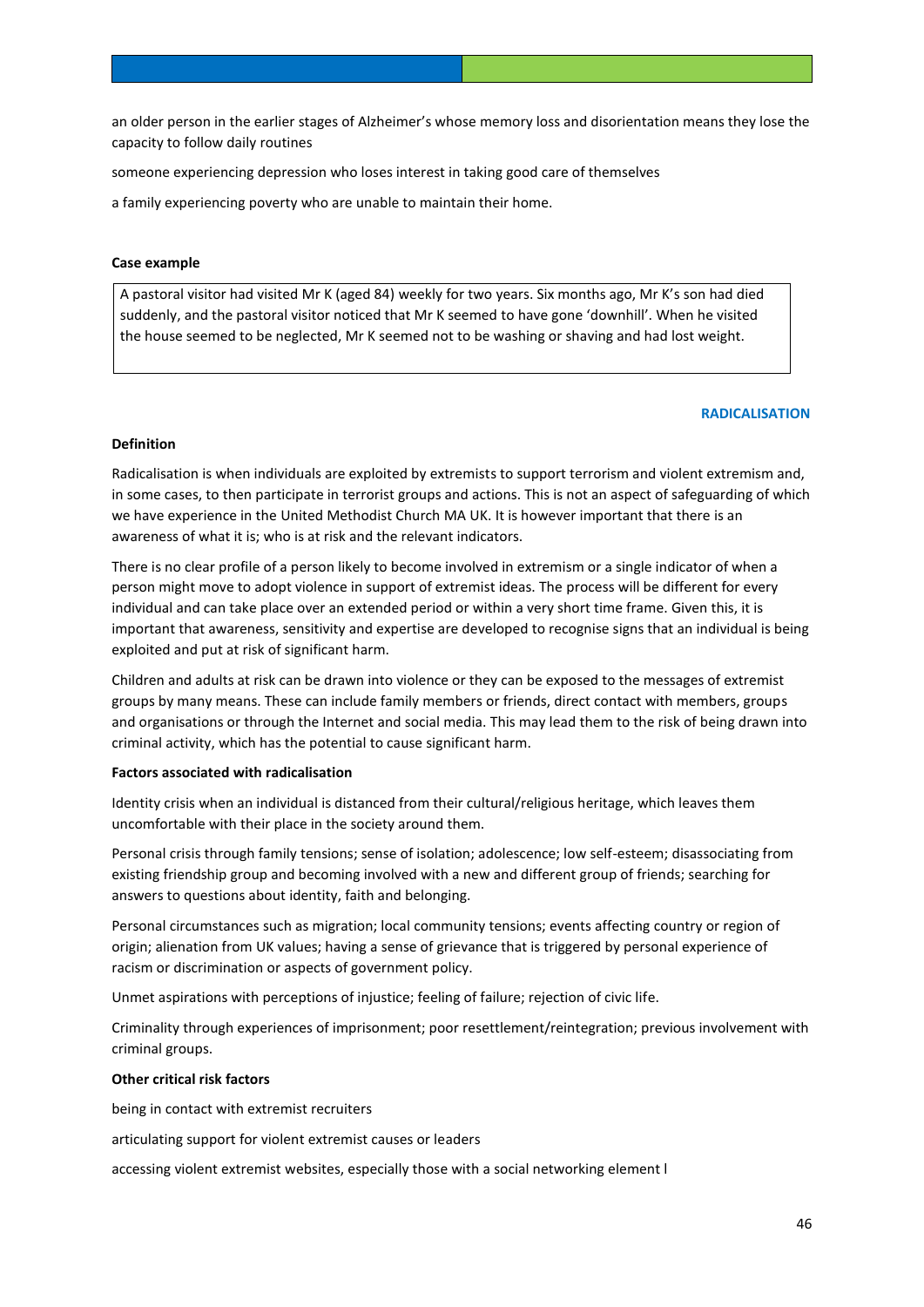possessing or viewing violent extremist literature using extremist narratives and a global ideology to explain personal disadvantage justifying the use of violence to solve societal issues joining extremist organisations

significant changes to appearance and/or behaviour.

#### **Other potential indicators**

use of inappropriate language possession of violent extremist literature behavioural changes the expression of extremist views advocating violent actions and means association with known extremists seeking to recruit others to an extremist ideology.

## **BACKGROUND INFORMATION THE ABUSE OF CHILDREN, YOUNG PEOPLE AND ADULTS**

The extent and impact of child abuse Recent research (NSPCC, 2011) set out to establish the extent of child abuse. It had previously carried out a survey ten years prior and aimed to see what had changed. Researchers asked 1,761 18-24 year olds about their childhood experiences and compared their replies with those given in the earlier survey. This research is carried out every ten years so this gives the most up to date picture of what we know about the extent and impact of child abuse.

Around one in four 18-24 year olds reported experiences of severe physical violence, sexual abuse or neglect in childhood.

The number of young adults experiencing severe violence, forced sex and prolonged verbal abuse during childhood has dropped over the last 30 years.

Young adults from lower socio-economic groups and those with separated parents reported significantly higher levels of physical violence, coerced sexual acts, regular verbal aggression and parental lack of care and supervision during childhood.

Almost 20% of 11-17year-old children have been physically attacked by an adult, raped or sexually assaulted or severely neglected during their lives.

Severely abused and neglected children were almost nine times more likely to attempt suicide, and almost five times more likely to self-harm, than children not severely abused and neglected.

Children who suffered several types of maltreatment were significantly more likely to have enduring physical, learning or psychiatric problems.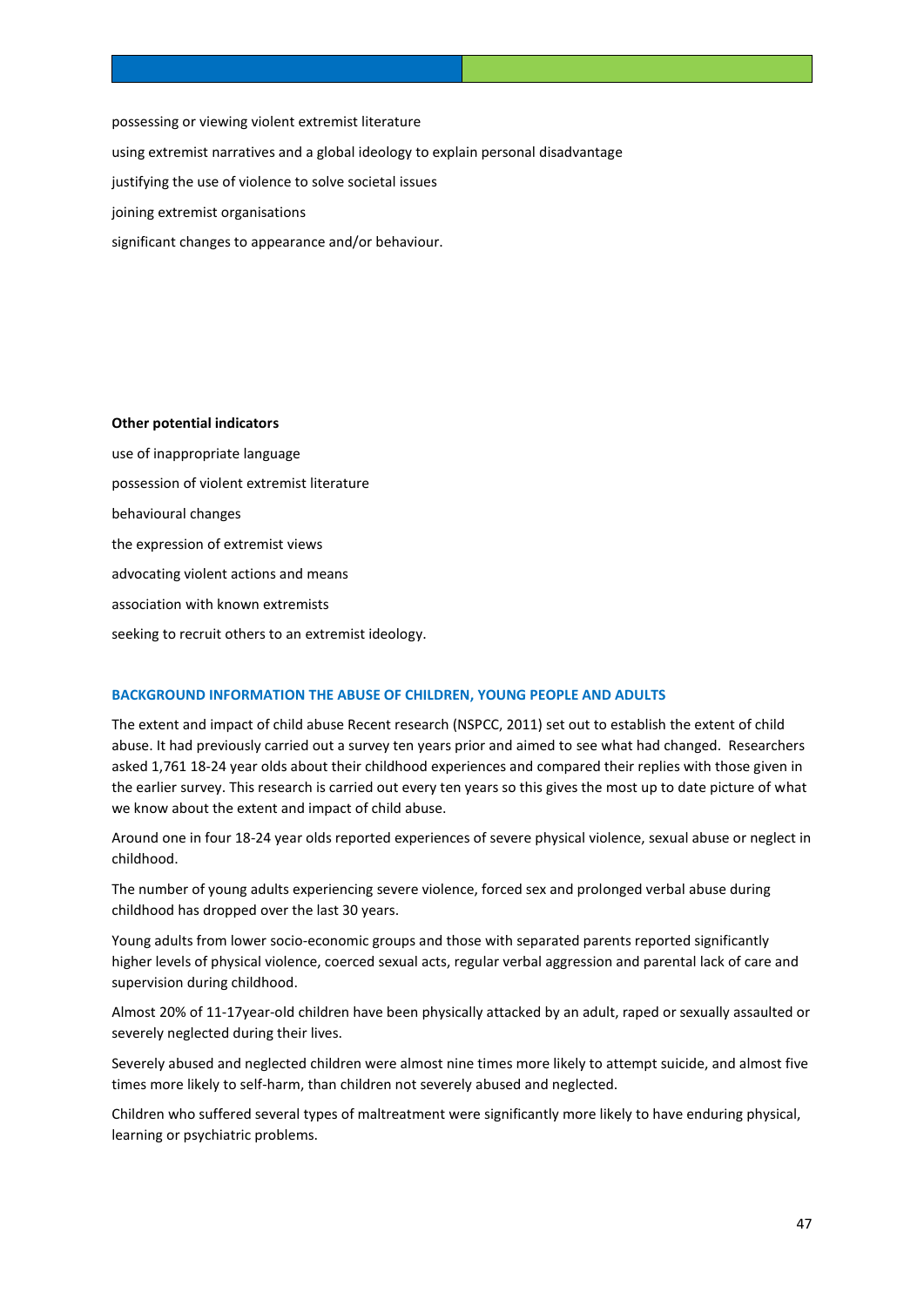For more information and more recent research into specific aspects of child abuse the NSPCC publishes a wide range of research reports. Go to www.nspcc.org.uk/services-and-resources/ research-and-resources/ (this includes the annual How Safe are Our Children? survey report).

Disabled children and abuse Disabled children are more vulnerable to all forms of abuse because of: negative attitudes towards disability; a higher chance of their being bullied; isolation; a greater likelihood of being cared for outside the family for at least part of the week, and greater difficulty for disabled children in communicating their experiences.

#### **Who abuses children and young people? The abuse of children can be by:**

parents lother carers other children people employed, or volunteering, to work with them institutions.

Adult abuse Statistical evidence is less available for adults, but it is essential to acknowledge that adult abuse is widespread. According to www.elderabuse.org.uk, over 500,000 older people are abused in the UK each year. Both older men and women are at risk of abuse, though the majority of victims are women over the age of 70.

## **WHAT CAN MAKE IT HARD FOR PEOPLE IN CHURCHES TO RESPOND TO A CONCERN?**

## **Why individuals may fail to respond to a cry for help**

fear they may be wrong doubts about the child's or vulnerable adult's truthfulness anger and distress the child or adult asking them not to tell uncertainty about procedures and consequences unresolved feelings rationalising that there may be other reasons for the child or adult's behaviour lnot wanting to interfere in a family. **Why churches may fail to respond to a cry for help** they may not want to hear or it may be too hard to hear the person/family concerned is too well known and respected the limits of confidentiality/confession may not be well understood confusion about false allegations a desire to keep it within the church those with responsibility feeling they need to handle everything themselves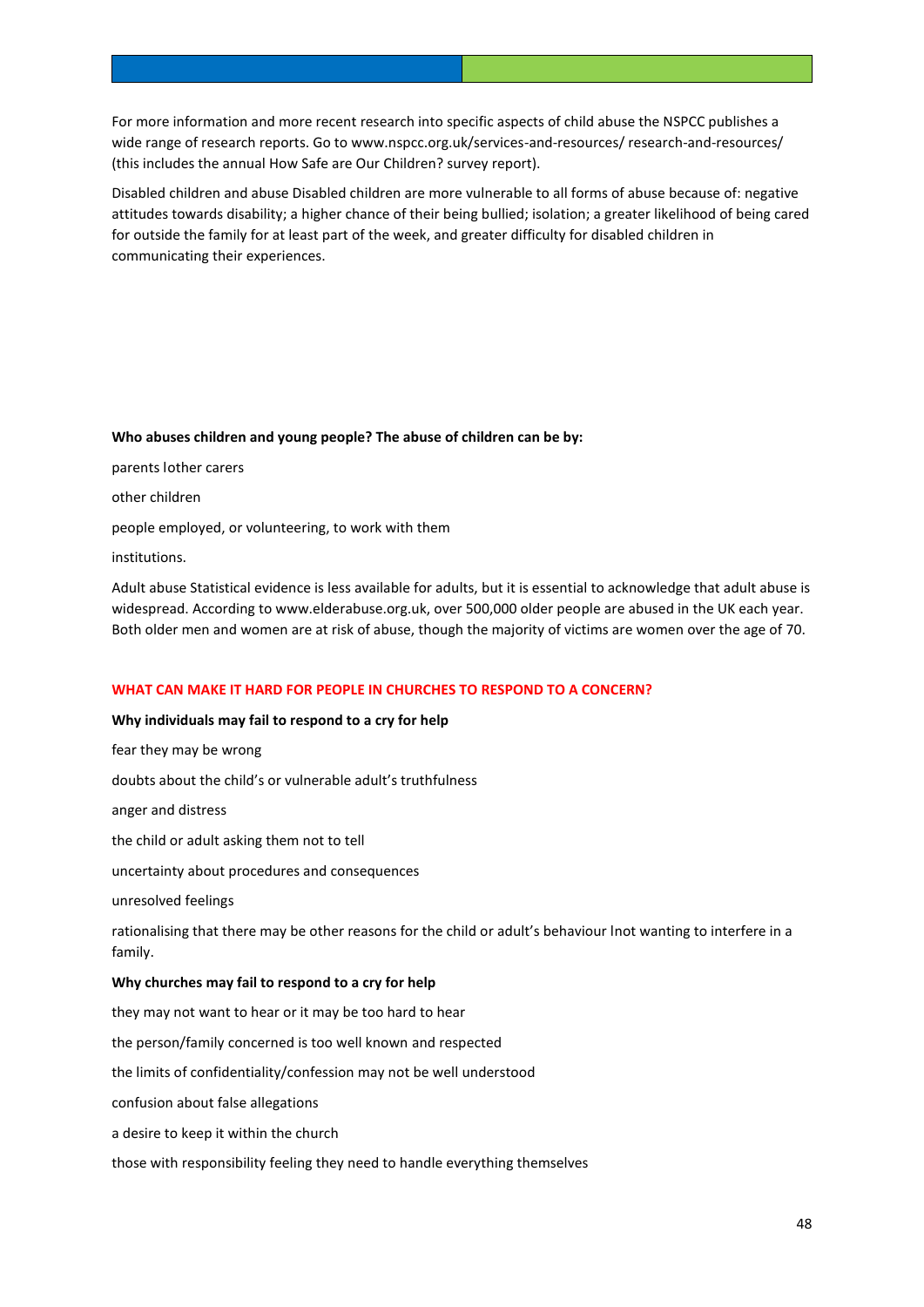not knowing who to consult

failing to recognise what's going on and/or its significance being unaware of or misapplying policies and procedures acting hastily or too slowly, and not seeking or taking advice this doesn't happen in church, does it?

## WHY CHILDREN AND ADULTS MAY FIND IT HARD TO TELL

not knowing it is wrong not being able to communicate feeling there is no one to talk to who will listen and can be trusted they have tried to tell before but not been heard feelings of shame and embarrassment being dependent on the person who has harmed or is harming them fear of not being listened to, understood, taken seriously or believed believing that nothing will change not wanting to burden others fear of getting themselves or someone else into trouble fear it will make things worse not knowing what can be done stigma of involvement with statutory agencies (eg police, children's services etc). confusion about pastoral authority (principally relates to adult context).

#### RESPONDING WELL TO CONCERNS

#### **How to respond to concerns that a child has been/is being abused**

Children and young people do not often directly disclose that they have been or are being abused. More often you would become concerned by your observations of changes in the child's behaviour or physical appearance – or because of something another person has told you.

## When responding to a child, young person or parent, who shares with you, remember these guidelines. NEVER promise to keep a secret.

React calmly; be aware of your non-verbal messages.

Don't stop a child or parent who is talking freely about what has happened.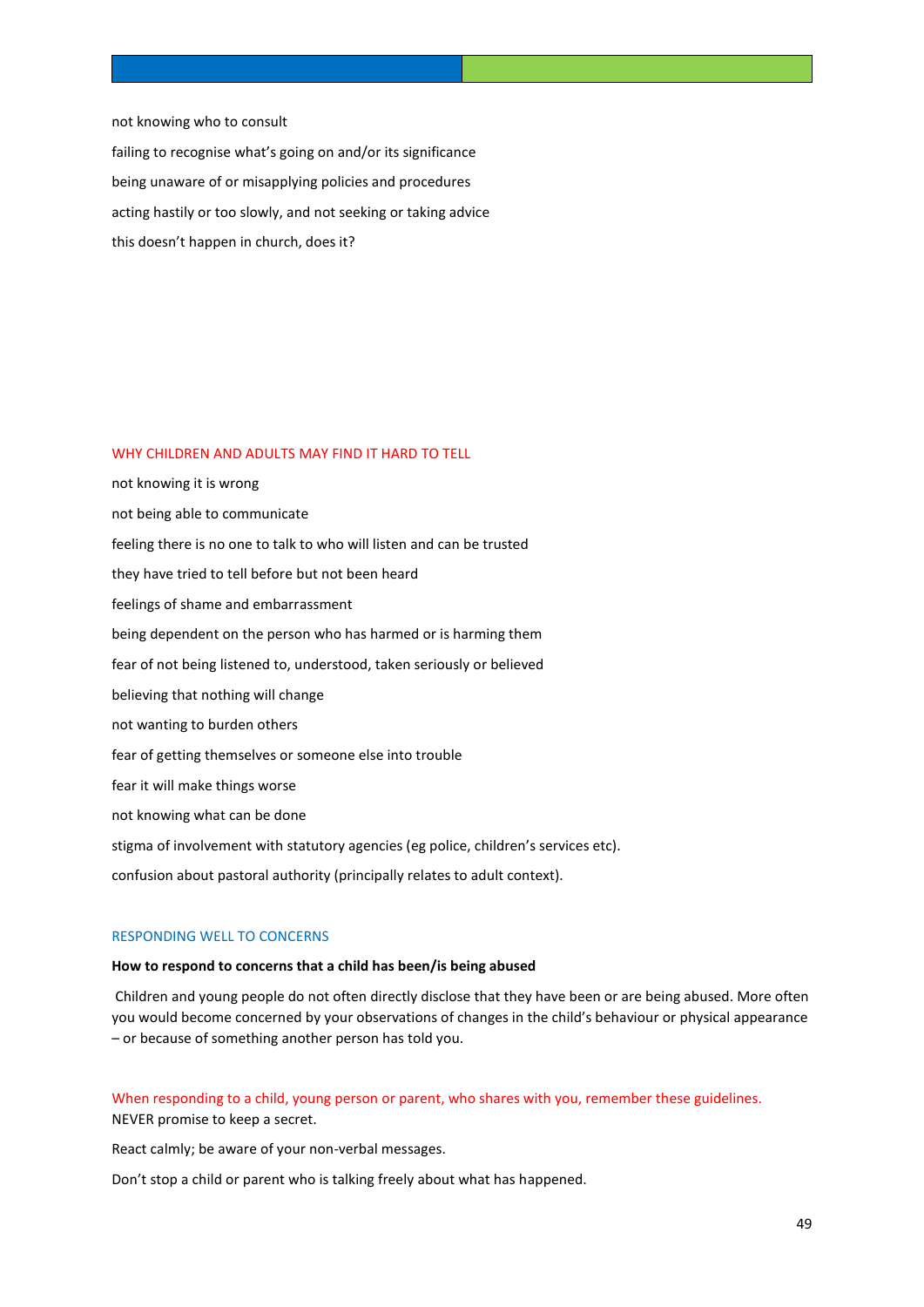#### Don't ask leading questions.

Reassure the child or parent they have done the right thing by telling you.

Avoid making comments or judgements.

Tell the child or parent what will happen next.

Record using the child or parent's words.

Remember to follow The United Methodist Church UK MA guidelines.

Working in isolation is dangerous practice and does not safeguard children. Always share your concerns with a safeguarding officer who will inform the council at that level**. (Refer to the policy for the composition of the council)**

#### **How to respond to concerns that an adult has been/is being abused**

Adults too may be reticent about direct disclosure of abuse. Generally you would become concerned about signs you observe or something you hear about. The Care Act 2014 speaks about "making safeguarding personal" so this means engaging with them in a conversation about how best to respond to their safeguarding situation in a way that enhances their involvement, choice and control as well as improving quality of life, well-being and safety. This is an approach in England with no direct equivalent in Wales.

It is important to understand the circumstances of the observed or reported abuse, and to recognise the adult's capacity to make decisions for themselves, but the primary focus must still be how to safeguard the adult, and so it is essential that you promptly share any concerns you may have with your local church safeguarding officer.

#### **The following guidelines will also apply:**

never promise to keep a secret

react calmly to what you see and hear, being aware of your non-verbal messages

don't stop an adult who is speaking freely about the safeguarding issue

don't ask leading questions

reassure the adult that they have done the right thing by telling you

avoid making comments or judgements

tell the adult what will happen next

keep good records using the adult's words.

#### **GUIDELINES ON TOUCH FOR PEOPLE WHO WORK WITH CHILDREN**

Touch is very important for children and can be appropriate. It can be a non-verbal way of communicating care, concern and understanding. It might be a natural part of interaction with a child in your care during activities. It could be because of your involvement in play or recreational activities. You might need to touch a child or young person to protect them from danger. However, some children who have been abused may misunderstand the message you intend to convey. In order to ensure the well-being and safety of children, and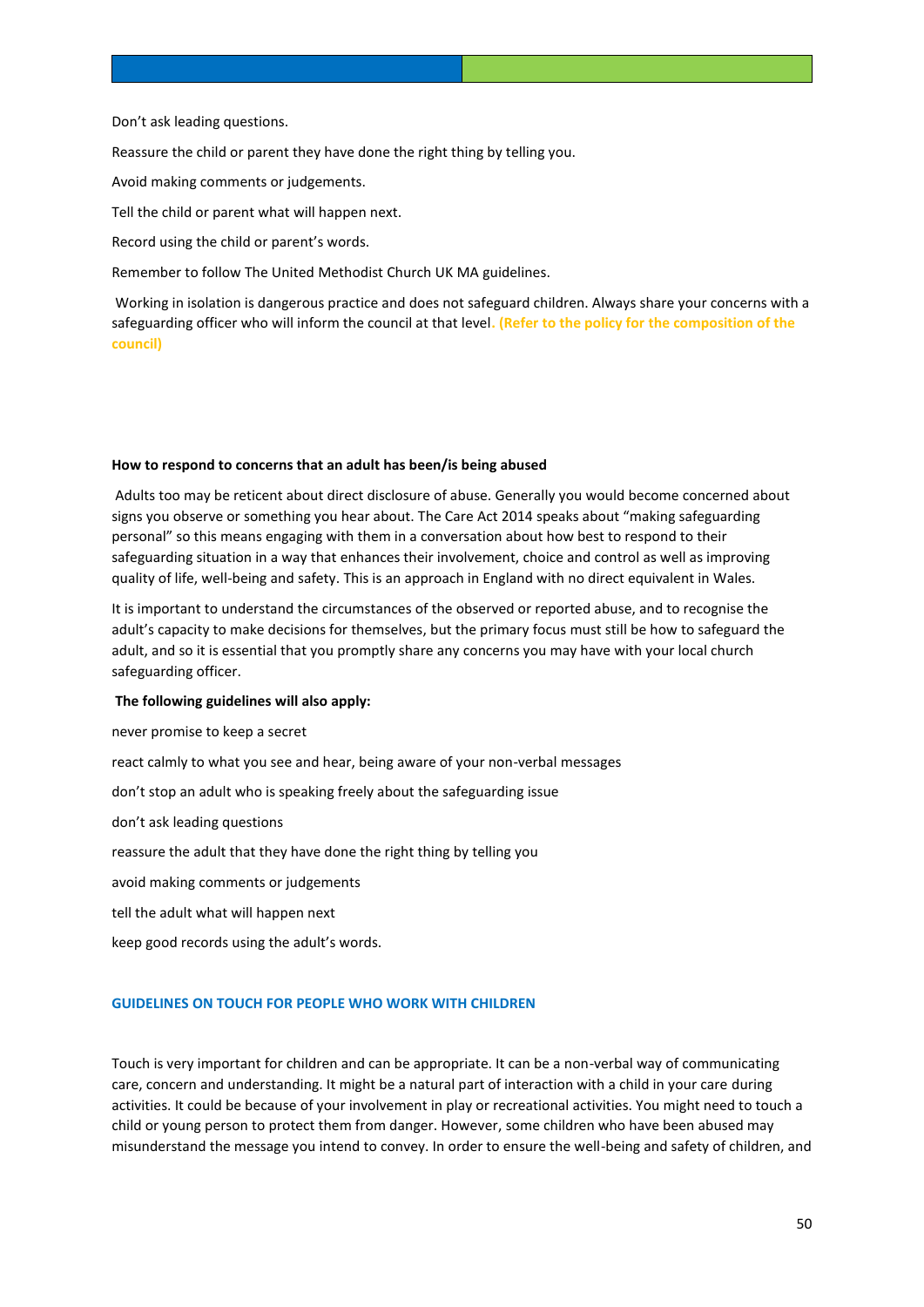to promote safer working, it is important that you have a sound appreciation of appropriate boundaries and how to use touch in a safe way.

## **The following guidelines suggest ways of achieving this:**

Touch should always occur in public. Giving someone a hug in the context of a group is very different from a hug behind closed doors.

Touch should be related to the child's needs, not yours. This requires you to be self-aware and sensitive to children's feelings.

Care and concern can be expressed by a touch on the arm or shoulder or a sideways hug.

Be sensitive to the child's reaction to touch. If a child is not happy with physical contact respect this. You might need to find other ways of conveying your concern for them.

Touch should be age-appropriate and generally initiated by the child rather than the worker/volunteer. Children have the right to decide how much physical contact they have with others, except in exceptional circumstances when they need medical attention.

Team members can helpfully monitor one another in the area of physical contact. They should feel safe and confident to check out issues, discuss any concerns and to constructively challenge anything which could be misunderstood or misconstrued.

As far as possible you need to be aware of the child's culture and the meaning that touch has for them.

If you have concerns about abuse, they should always be reported.

More detailed guidance can be found in sections 13, 14 and 15 of Safer Recruitment Consortium Guidance for safer working practice for those working with children and young people in education settings (2015). www.saferrecruitmentconsortium.org

#### **USEFUL RESOURCES**

The safeguarding policies and practice guidance of the United Methodist Church UK MA Will be online at: LINK **TO BE CREATED**

Practice Guidance for DBS Checks as Part of Safer Recruitment (2015)

The United Methodist Church UK MA Safeguarding Policies and procedures 2017

These will be in the Safeguarding section of the United Methodist Church UK MA website.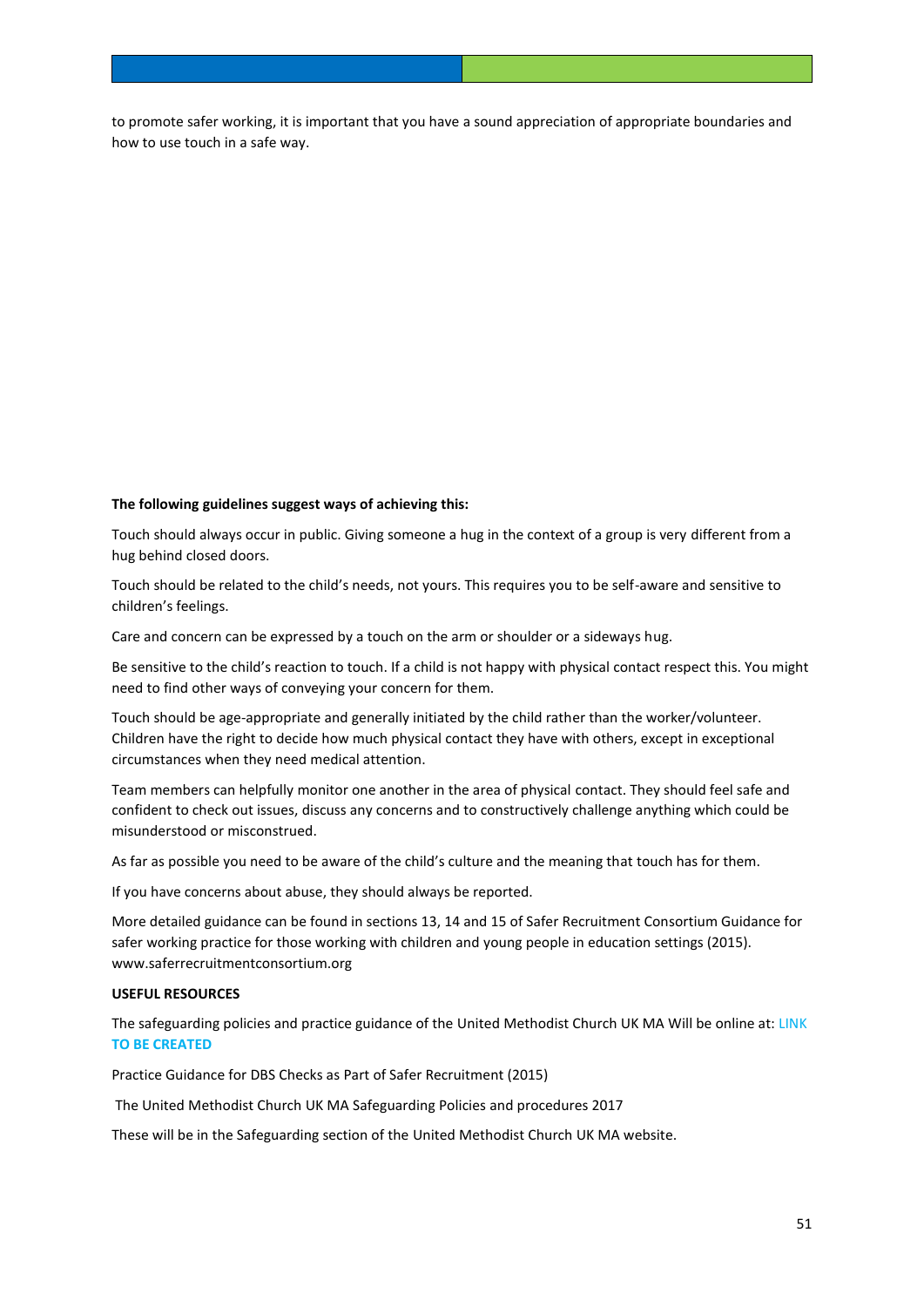## **CHILDREN**

www.parentsprotect.co.uk: This is a website created by the Lucy Faithfull Stop it Now! campaign against child sexual abuse. It is designed for parents providing information, advice and guidance. However, it would also be useful for workers and volunteers. www.nspcc.org.uk: many useful resources, including research studies and fact sheets. www.stopitnow.org.uk

#### **ADULTS**

www.ageuk.org.uk: useful resources including research studies and fact sheets. www.elderabuse.org.uk: This is the website for Action on Elder Abuse, an organisation which campaigns specifically against the abuse of older people. It contains useful resources and background information. www.mencap.org.uk: information and resources about people with learning difficulties.

## **SOCIAL MEDIA ABUSE**

www.nspcc.org.uk/preventing-abuse/keeping-children-safe/sexting/www.thinkuknow.co.uk/ www.parentsprotect.co.uk/ www.iwf.org.uk/

#### **DOMESTIC ABUSE**

Restored: an international Christian alliance, based in the UK, working to transform relationships and end violence against women. Website: www.restoredrelationships.org

## NOTES AND REFLECTIONS

#### What have I learnt today?

## What am I going to do now?